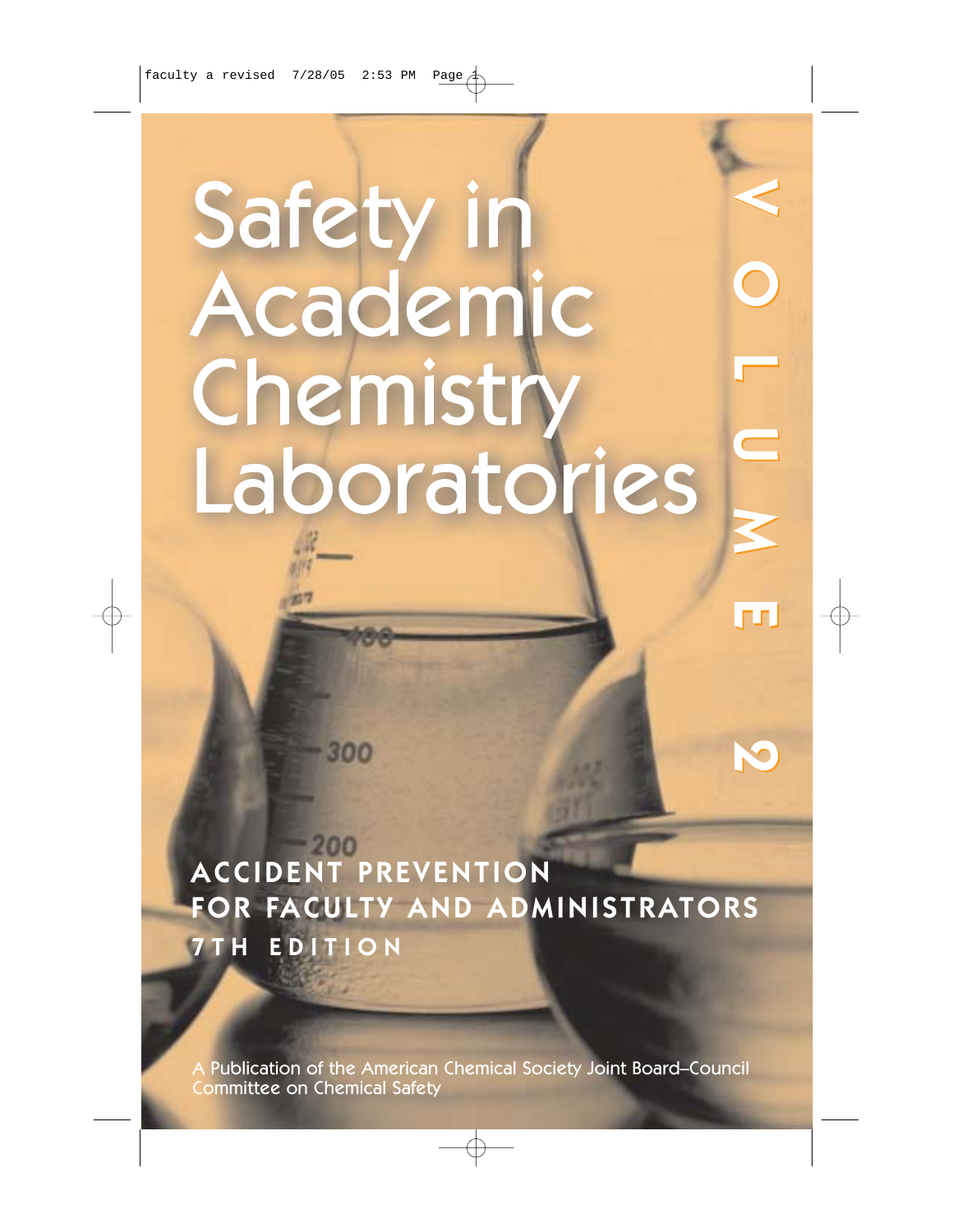# Safety in Academic Chemistry Laboratories

# **VOLUME 2**

ACCIDENT PREVENTION FOR FACULTY AND ADMINISTRATORS 7TH EDITION

A Publication of the American Chemical Society Joint Board–Council Committee on Chemical Safety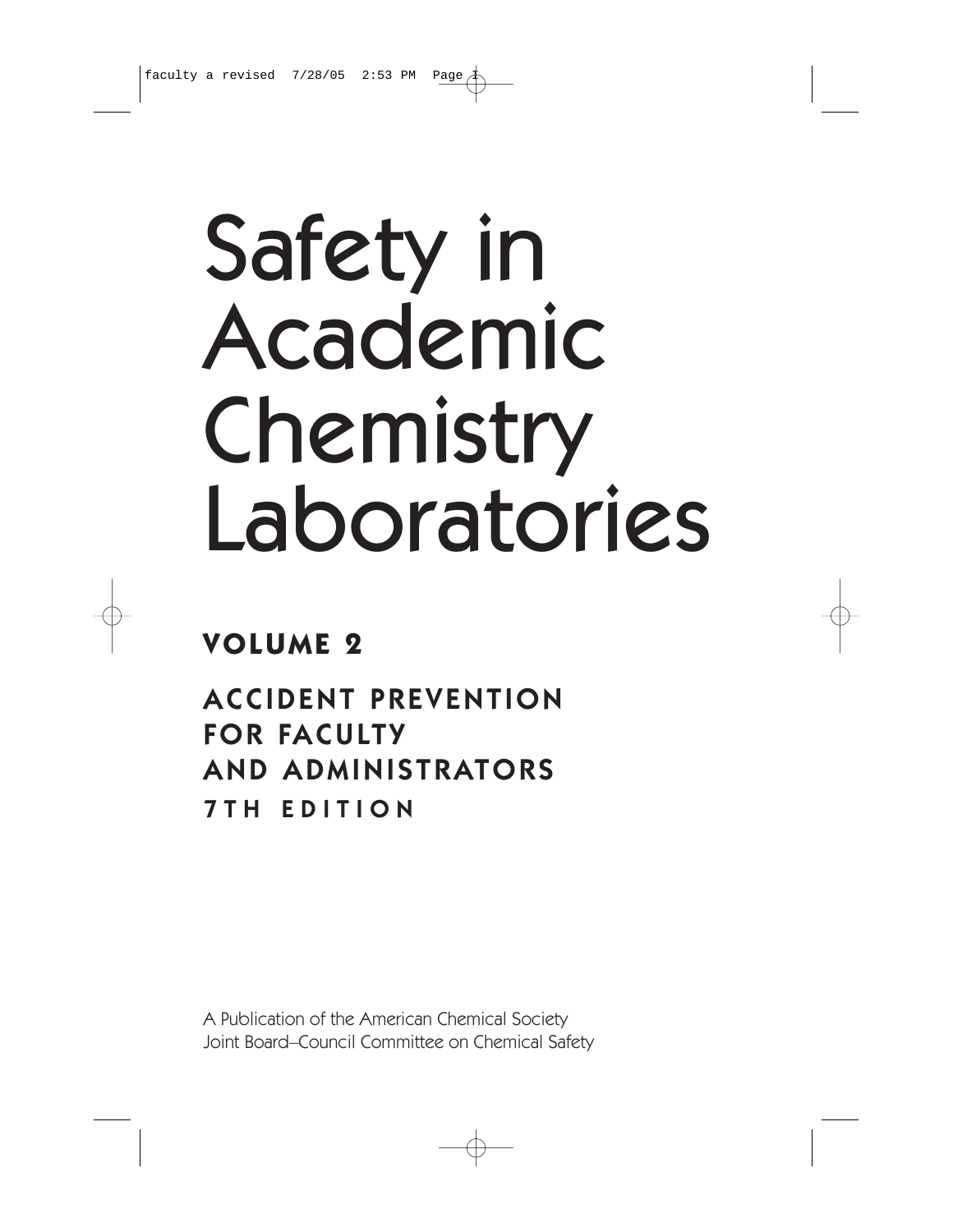Copyright © 2003 American Chemical Society Washington, DC All rights reserved

ISBN 0-8412-3864-2 Printed in the United States of America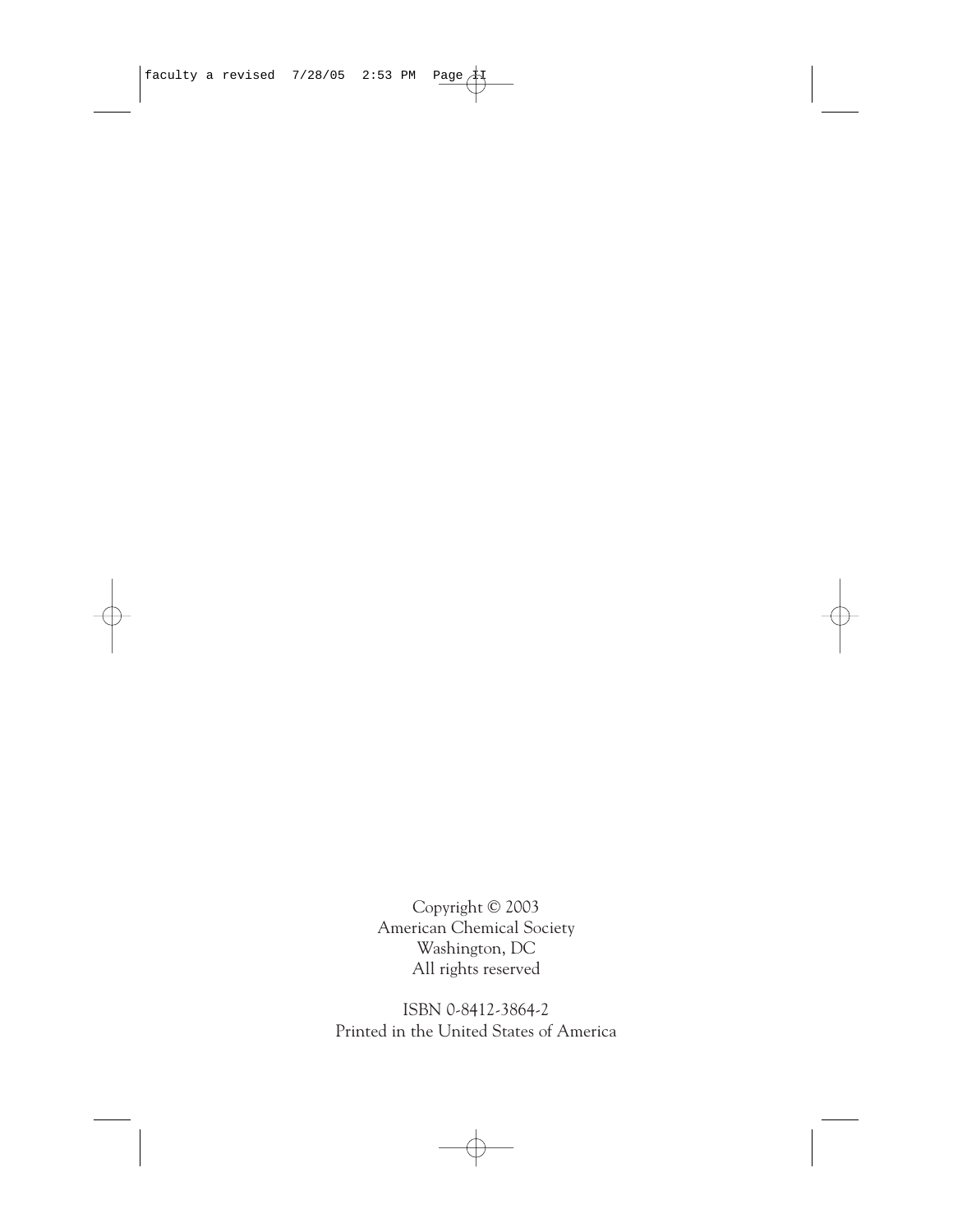### **Foreword from the Chair**

When the Committee on Chemical Safety of the American Chemical Society (ACS) published the first edition of *Safety in Academic Chemistry Laboratories* (*SACL*) almost 30 years ago, there was very little emphasis on teaching laboratory safety. During the intervening years, the distribution of the six prior editions approached a million copies. *SACL* is one of the most widely used laboratory safety guidance documents in print today. Although written as a guideline for safe practices in academic chemistry laboratories, its application is not limited to educational facilities. The information presented in this manual is adaptable to all laboratories and workplaces using chemicals, including research, analytical, quality control, clinical, and process development laboratories.

As we learn more about the hazards and risk of the chemicals in our laboratories, we must share this knowledge with our colleagues and our students. The ACS Division of Chemical Health and Safety disseminates current research and developments in its national meeting technical programs and through its journal, *Chemical Health and Safety*. Precollege science teachers have begun to include chemical safety in their classroom instruction. The Committee on Chemical Safety has prepared two companion publications to assist those involved in elementary and secondary school science education. Copies of *Safety in the Elementary (K–6) Science Classroom* and *Chemical Safety for Teachers and Their Supervisors: Grades 7–12* are available through the ACS Office of Society Services.

I am pleased to introduce the seventh edition of the committee's flagship publication and wish to thank the many individuals who generously contributed their time and wisdom to this and the previous editions. Their efforts have helped to make academic chemistry laboratories much safer places with fewer accidents and injuries. Jay Young has contributed to several editions of *SACL*; he was the major contributor and served as Editor of this edition. The comprehensiveness and lucidity of this volume are the direct result of his dedication and commitment. The Editor's Preface acknowledges those who contributed to the revisions and development of the seventh edition. The final draft was reviewed by Dan McDonald, Russ Phifer, and Rubye Torrey. Larry Funke coordinated the efforts of those ACS staff members involved in the production and distribution activities.

All comments are welcome. Please direct them to the Committee on Chemical Safety, American Chemical Society, 1155 16th St., NW, Washington, DC 20036.

> **Kenneth P. Fivizzani** Chair, ACS Committee on Chemical Safety October 2002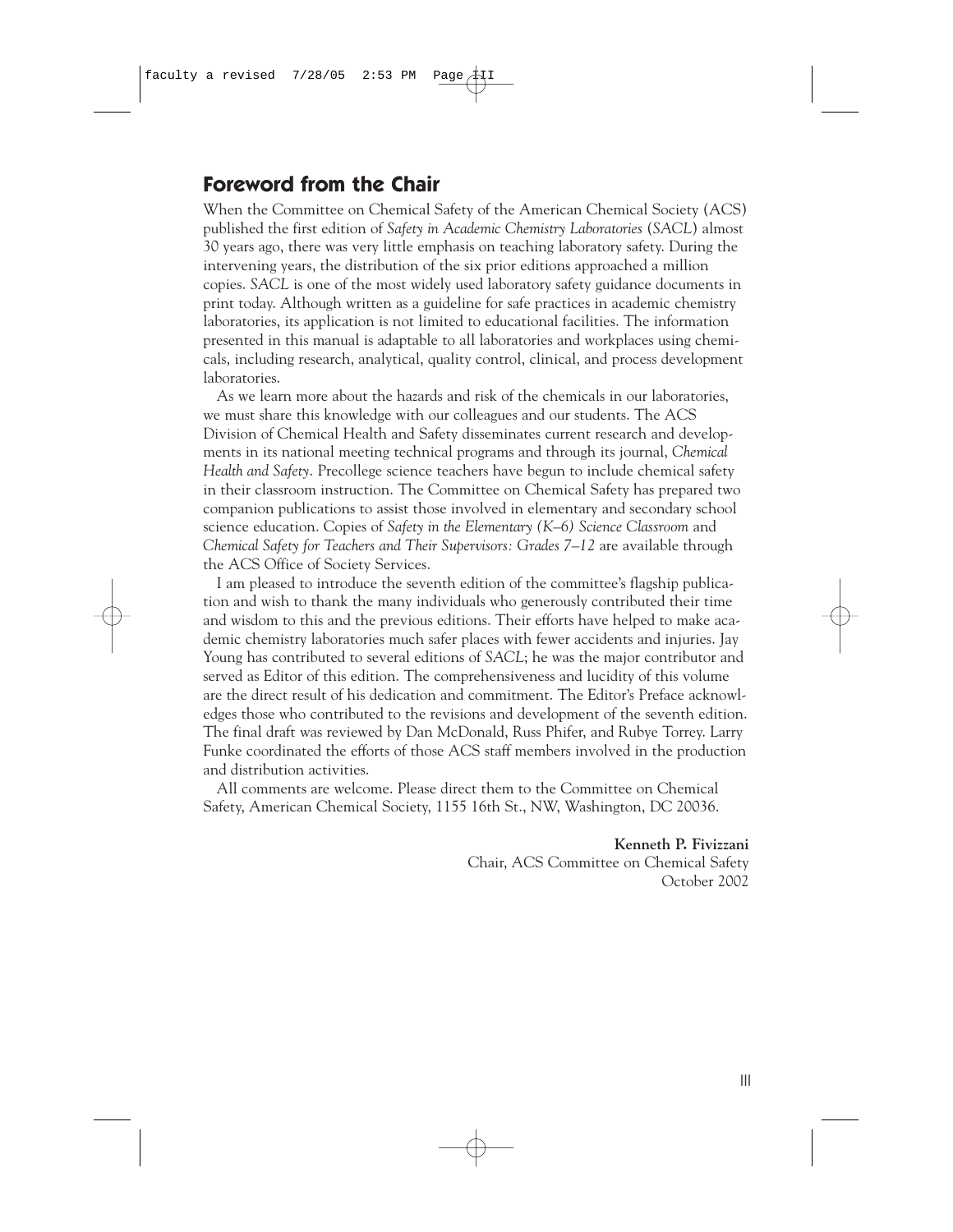# **Preface from the Editor**

The first edition of this book was written in 1972 by members of the ACS Committee on Chemical Safety under the direction and urging of its chair, Howard H. Fawcett (now deceased). It was published as an 11-page, double-spaced, typed and mimeographed document. Since then, almost a million copies of the original and its five subsequent editions have been distributed. The objective has remained unchanged; however, the details have become more complex.

Our knowledge of chemical hazards has advanced; chemical safety has become an important part of both the precollege and the college and university undergraduate teaching curriculum. *Safety in Academic Chemistry Laboratories* is now published in three parts—*Safety in the Elementary (K–6) Science Classroom, Chemical Safety for Teachers and Their Supervisors: Grades 7–12,* and *Safety in Academic Chemistry Laboratories* (now in two volumes—this volume for chemistry faculty, graduate student teaching assistants, and institution administrators, with a companion volume for undergraduate students who learn from their work with chemicals in college and university laboratories).

As students mature, their instruction is presented less passively, and they take a more active role in learning. By the time they reach the college or university level, students' active participation should be an essential part of the learning process. To reflect the active participation of the maturing student, we have added a subtitle, *Accident Prevention,* to this edition.

I wish to acknowledge the helpful suggestions and contributions of the members of the Joint Board–Council Committee on Chemical Safety, with particular thanks to Robert Alaimo, Charles Greenlief, Rubye Torrey, and George Wahl, members of the Revision Subcommittee, and to Eileen Segal, Russell Phifer, Stephen Sichak, Dan McDonald, and Bernard Blais.

> **Jay A. Young** Editor October 2002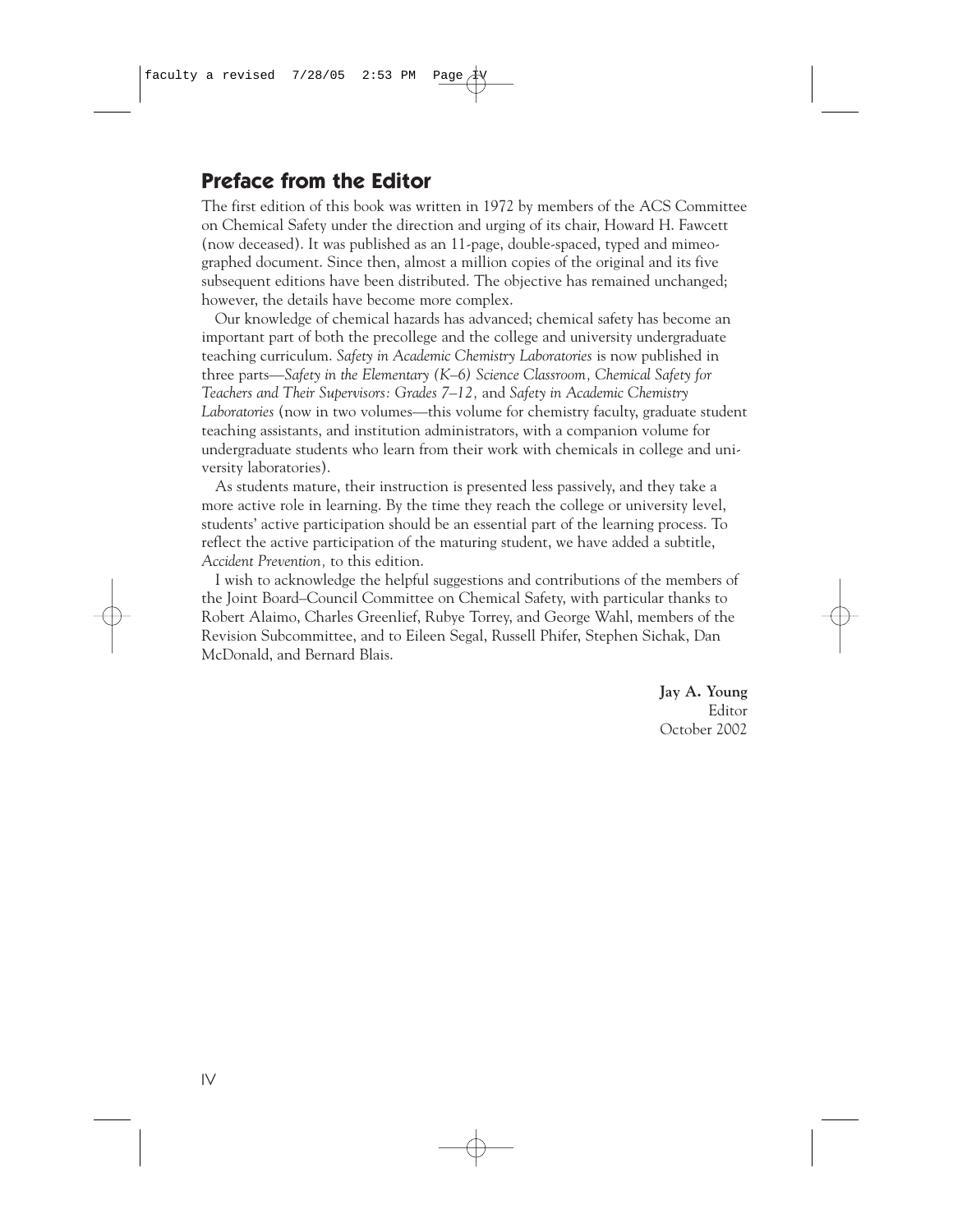# **Disclaimer**

The materials contained in this manual have been compiled by recognized authorities from sources believed to be reliable and to represent the best opinions on the subject. This manual is intended to serve only as a starting point for good practices and does not purport to specify minimal legal standards or to represent the policy of the American Chemical Society. No warranty, guarantee, or representation is made by the American Chemical Society as to the accuracy or sufficiency of the information contained herein, and the Society assumes no responsibility in connection therewith. This manual is intended to provide basic guidelines for accident prevention. Therefore, it cannot be assumed that all necessary warning and precautionary measures are contained in this document and that other or additional information or measures may not be required. Users of this manual should consult pertinent local, state, and federal laws and legal counsel prior to initiating any accident-prevention program.

Registered names and trademarks, etc., used in this publication, even without specific indication thereof, are not to be considered unprotected by laws.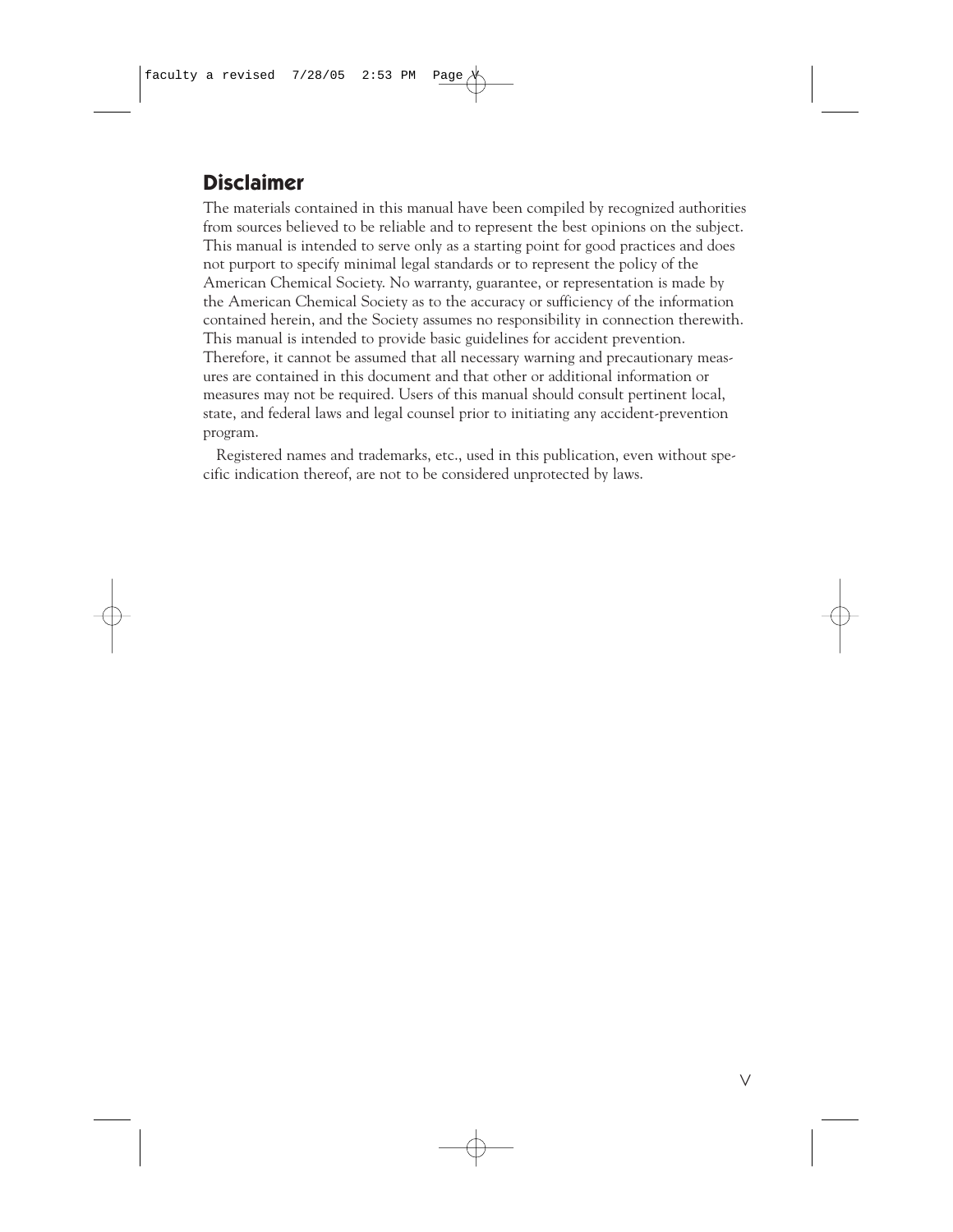# **Table of Contents**

| 1. Organizing for Accident Prevention 3                                                                                                                                       |  |
|-------------------------------------------------------------------------------------------------------------------------------------------------------------------------------|--|
| Respirators and Self-Contained Breathing Apparatus  6<br>Evacuation and Fire Drills $\dots \dots \dots \dots \dots \dots \dots \dots \dots \dots \dots$                       |  |
|                                                                                                                                                                               |  |
|                                                                                                                                                                               |  |
| 5. Preparing for Medical Emergencies  12                                                                                                                                      |  |
|                                                                                                                                                                               |  |
| Detecting Peroxides<br>Disposing of Peroxides $\dots\dots\dots\dots\dots\dots\dots\dots\dots\dots$<br>Further Information<br>Hazards from Radioactive Materials  26<br>Lasers |  |
| Cryogenic Hazards<br>X-Ray Generators and Particle Accelerators  28<br>Visitors to the Laboratory $\dots \dots \dots \dots \dots \dots \dots \dots \dots \dots \dots \dots$   |  |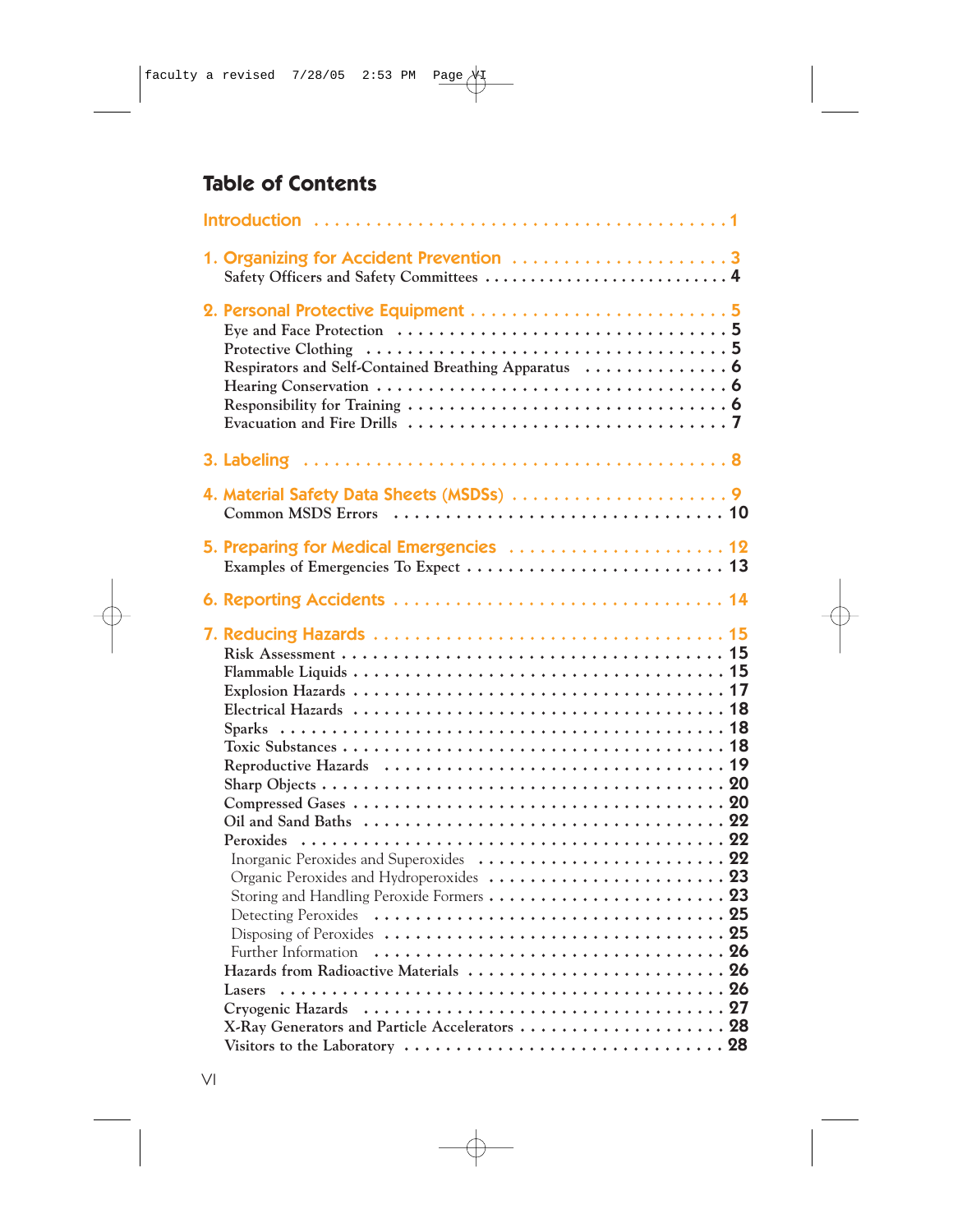| Laboratory Hoods $\dots\dots\dots\dots\dots\dots\dots\dots\dots\dots\dots\dots$ |  |
|---------------------------------------------------------------------------------|--|
| Ductless Hoods $\dots\dots\dots\dots\dots\dots\dots\dots\dots\dots\dots\dots$   |  |
|                                                                                 |  |
|                                                                                 |  |
|                                                                                 |  |
|                                                                                 |  |
|                                                                                 |  |
| 9. Inventory Management, Storage, and Disposal 37                               |  |
| Inventory Management $\dots\dots\dots\dots\dots\dots\dots\dots\dots\dots\dots$  |  |
|                                                                                 |  |
|                                                                                 |  |
|                                                                                 |  |
| Other Waste Generator Requirements  42                                          |  |
|                                                                                 |  |
|                                                                                 |  |
| 10. The OSHA Laboratory Standard  44                                            |  |
|                                                                                 |  |
|                                                                                 |  |
| Appendix 1. Sources of Additional Information 46                                |  |
|                                                                                 |  |
| Appendix 2. Suggested Rules for Accident Prevention 49                          |  |
|                                                                                 |  |
| Appendix 3. Inspections and Audits Prevent Accidents 50                         |  |
|                                                                                 |  |
|                                                                                 |  |
|                                                                                 |  |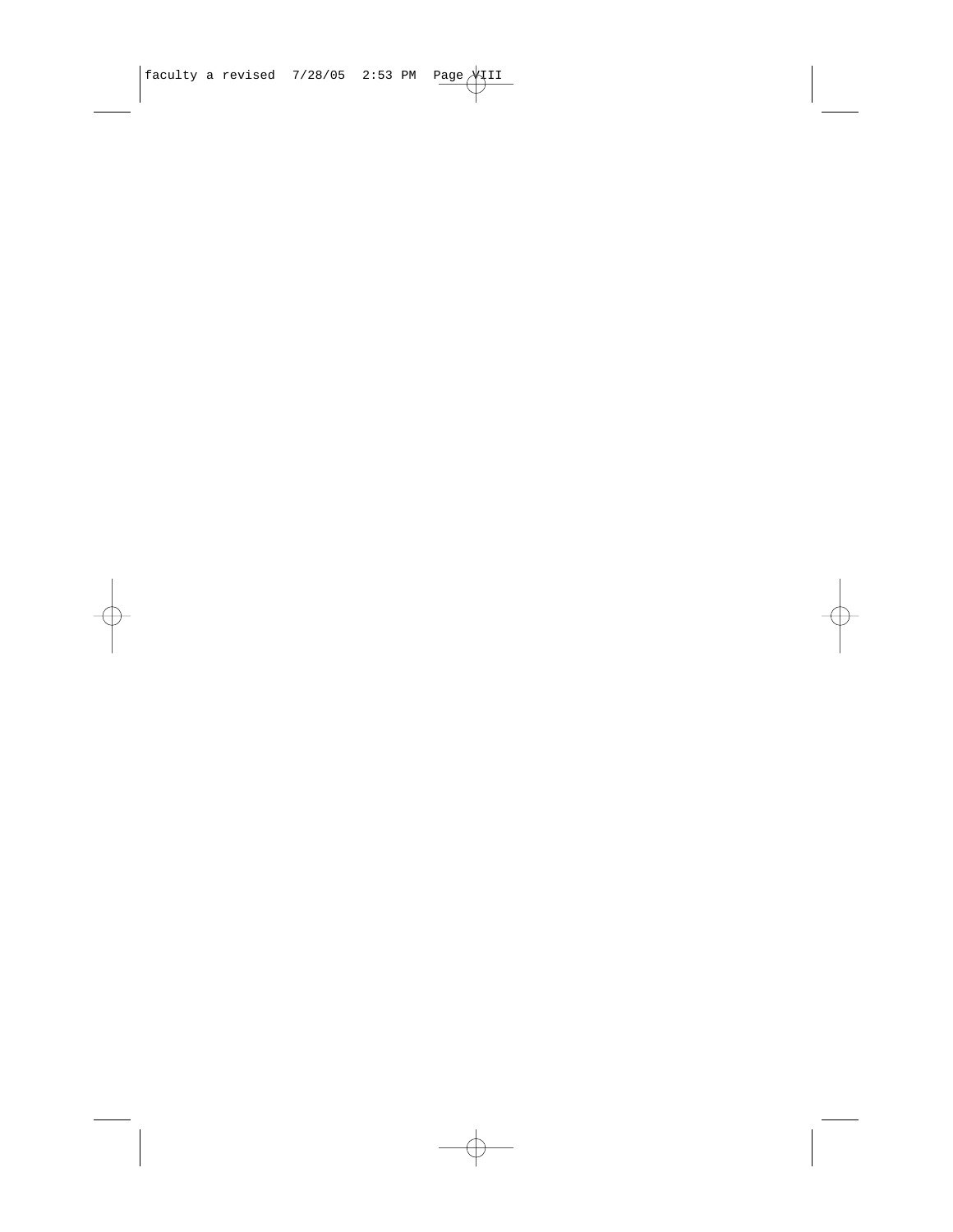## **Introduction**

The ACS Joint Board–Council Committee on Chemical Safety has prepared this volume for the prevention of accidents in college and university educational chemistry laboratories. Individuals directly responsible for accident prevention can use the general recommendations in this volume as a basis for a chemical hygiene plan or other detailed safety instructions. The information here can be adapted to practices in all research, clinical, quality control, and development laboratories that use chemicals, as well as in other workplaces that use chemicals.

This volume is addressed to institution administrators and chemistry department faculty and staff, including graduate students and other teaching assistants. The companion work, Volume 1, is intended for the instruction of and use by undergraduate college and university students enrolled in chemistry laboratory courses.

Performing work with chemicals in a safe manner can reduce the probability of accidents, including toxic exposures, to a negligible level. To reduce the probability of accidents,

- acquire and practice the habit of accident prevention,
- use appropriate engineering controls for chemical containment,
- use personal protective equipment properly and consistently,
- use the smallest quantity of material necessary to accomplish the goal of the experiment,
- when possible, substitute a less hazardous chemical or laboratory procedure for a more hazardous one; and
- anticipate consequences.

Before you begin an operation or perform an experiment, ask yourself, "What would happen if... ?" Answering this question requires you to understand the hazards associated with the chemicals and equipment involved. The reactivity, flammability, corrosivity, and toxicity of the chemicals you use will dictate the precautions you take. Such precautionary information might well form an introductory section in all written routine procedures.

Accident prevention requires an effective safety program, which must have direct and enthusiastic support from the top administrative officer, who, after all, is ultimately responsible for safety in a facility. Without direct and strong support from him or her and the active involvement of all faculty and staff members, few accidents will be prevented.

A safety officer, appropriately trained, qualified, and with the authority to act, is also essential. However, even the best safety officer cannot relieve top administration, the head of the laboratory, the faculty, the staff, and the students of their responsibility for the safety of operations under their jurisdiction. A good accident-prevention program includes constant training and reminders of the common hazards to which laboratory workers may be exposed and attention to the materials, equipment, and facilities with which they work. The rapid pace of new information and changing regulations demands ongoing training, even for experienced laboratory workers.

To achieve safe conditions for students and other laboratory workers, an accidentprevention program must include

● regular safety inspections at intervals of no more than three months (and at shorter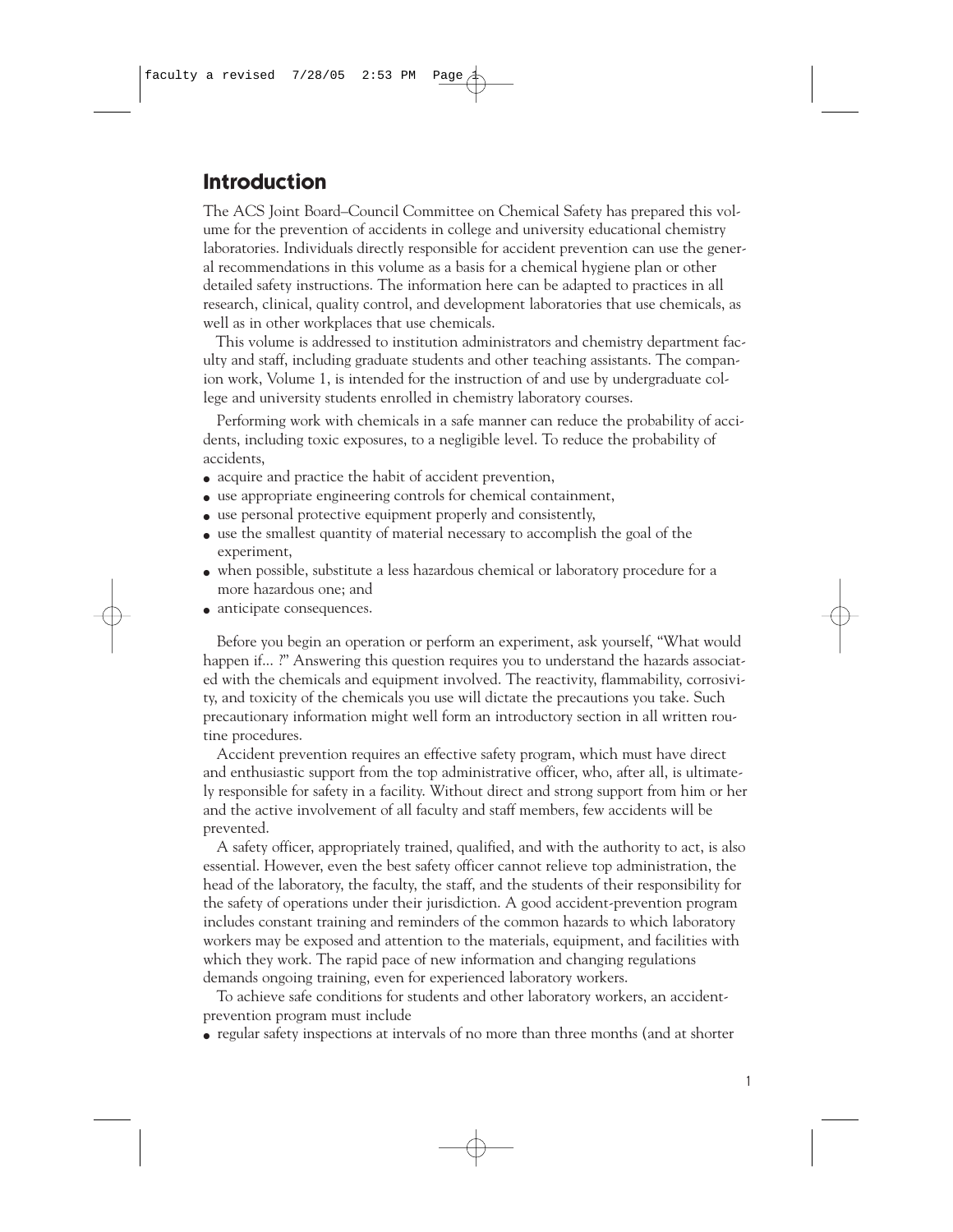intervals for certain types of equipment, such as safety showers and eyewash fountains),

- regular monitoring of the performance of equipment and ventilation systems,
- formal and regular procedures to ensure that sufficient full-time personnel are trained in the proper use of emergency equipment and procedures, and
- procedures that ensure proper disposal of waste chemicals.

This volume summarizes many of the aspects of laboratory safety from a teaching and administrative viewpoint, including consideration of the regulations developed under the Resource Conservation and Recovery Act (RCRA), the Comprehensive Environmental Response, Compensation, and Liability Act (CERCLA), and the Occupational Safety and Health Act. However, accident prevention, not the regulations, is the essential component of all laboratory operations:

#### Doing things safely is not merely the right way to work —it is the only way.

This manual provides a basis from which both institutional and individual safety policies and procedures can be developed. It is not intended to replace existing rules or regulations. It is a starting point for understanding accident prevention; further and more detailed information can be found in the references in Appendix 1. Most of the material presented here is the result of the many years of practical knowledge of the members of the Joint Board–Council Committee on Chemical Safety with additional information derived from regulatory sources.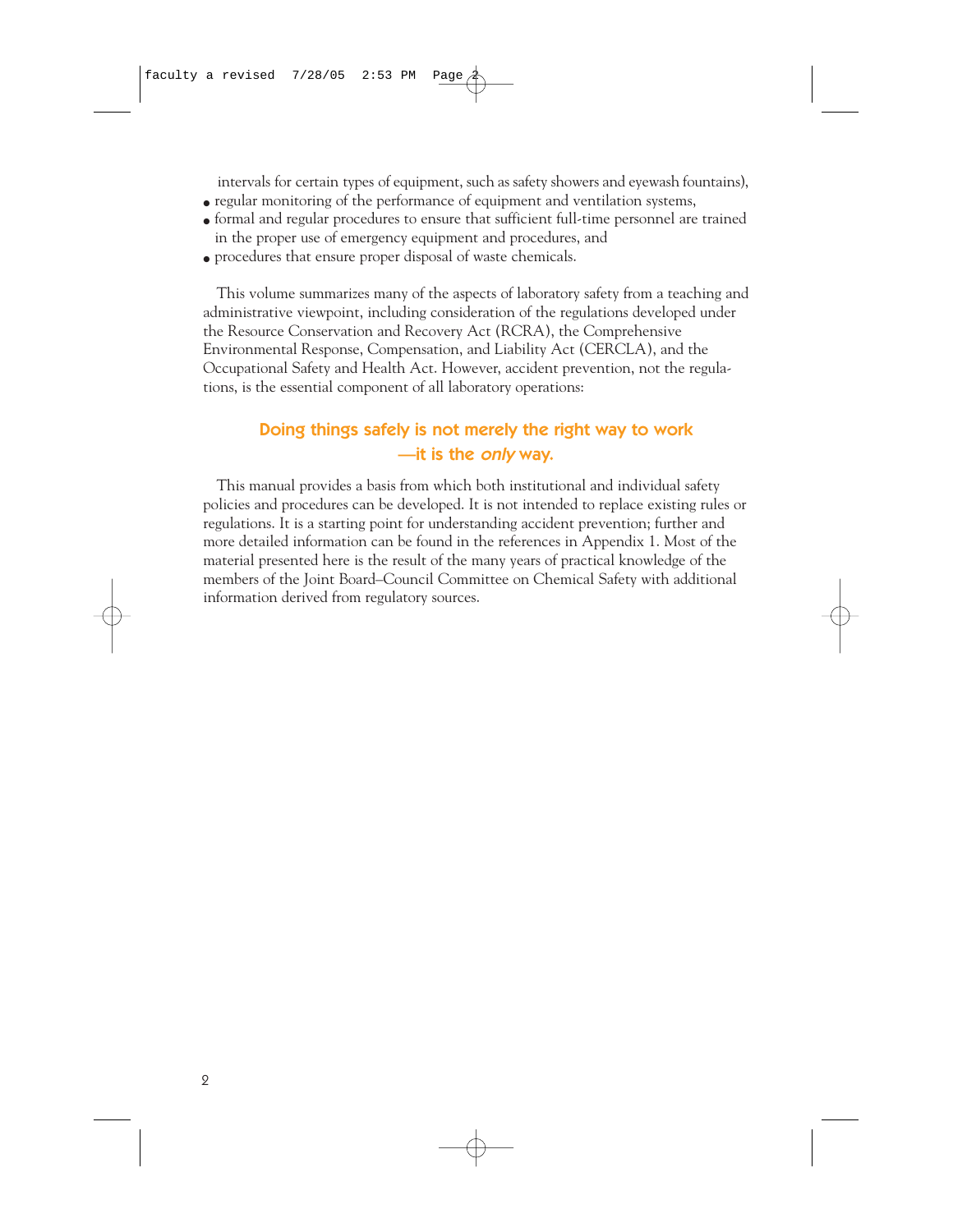# **1. Organizing for Accident Prevention**

An academic institution's chief executive officer is responsible for the safety of the students and employees in its laboratories. The chief executive officer must

- establish and maintain an effective accident-prevention program;
- arrange for its documentation;
- initiate the establishment of a chemical hygiene plan (see 29 CFR [Code of Federal Regulations] 1910.1450, the Laboratory Standard); and
- appoint a chemical hygiene officer, as is required by the Laboratory Standard.

The faculty and staff of the chemistry (or science) department are responsible for administering the accident-prevention program. All must perform their jobs safely and participate in appropriate training programs. In addition to a general review of the hazardous properties of chemicals and what precautions to take, this training should include instruction on Material Safety Data Sheets (MSDSs) and labels; all emergency equipment within the academic facility and its location, proper use, and maintenance1; and compliance with the OSHA Laboratory Standard, 29 CFR 1910.1450.

Laboratory instructors are responsible for the safety of their laboratory students; no more than 25 students should be assigned at the same time to work in a laboratory under the supervision of an instructor. The laboratory instructor should be in the laboratory during the entire laboratory period for undergraduate-level courses, including so-called "undergraduate research" laboratory work. The laboratory instructor allows neither untrained students nor visitors to work with chemicals.

Each faculty and staff member of the chemistry department has the following responsibilities:

- Set a good example by
	- observing the rules and recommendations outlined in the chemical hygiene plan (CHP),
	- wearing appropriate protective equipment, and
	- practicing accident prevention.
- Review the procedures with the students for potential health, safety, and environmental problems for each laboratory session.
- Review the relevant MSDSs and labels before allowing students to perform any laboratory procedures.
- Be alert for unsafe conditions.
- Maintain good housekeeping in laboratory spaces.
- Provide discipline and enforce rules.
- Conduct frequent and thorough inspections.
- Promptly take effective corrective action when necessary.
- Conduct appropriate safety and evacuation drills on a regular basis.
- Be familiar and keep up to date with publications on accident prevention in the chemical laboratory.

<sup>1</sup>The emergency equipment should include, at a minimum, telephones or other means of emergency notification, safety showers, eyewash fountains, fire extinguishers, building alarms, and first aid necessities.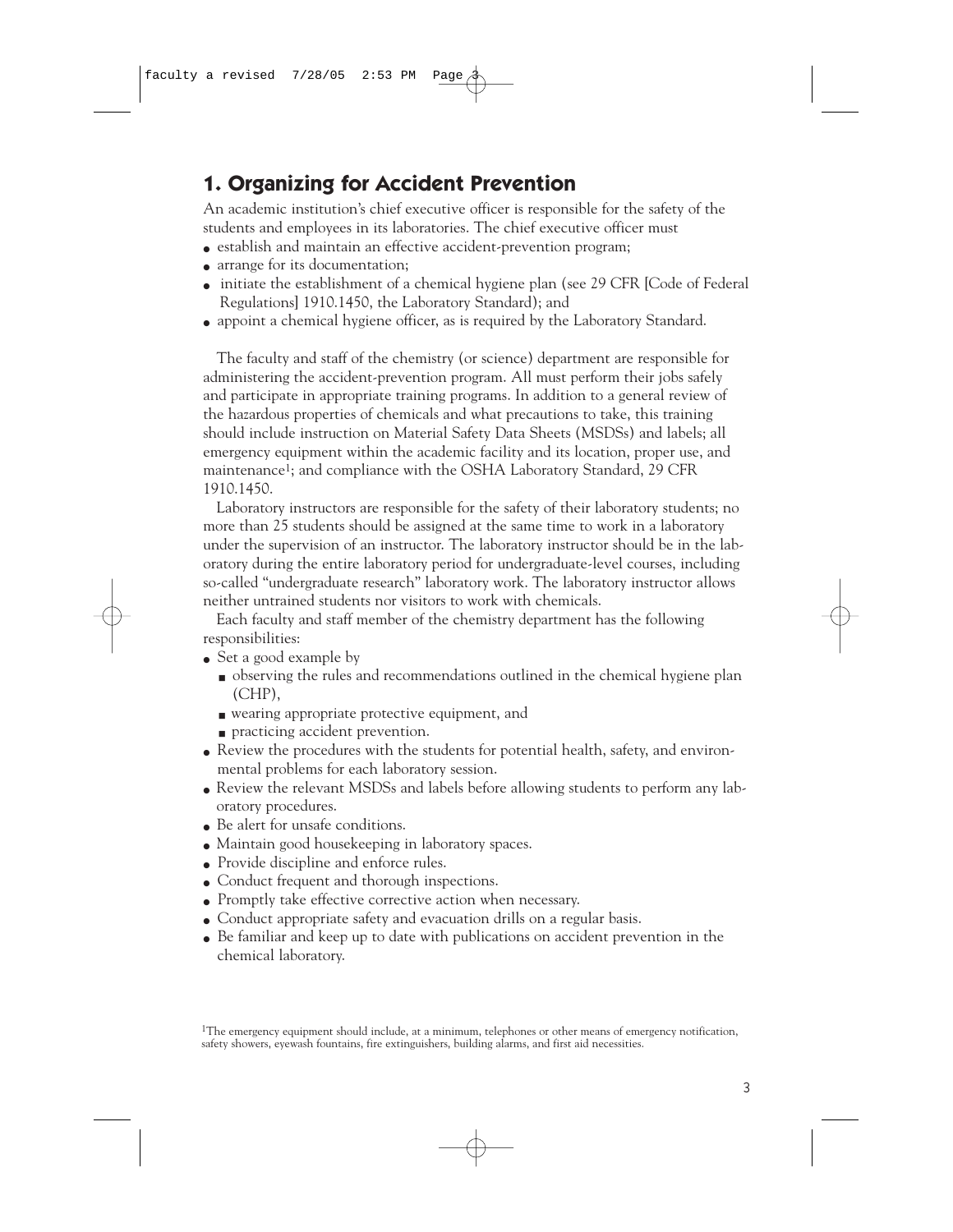#### Safety Officers and Safety Committees

Experience shows that effective accident-prevention programs require a firm commitment at the highest administrative level. A safety officer should be appointed whose primary responsibility is advising and assisting administrators, faculty, and staff on safety and health issues. The safety officer also may be the chemical hygiene officer (a chemical hygiene officer is required by the Laboratory Standard, OSHA 29 CFR 1910.1450). Otherwise, the safety officer's position should be considered a substantial part of the regular workload—not as a secondary responsibility.

An accident-prevention committee should be formed to assist and report to the safety officer. Members should include faculty and staff from the major divisions of the chemistry or science department. The committee also should include members from the administration. The accident-prevention committee should be organized to advise and assist administrators, lab supervisors, students, and workers, but it should not be responsible for working conditions and practices related to safety. That responsibility rests on the safety officer jointly with the faculty, the laboratory supervisors, and the students in the laboratory.

The committee should set up and supervise regularly scheduled safety inspections of the laboratory facilities, including unoccupied areas and storerooms. Records of the findings of the inspections should be kept for at least 5 years and reviewed at intervals to ensure that accident-prevention practices show a general improvement over time, as noted below.

Hazardous conditions should be reported and corrected. Including the serial number and date for every hazardous condition reported helps keep track of the conditions until they are corrected. In practice, a revolving inspection team is preferable because it brings the judgment and participation of more individuals into the system. The person responsible for an area in which a hazard is identified should be formally advised of the hazard and be given suggestions for correction, including a target date for completion of the corrective action. After corrective measures have been completed, the person responsible should report to the accident-prevention committee chair. Periodically, the chair should review past reports for recurrent hazards and institute recommendations and actions to eliminate them, consulting with the safety officer, the faculty, and others for suggestions. See Appendix 3 for further information.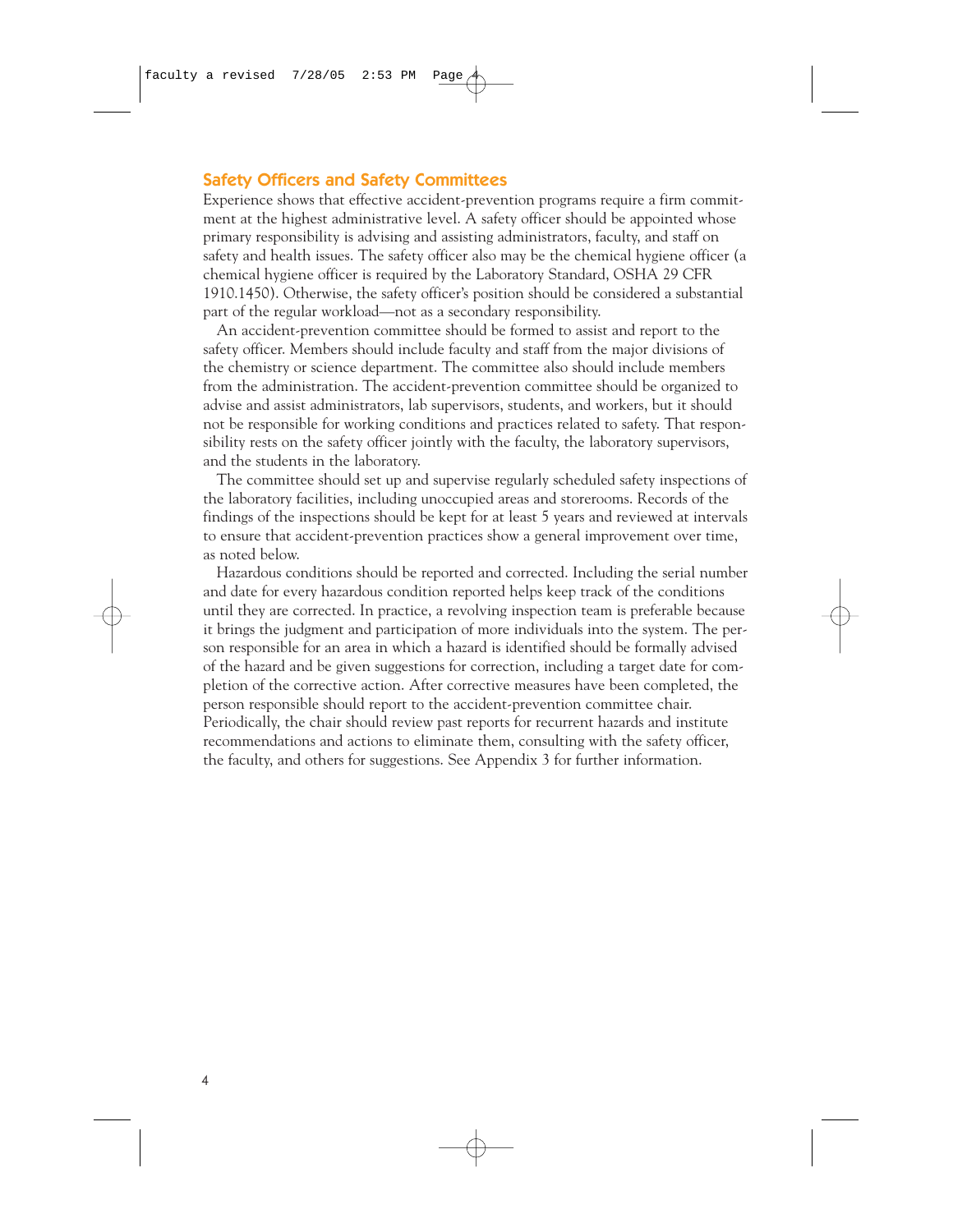## **2. Personal Protective Equipment**

#### Eye and Face Protection

It is universally agreed that the use of proper eye protection is required of everyone who enters a chemical work area. There is always a need for protection from splashes of toxic and/or corrosive chemicals and flying particles. Safety goggles that protect the top, bottom, front, and sides of the eyes are mandatory. Neither spectacles with side shields nor safety glasses with side shields provide adequate protection from chemical splashes, because they do not fit firmly against the skin. Suitable safety goggles that do fit firmly are described in the current edition of the American National Standards Institute (ANSI) Z87.1-1989 (R1998) as Protector Type G, H, or K. Other eye-protection devices described in this standard are not suitable for use in a chemical laboratory.

In some workplaces where hazardous chemicals are used or handled, wearing contact lenses is prohibited or discouraged. These prohibitions are based on rumors and perceived risks. Studies of the literature have refuted these risks. The ACS Joint Board–Council Committee on Chemical Safety studied and reviewed the issue. The consensus is that contact lenses can be worn in most chemical laboratories, as long as safety goggles are also worn (Protector Type G, H, or K).

Face shields alone are not considered adequate eye protection. In addition to safety goggles, face shields conforming to Protector Type N of ANSI Z87.1-1989 (R1998) are necessary when working with severely corrosive liquids, glassware under reduced or elevated pressure, glass apparatus used in combustion or other high-temperature operations, cryogenic liquids, and whenever there is any other possibility of an explosion or implosion. The face shields should be wide enough and long enough to protect the face, neck, and ears of the wearer.

Considerable discomfort and damage to the eye can result from exposure to UV light. Absorption of this radiation by the outer layers of the eye (cornea and conjunctiva) produces keratitis and conjunctivitis. UV-absorbing protective glasses should be worn whenever exposure to erythemically effective radiation is likely. The use of lasers requires special eye protection as specified in the current edition of ANSI Z136.1.

#### Protective Clothing

Aprons, lab coats, gloves, and other protective clothing, preferably made of chemically inert material, should be readily available and used. Note that most lab coats and aprons are made of substances that will burn. Gloves must provide sufficient arm protection to minimize the chance of spilled chemicals making contact with the skin of the arm. Gloves are made from a variety of materials, no one of which is impervious to every chemical. Examine the manufacturers' claims and test data carefully; use the gloves only under the conditions for which they are intended as protection against the penetration of the chemical(s) for which they have been designed. Remember that given enough time, any glove will be permeated by the chemical to which it is "impermeable."

Protection for legs and feet should be provided by a lab coat or apron and shoes or, in some cases, boots. Shoes that have high heels or open toes, uppers made of cloth, woven leather strips, or other woven material should not be worn, because they do not provide suitable protection.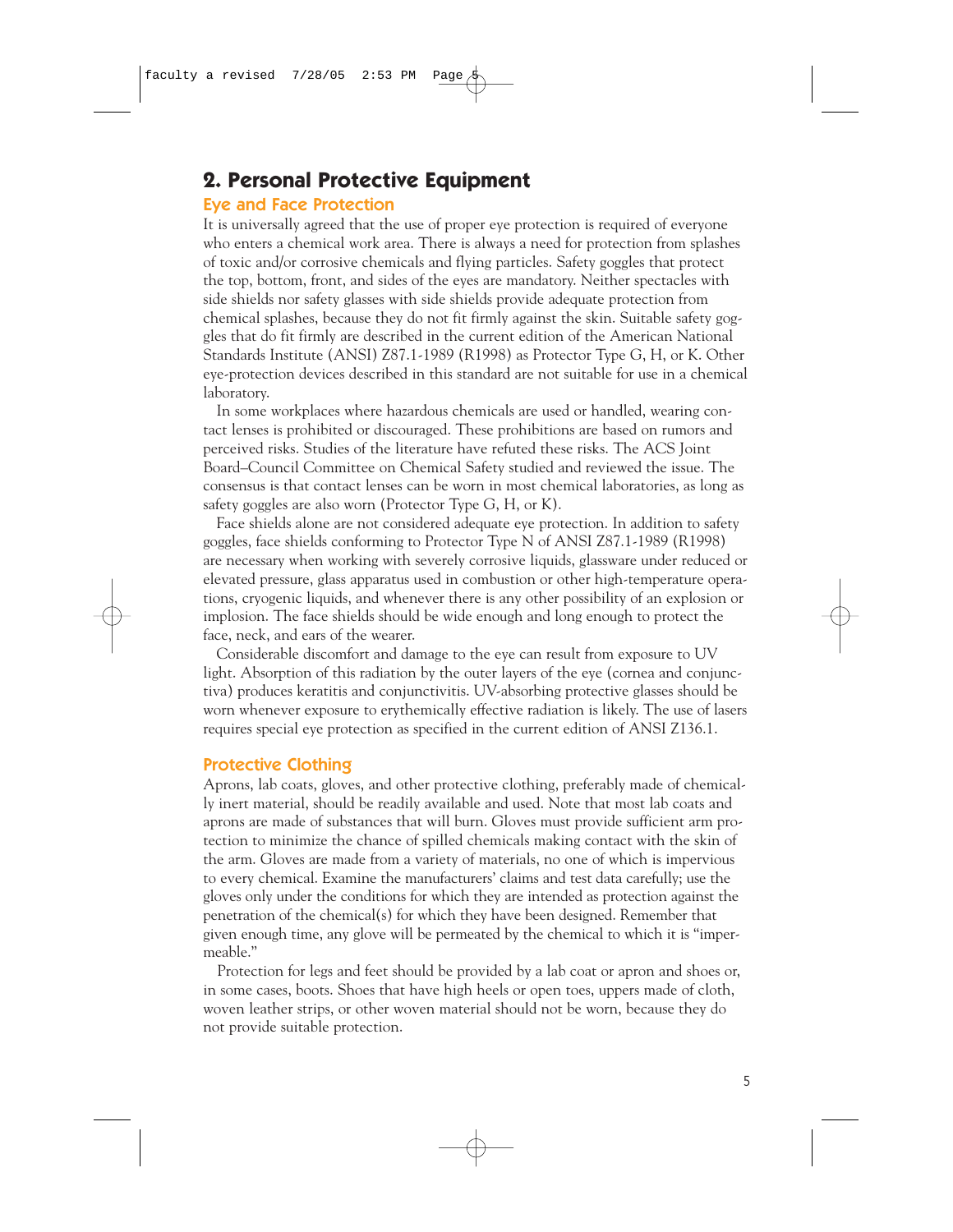#### Respirators and Self-Contained Breathing Apparatus

Rather than relying on respirators, most academic laboratories should instead rely on administrative controls, engineering controls, and work practices to limit exposures to hazardous vapors, dusts, and mists.

However, at least two 30-minute self-contained breathing apparatus (SCBA) devices (not air-line-supplied or canister or filter gas masks) should be available for emergency evacuation in the event of high concentrations of toxic vapors, dusts, mists, or oxygen-deficient atmospheres. Personnel should be trained to use them ahead of time. These respirators should be kept in permanent wall-mounted cabinets located outside the potential danger area. OSHA regulations require that before someone can use such a respirator, a physician must certify that he or she is physically able to operate it. See the current edition of ANSI Z88.2, Practices for Respiratory Protection, and OSHA regulation 29 CFR 1910.134. Individuals who are untrained or out of practice should *not* use them, even during an emergency.

Cleanup of a medium to large toxic spill may require using canister, filter gas masks, or air-line-supplied respirators. The requirements of 29 CFR 1910.134 apply. Depending on your situation, you may want to call off-campus contractors when the degree of complex service mandated by 29 CFR 1910.134 is required.

#### Hearing Conservation

Hearing conservation should be practiced through proper design of equipment, modifications of existing sources of noise, and the use of ear protection. See the box for the OSHA allowable occupational noise exposure limits taken from 29 CFR 1910.95.

Exposure to impact noise should not exceed 140 dB peak sound pressure level. Ear protection includes earmuffs and earplugs. Generally, earmuffs have a greater attenuation factor than earplugs. Some people experience discomfort at sound levels below 90 dBA.

#### Responsibility for **Training**

Academic institutions have a moral and professional responsibility to train students in safe laboratory practices.

| <b>OSHA Occupational Noise Exposure</b><br><b>Limits from 29 CFR 1910.95</b> |                                 |  |  |  |  |
|------------------------------------------------------------------------------|---------------------------------|--|--|--|--|
| Duration per day, hours                                                      | Sound level, dBA slow response* |  |  |  |  |
| 8                                                                            | 90                              |  |  |  |  |
| 6                                                                            | 92                              |  |  |  |  |
| 4                                                                            | 95                              |  |  |  |  |
| 3                                                                            | 97                              |  |  |  |  |
| 2                                                                            | 100                             |  |  |  |  |
| 1.5                                                                          | 102                             |  |  |  |  |
|                                                                              | 105                             |  |  |  |  |
| 0.5                                                                          | 110                             |  |  |  |  |
| $0.25$ or less                                                               | 115                             |  |  |  |  |
| *Decibels when measured on the A-scale of a standard                         |                                 |  |  |  |  |

sound-level meter at slow response.

Students are expected to comply with the local accident-prevention rules (see Appendix 2 for suggestions) and to participate conscientiously in any training exercises. Also, inform students that they have the responsibility to obtain advice and guidance whenever they are in doubt about accident-prevention procedures or potential hazards in their laboratory work.

The institution is responsible for training students working in the laboratory, teaching assistants provided by the department, faculty members, custodial staff, and any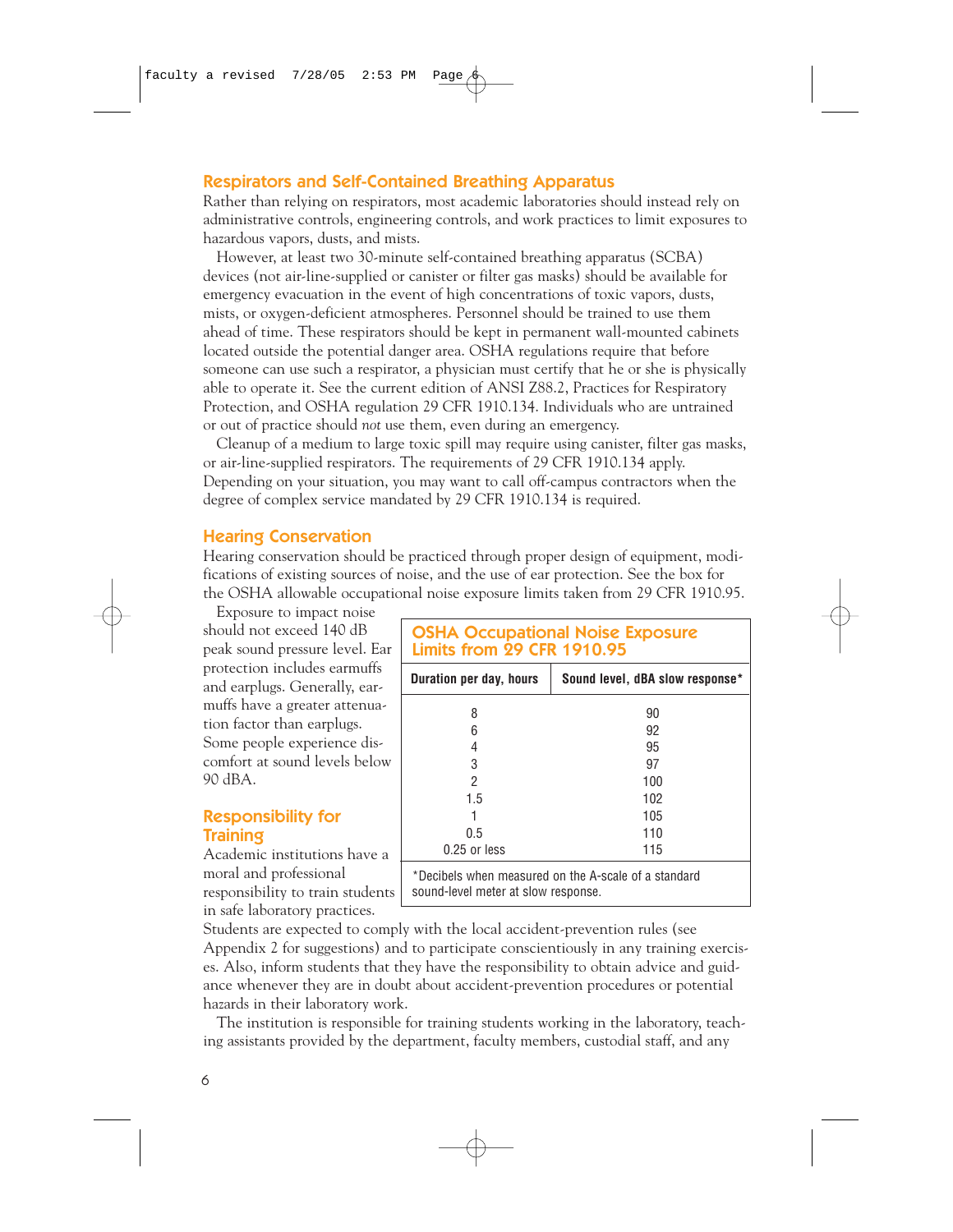other employees working with or exposed to chemicals. The OSHA Laboratory Standard requires that all such employees be trained to safely handle and use the hazardous chemicals with which they work and that training records be maintained. Administrators should be aware that sometimes faculty members, even with advanced degrees, may not be well instructed in the safe handling of hazardous chemicals. Useful references in instruction are included in Appendix 1.

Undergraduate and beginning graduate students in laboratory research studies should be closely supervised. Most of the older literature and some recent literature references that beginning students are likely to consult often do not discuss the hazards involved in the work they describe. Some references do not even mention hazards that have been fatal at the hands of a beginner.

The research director is responsible for understanding that beginning research students probably will not recognize potential dangers in the laboratory work they plan to conduct. The research director must ensure that appropriate precautions are followed.

#### Evacuation and Fire Drills

Evacuation routes should be prominently and permanently posted in every laboratory and at other appropriate locations throughout the building.

Students should know the location of and how to operate the fire exits, telephones, and alarms in use during regular school hours as well as after-hours. Instruction in fire drills should be scheduled on a regular basis (at least annually or as otherwise specified by local regulations).

Consult local fire officials about the frequency of fire drills and whether they should be announced or unannounced. Identify specific locations for gathering after exiting the building. For each group exiting, designate one person and a deputy to be responsible for counting those present after exiting and reporting that information to the person in charge. No one can return to the building until he or she is authorized to by the individual in charge.

Conduct a critique after each drill; remember that the purpose of every drill is to "do it better" than the last time.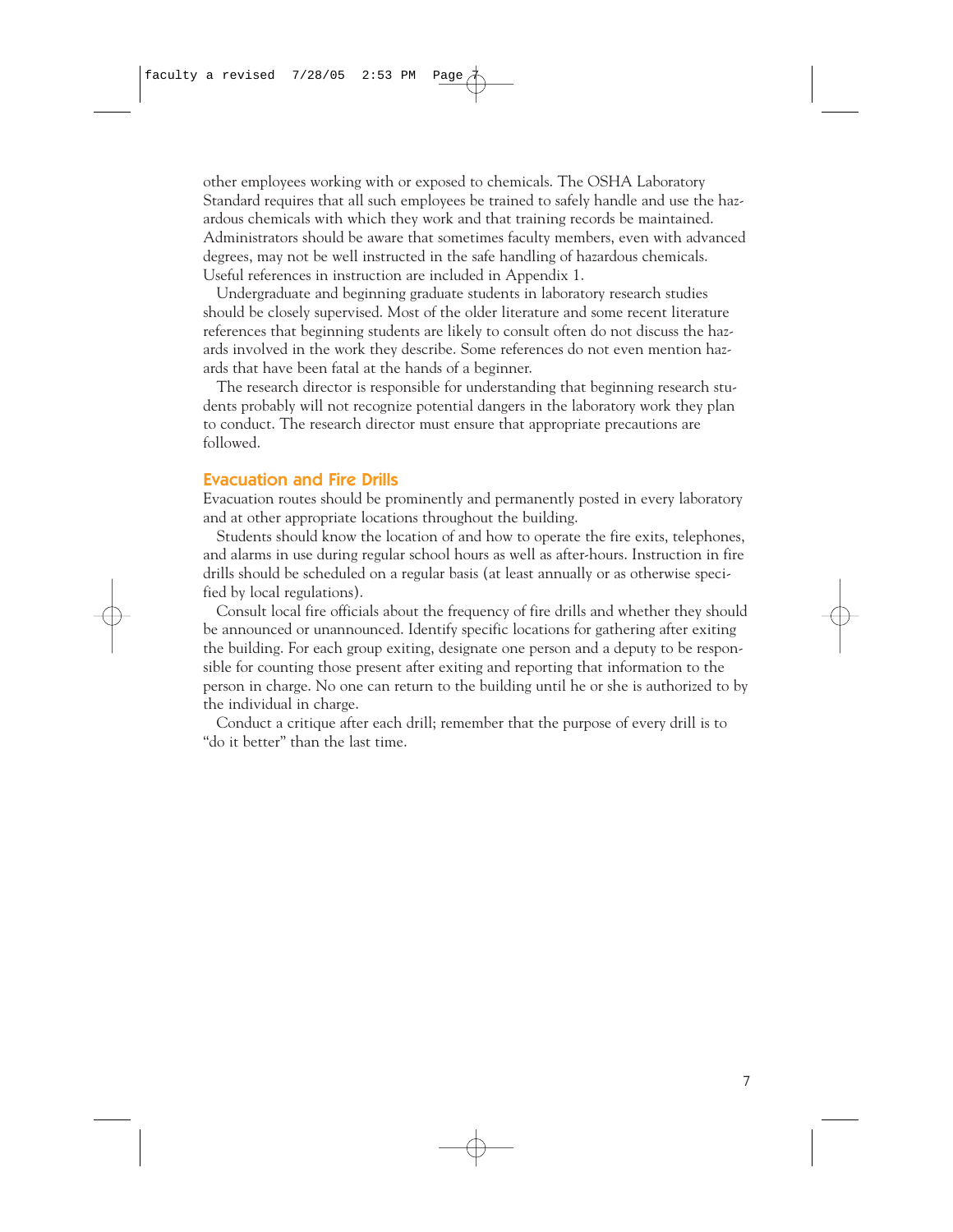# **3. Labeling**

Consult the current edition of the ANSI Standard, Z129.1, Hazardous Chemicals— Precautionary Labeling. Also see the OSHA booklet 3084, *Chemical Hazard Communication,* which summarizes the federal regulatory requirements for labeling containers in the workplace. Also consult your local and state regulations because they may differ.

Label all chemicals with the date of receipt, the date of initial opening, and the decision date (see the discussion on storage protocol, page 37). Repackaged chemicals should have secure, waterproof labels in waterproof ink. The labels should include the chemical's name, concentration, purity, date it was packaged, information on its hazards, and what precautions to take. Many institutions also label chemicals with the identity (such as the legibly written initials or name) of the person, section, or division responsible for the chemical. This practice is recommended.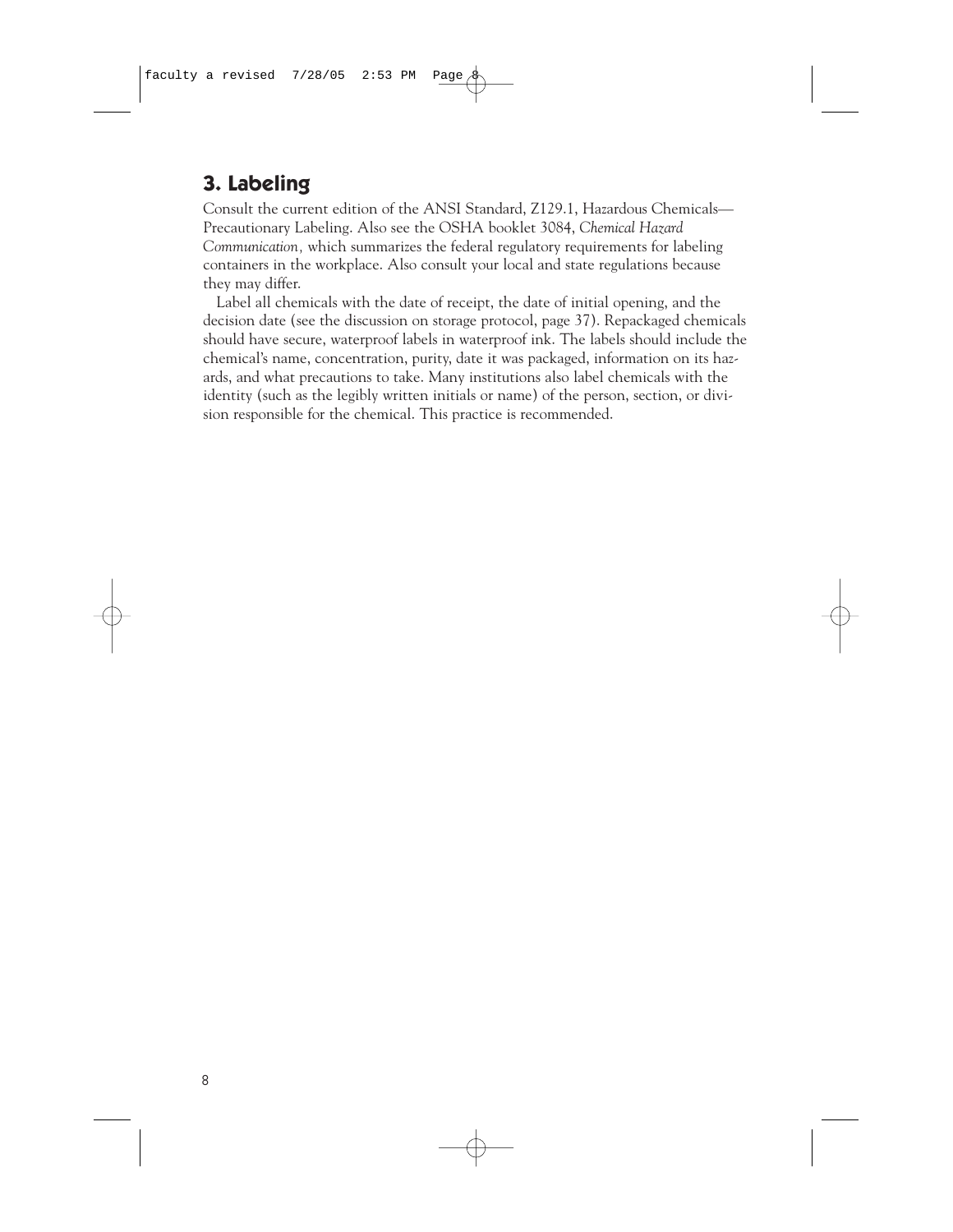## **4. Material Safety Data Sheets (MSDSs)**

MSDSs are references intended primarily to train workers on the hazards and precautions for chemicals that they will use in an industrial workplace.2 OSHA defines hazardous substances as any chemical that presents a hazard under normal-use conditions or in a foreseeable emergency. OSHA requires that all hazardous chemical suppliers furnish MSDSs to their customers and that employers<sup>3</sup> make them readily available to their employees for every hazardous chemical on the premises.4 The MSDSs can be stored in databases, provided that workers can readily access them.

OSHA requires that known and suspected carcinogens recognized by relevant authorities must be identified in MSDSs. No recognized authority exists yet for the identification of human reproductive toxins. Therefore, although a substance is or might be mutagenic or teratogenic, OSHA does not require its identification in an MSDS. In practice, only a few MSDSs include statements that identify a substance as a reproductive toxin. At present, the absence of a statement that a substance is a reproductive toxin can only be taken to mean that such information is absent from the MSDS. For information on whether a substance is or might be a reproductive toxin, see "Reproductive Hazards" on page 19.

OSHA has prepared a suggested format for MSDSs, but any format that supplies the information required by 29 CFR 1910.1200 is acceptable. Few chemical suppliers have adopted the specific, detailed, multipage format described in the current edition of the voluntary ANSI standard for MSDSs, Z400.1. Although this format provides information in an understandable style that seems to satisfy both the OSHA specifications and those of several other countries, most suppliers use either OSHA's recondite format or a variation.

Regardless of format, the principal topics required in an MSDS include physical data, fire and explosion hazards, toxicity hazards, other health hazards, propensity to react vigorously (often called an incompatible chemicals list or reactivity description), spill and leak clean-up procedures, and, above all, precautionary measures that (if followed) will materially reduce the probability of harm. Even if it isn't written in an easily comprehendible style, a properly prepared MSDS is a useful tool for students. Although OSHA has no authority to require student training on hazardous chemicals, faculty can take advantage of valid MSDSs to train students in descriptive and theoretical chemistry as well as accident prevention.

However, it is important to recognize that an MSDS is a *tertiary source* of information and that not all MSDSs are prepared from reliable secondary sources. Therefore, some MSDSs are less than accurately informative. Not all fully describe the known hazardous properties of the substance, and some even attribute hazards that are not attributable to the subject chemical. It is often useful to compare MSDSs from differ-

<sup>2</sup>Consequently, some of the information included in an MSDS may not apply to that chemical when used, handled, or stored as a laboratory chemical. Conversely, some of the information that is omitted from an MSDS might be hazard and precautionary information that applies to the use, handling, and storage of the chemical in a laboratory.

<sup>&</sup>lt;sup>3</sup>Some states require that for every hazardous chemical on the premises, one of its MSDSs must come from the supplier.

<sup>4</sup>OSHA regulations, including those pertaining to MSDSs, are applicable to employers and employees but not to students. However, it is generally considered that good practice includes considering the OSHA requirements, e.g., the limits such as PELs and TLVs, as though they did apply to students. In any event, faculty and staff are employees and their protection is subject to OSHA regulations.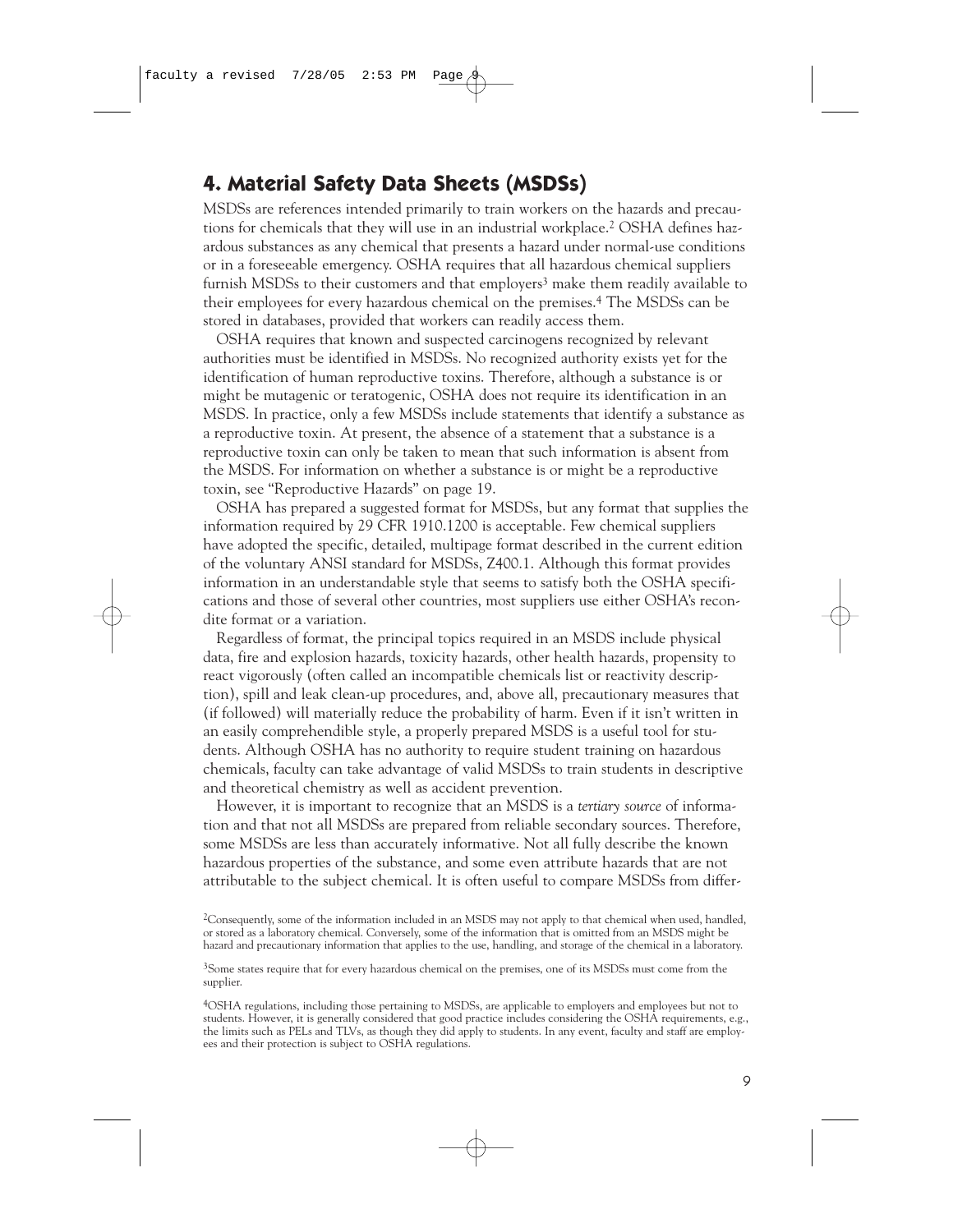#### Common MSDS Errors

Before relying on MSDSs as an educational resource, instructors should examine them carefully for omissions, inaccurate statements, and internal inconsistencies. The following are errors commonly found in current MSDSs.

**No identification, or incorrect identification, of the "target organs.**" For example, liver, kidney, lungs, central nervous system, or other organ(s) or organ system(s) that are threatened by the chemical when it is improperly handled.

**Incomplete PEL statement.** For example, the MSDS may state that the permissible exposure limit (PEL) is 100 ppm, but a quick look at the current 29 CFR 1910.1000 may (in this imaginary example) clearly indicate that the PEL includes a short-term exposure limit (STEL) of 300 ppm. The correct MSDS information would include both limits, the time-weighted average of 100 ppm and the excursion limit of 300 ppm.

**A statement that the percent volatile is "nil" or "not available."** But in a different location in the same MSDS, there is a statement that the vapor pressure is, say, 40 mm at 70 °F.

**A statement that the chemical is not flammable.** But the MSDS states elsewhere that to fight fires, one should use carbon dioxide or another fire-extinguishing agent when that chemical is burning.

**For a chemical that is altered in the heat of a fire and forms toxic products.** The MSDS states that such products "may be toxic" when the correct wording is "will be toxic," "are toxic," or "is toxic."

**A description of certain consequences following overexposure.** But no explanation in the MSDS of the criteria by which an exposure is to be identified as an overexposure.

**A statement in one section that overexposure** *might* **cause a certain adverse effect.** But the MSDS states in another section that overexposure will cause those results.

**A recommendation to wear impervious gloves or other clothing.** But the MSDS fails to identify the material (e.g., butyl rubber, neoprene, polyethylene) of which the glove or clothing should be made in order to be impervious. Or, if the material is identified, the MSDS does not further state that even though it may be considered impervious, it will resist penetration for only a few hours, at most.

**First aid procedures that instruct you not to administer any liquids to an unconscious person.** But the MSDS fails to instruct what to do instead if the victim is unconscious.

**Statements to keep a chemical away from ignition sources.** But the MSDS does not explain that the vapors can travel hundreds of feet away from their source or otherwise describe how to determine how many feet constitute a safe distance "away from ignition sources."

**Statements recommending that a chemical be used only with adequate ventilation.** But the MSDS does not define what is meant by adequate ventilation. (Adequate ventilation is properly defined as ventilation sufficient to maintain the concentration of vapors in the user's breathing air below the PEL or threshold limit value (TLV), provided that the vapor concentration is determined by quantitative measurements.)

**Peculiar disclaimer statements.** In effect, these say, "The information contained herein is based upon information believed to be reliable. However, we cannot guarantee that any of it is, in fact, correct."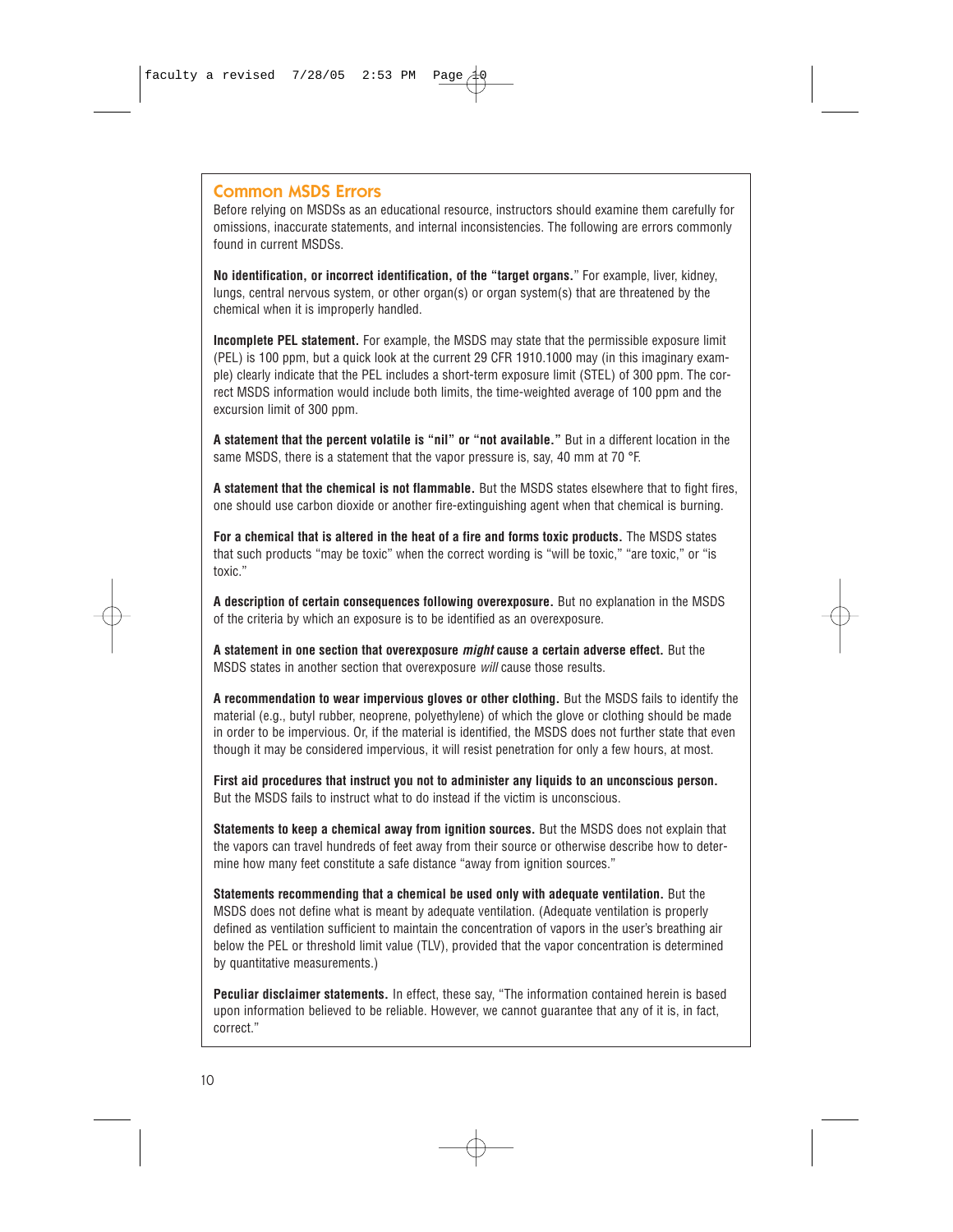ent suppliers for the same chemical. Try to find the primary literature; however, it is often difficult to obtain. Refer to reliable sources such as the National Institute for Occupational Safety and Health (NIOSH)/OSHA *Occupational Health Guidelines for Chemical Hazards*, *Patty's Toxicology,* Gosselin's *Clinical Toxicology of Commercial Products, Bretherick's Handbook of Reactive Chemical Hazards,* the American Conference of Governmental Industrial Hygienists (ACGIH) Documentation Volumes, and the NIOSH *Criteria Documents* (all listed in Appendix 1).

MSDSs can provide unique opportunities for students to gain insight into how practical decisions are made when the use of a chemical is being considered. The information on toxicity and precautions in a reliable MSDS can help faculty select a suitable less toxic chemical to use, rather than a more toxic one. For example, substitute for the more toxic barium chloride with the less toxic strontium chloride in a study of insoluble sulfates. Similarly, an MSDS section on the incompatibility (reactivity) of acetic acid with potassium permanganate or some other oxidizer reminds faculty to limit the amounts to be used by students in an experimental investigation.

MSDSs should be available to students, faculty, and staff. OSHA requires that employers provide an MSDS for a hazardous chemical on the premises to any employee who requests it. Although students are usually not employees, most educational institutions provide them with MSDSs; an MSDS can be educational, even though some of them may be difficult to fully understand. Hazard and precautionary information from reliable MSDSs should be incorporated as part of all laboratory procedures. As gleaned from MSDSs, student laboratory reports could include accident-prevention and health concerns, the management of hazardous chemicals in their laboratory work, and, where appropriate, the proper disposal of both products and leftover reagents. Students might be taught that the practical information found in the reactivity section of an MSDS is useful in designing safe experimental procedures. The value of focusing on MSDSs is long-term; students who go on to work and supervise others in a lab will be more likely to handle chemicals safely.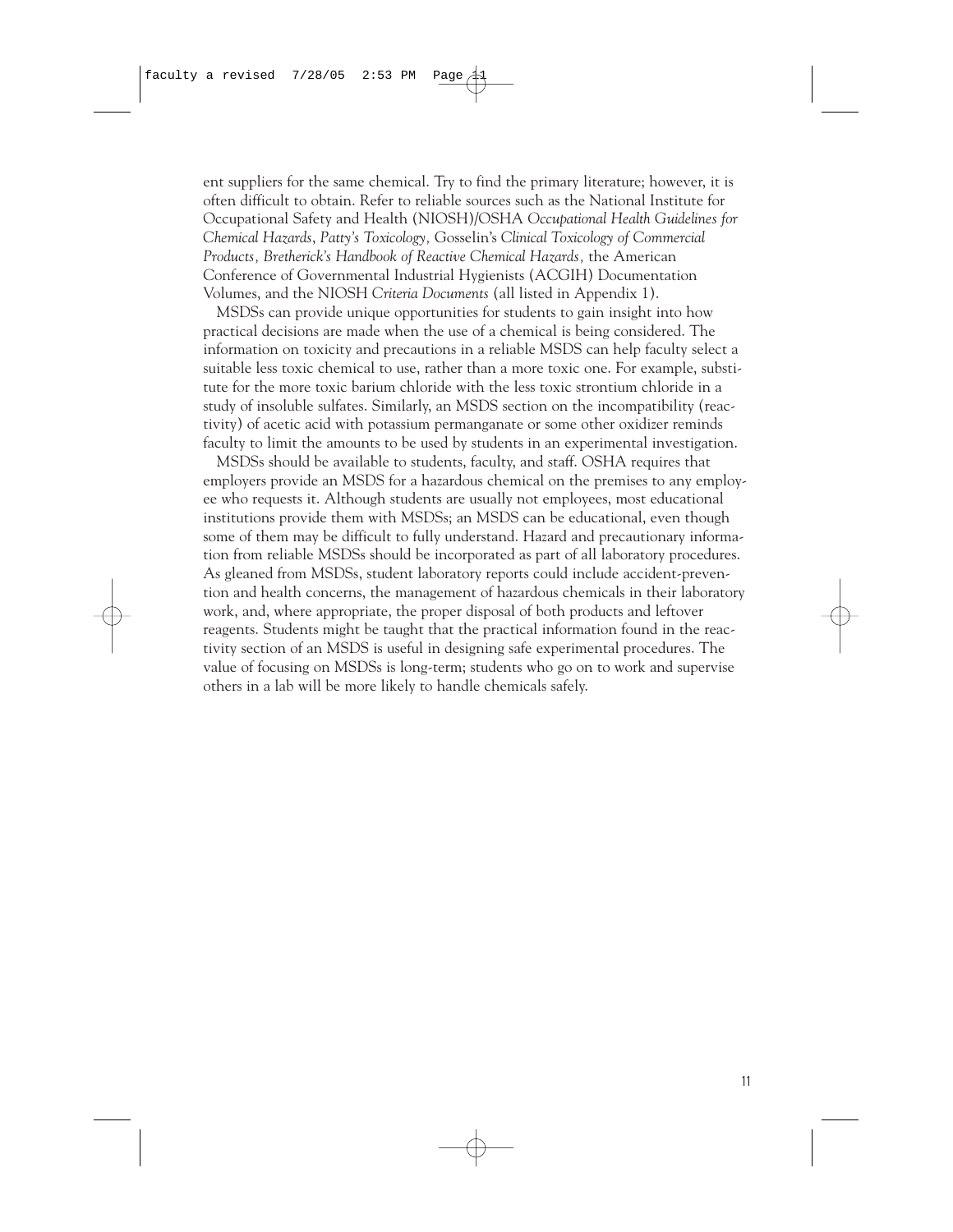# **5. Preparing for Medical Emergencies**

The ACS Joint Board–Council Committee on Chemical Safety strongly recommends that MSDSs and competent medical authorities be consulted in advance regarding first aid treatment for all chemicals used in the laboratory. First aid supplies approved by a consulting physician should be readily available. For specific guidelines on providing appropriate first aid training, see the OSHA Guidelines on First Aid Training, OSHA Directive CPL 2–2.53, January 7, 1991, available at www.osha-slc.gov/SLTC/ medicalfirstaid/index.html.

When you plan for potential emergencies, consult with local emergency personnel (the institution's physician, hospital emergency room, ambulance services, fire chief, police chief, etc.) in advance and establish plans for handling chemical and other emergencies before you start any activity. Medical personnel involved in recommending first aid procedures should understand exactly what chemicals are involved and have access to pertinent and reliable MSDSs on their own premises.<sup>5</sup>

At a minimum, make the following preparations:

- See that first aid equipment is readily available.
- Prominently post the location and phone numbers of the local physicians who are qualified and have agreed to handle chemical emergency cases and of local medical facilities that are similarly qualified and have agreed. Also, post the location of the MSDS file.
- Ensure that sufficient staff is trained in basic first aid and cardiopulmonary resuscitation (CPR).6 Red Cross certification or its equivalent should be encouraged for all personnel. Contact the local Red Cross chapter for information about appropriate training modules.
- Before an accident occurs, arrange for someone knowledgeable to accompany the victim to get medical help in the event of an accident. The individual should bring along a copy of the MSDS(s) for the chemical(s) involved in the accident. Maintain a file of extra copies of all MSDSs for this purpose, or arrange in advance for the local physicians and medical facilities that have agreed to be available to have access on their terminals to the MSDS files in your institution's computer database.
- If it appears that first aid treatment is sufficient, ensure that a nurse or physician qualified to handle chemical emergencies agrees that no further treatment is necessary.

Other preparations must be made before handling emergencies involving laboratory chemicals. For example, if first aid treatment is not described in the MSDS, add this information to the MSDS without delay.

<sup>5</sup>The institution or chemistry department can supply them; however, they should be reviewed from time to time and kept current. Also, see the fourth bullet below.

<sup>6</sup>If automatic external defibrillators (AEDs) are part of the emergency equipment, the training should of course include instruction for using them.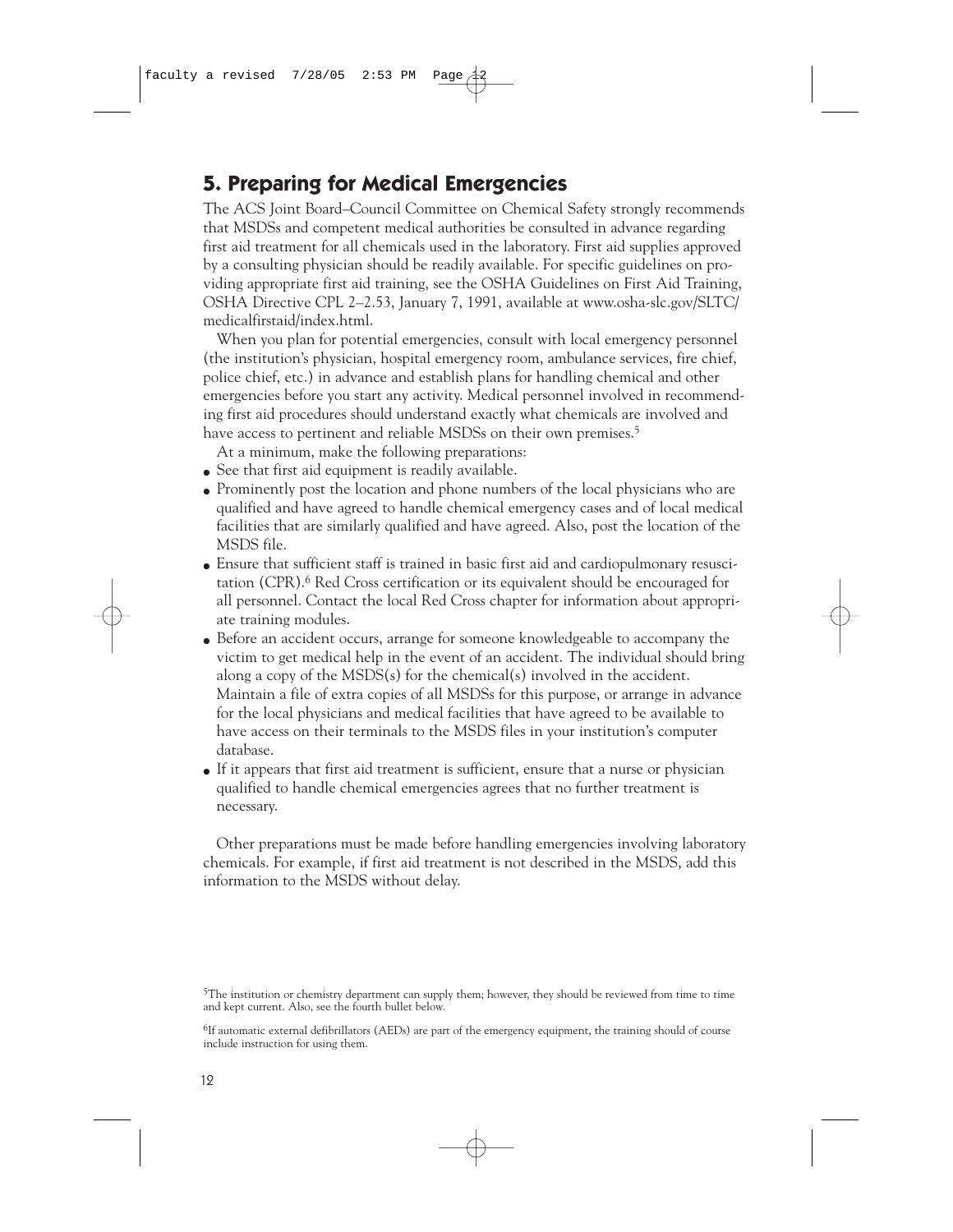#### Examples of Emergencies To Expect

- thermal, cryogenic, and chemical burns;
- cuts and puncture wounds from glass or metal that is contaminated with chemicals;
- glass in the eye (the glass may be contaminated with chemical residue);
- chemicals (liquid splashes, mist, dust) in the eye;
- skin irritation by chemicals;
- poisoning by ingestion, inhalation, skin absorption, or injection;
- asphyxiation; and
- lachrymatory vapor irritation.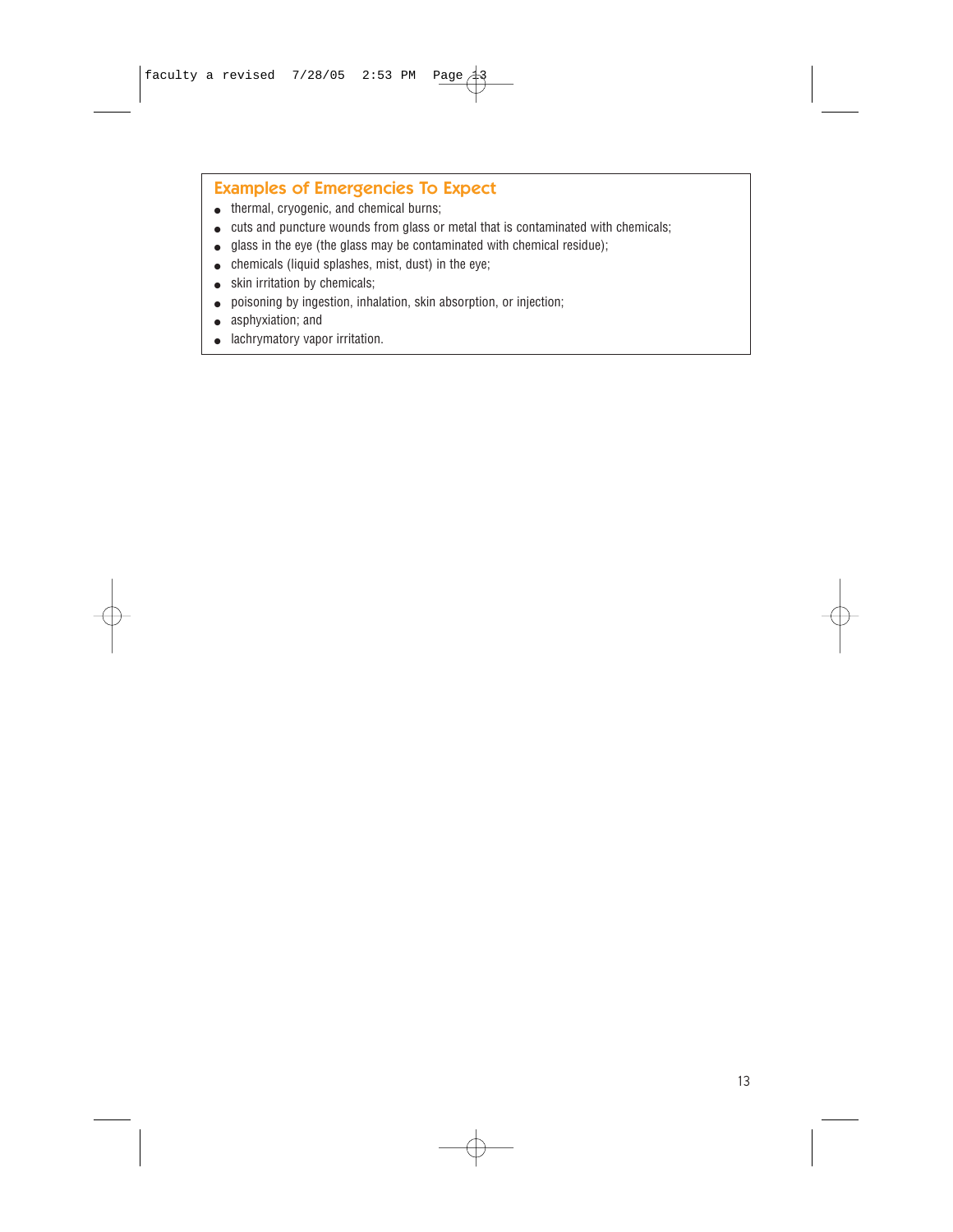# **6. Reporting Accidents**

Report all accidents and near-misses. Keep records of all accidents, including those requiring only first aid or involving only minor medical treatment or observation. Prepare a formal written report, stating the causes and consequences of each accident or near-miss. File a copy with the department safety officer and discuss recommendations for the prevention of recurrences with him or her.

When a student causes an accident or a near-miss, it is educationally useful to require a written report from the student. The report should address how he or she thinks it could have been prevented, rather than discuss the cause. When the students know about this requirement from the first day of class, this technique has proved especially useful in preventing laboratory accidents.

A periodic review of accident and near-miss reports will often reveal problem areas that need special attention. Also, certain OSHA reporting requirements may apply, depending on the institution and the nature of the accident. To alert others, report unusual or inexplicable chemical accidents in the Letters to the Editor column of *Chemical & Engineering News.*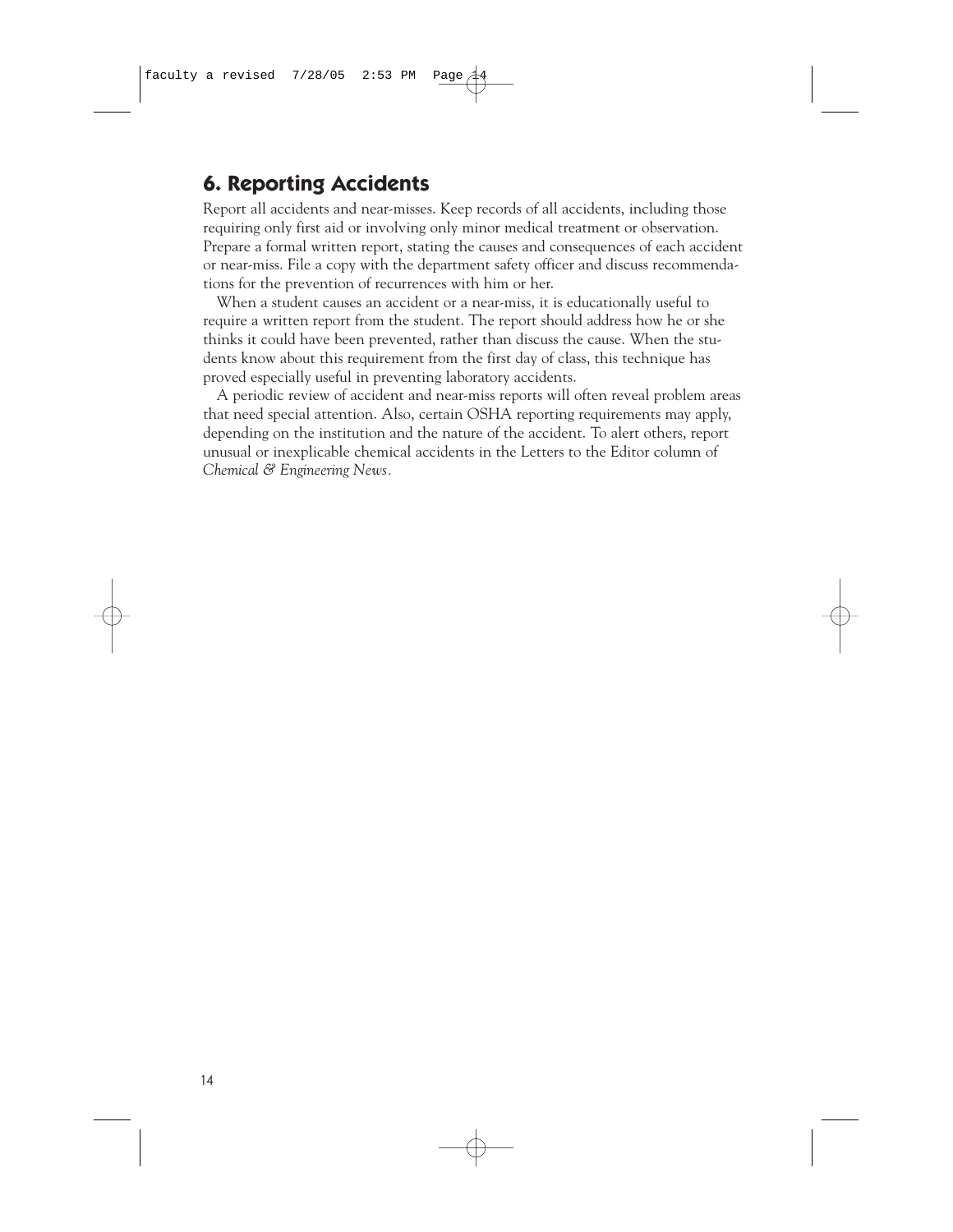## **7. Reducing Hazards**

One of the best ways to lessen the intensity of any hazardous condition is to reduce the quantity. Work with a few grams, or better yet, a fraction of a gram, of a toxin or a corrosive. Instead of equipment requiring 120 volts AC, use equipment that will run on 24 volts AC. Reduce the buildup of static charge by grounding the containers or apparatus involved. When possible, use lower temperatures instead of higher temperatures; work with dilute solutions in preference to concentrated solutions.

Plan ahead, read and heed the information in the MSDSs and on the labels, and be aware in advance of the harmful propensities of the chemicals to be used. Before you begin the work, put on the correct personal protective equipment and take other necessary precautions.

Inform your co-workers of your planned work, and be aware of theirs. It is part of your responsibilities to protect your co-workers from harm—and their responsibility to protect you.

#### Risk Assessment

It may be useful to assign categories of risk to some or all chemicals, apparatus, and equipment. For example, classify chemicals that have known reproductive hazards, are carcinogens or environmental pollutants, or are explosively unstable or highly toxic as "High Risk"; label others as "Medium Risk" or "Low Risk."

Similarly, apparatus under high vacuum, heated oil baths, ultra-centrifuges, NMR equipment, and high-temperature ovens might be classified as presenting a greater risk compared with other apparatus and equipment that would be classified as presenting moderate or low risk.

Also, certain laboratory procedures could be considered for classification. Examples include vacuum distillations, work with Class III and IV lasers, work with radioactive materials, work with unstable or explosive chemicals, handling highly toxic chemicals, and handling chemicals that present carcinogenic or reproductive hazards. Assign appropriate accident-prevention and safety protocols for each risk category.

Also consider applying other risk-analysis techniques, such as safety inspections, checklists, failure mode and effects analyses, "what if" evaluations, fault-tree assessments, or hazard and operability studies. For further information, see *Understanding Risk Analysis,* American Chemical Society, 1998.

#### Flammable Liquids

Flammable liquids are hazardous. They can be ignited at concentrations less than their lower flammable limits.7 They can also be ignited at temperatures below their flash point.8 With very few exceptions (e.g., methanol) the molecular weight of a flammable liquid is significantly greater than the averaged molecular weight of air (approximately 29); therefore, the vapors of that flammable liquid can travel long distances, even more than 100 feet, along the floor or ground, from the liquid itself to an

8Flash point temperatures are also measured in a laboratory under controlled conditions. These conditions rarely correspond to the actual conditions under which a flammable liquid is being used and handled. Consequently, a flash point temperature is at best only an approximate temperature—not in any sense an accurate, limiting parameter.

<sup>7</sup>Flammable limit values are measured in a laboratory under controlled conditions. The actual conditions often differ from the controlled conditions, making the numerical value of the flammable limit only approximate. For example, the flammable range widens sharply as the temperature of the surroundings increases; a lower flammable limit of, say, 15% can drop to 5%, or less, at temperatures only slightly higher than ambient.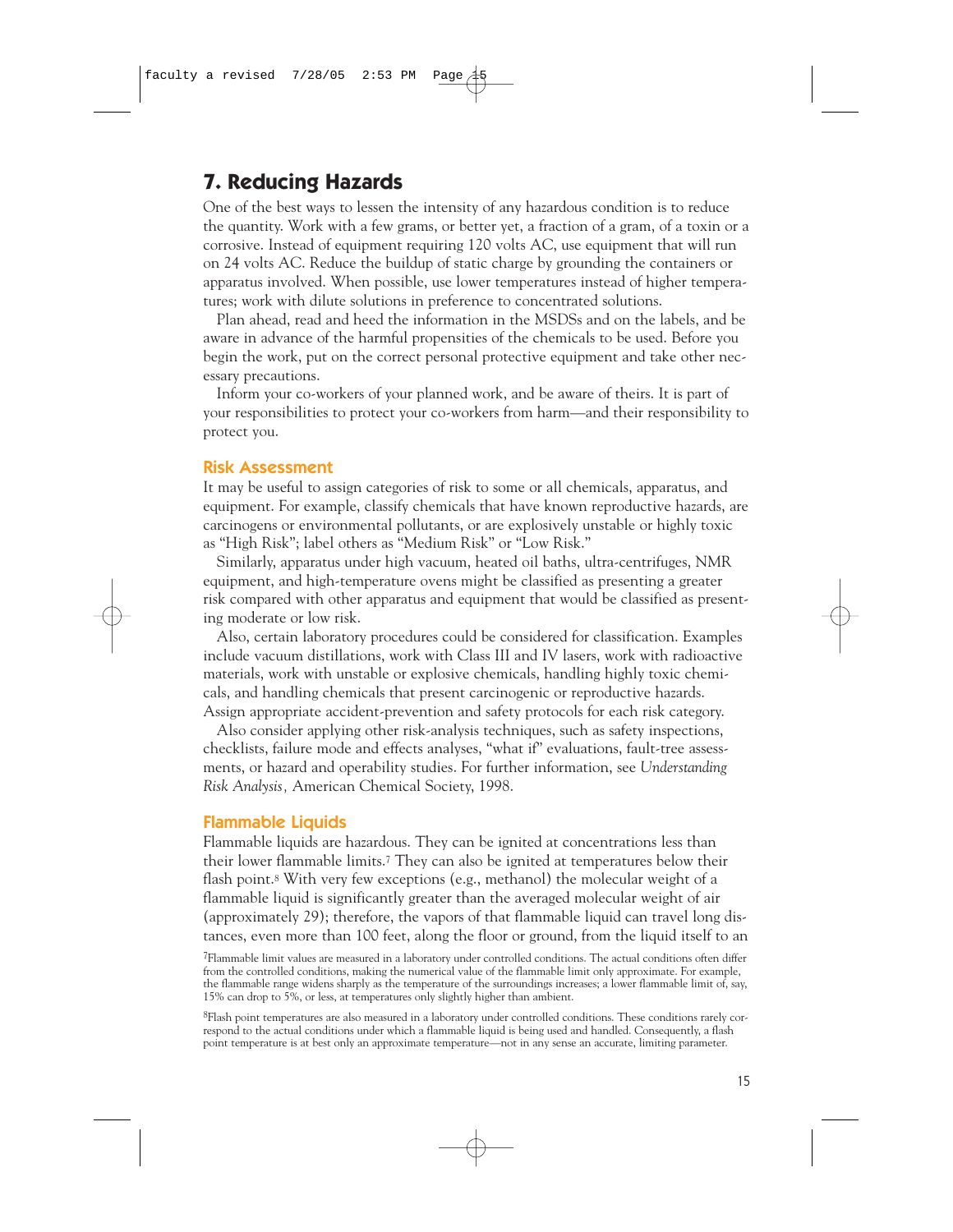ignition source. The vapors flowing from the source are invisible; they go undetected until they "flash back" from the distant ignition source.

Another error that sometimes causes accidents: thinking that if vapors of the flammable liquid are maintained at a concentration above the upper flammable limit then they cannot be ignited. This would be a valid and safe protocol for handling flammable liquid vapors—except for the fact that the usual way to reduce the concentration of such a vapor in the air–vapor mixture is by diluting the mixture with more air to bring it well below the lower flammable limit; in doing so, however, the mixture passes through the flammable range. A safer procedure in this case is flooding with an inert gas.

Most flammable liquids are toxic, and some can penetrate intact skin. All are skin irritants on contact and can cause dryness and cracking. The vapors also are toxic, some more so than others. Typical symptoms from overexposure to vapors include dizziness, slurred speech, unconsciousness, and, rarely, death. Typical target organs include the central nervous system, liver, and kidneys. Avoid skin contact with these liquids. Avoid breathing their vapors.

All flammable liquids and solids are reducing agents. Some (e.g., acetone) are strong reducing agents. Keep flammable liquids and solids away from oxidizers. A few flammable liquids and solids are also strong oxidizing agents (e.g., methyl ethyl ketone peroxide, benzoyl peroxide) and therefore require special precautions in their use and storage; see their MSDSs.

Inadvertent contact of a flammable liquid or solid with an ignition source generally results in a fire or explosion. Some ignition sources are well known: flames, frayed or damaged electrical wiring, sparks from motors equipped with brushes and commutators, and static electrical sparks.

Other non-sparking ignition sources whose surface temperatures can exceed the autoignition temperatures of many flammable liquids and solids may not be as well known: examples include hot plates, the hot glass envelope of an incandescent light bulb, the even hotter glass envelope of a halogen light tube, and the hot shaft of an operating induction (brushless) motor with a defective bearing. Electric heating mantles can be a source of ignition if the mantle is torn or damaged, allowing the vapors into the hot nichrome heating coil wire within the mantle.

Some hot plates present a triple hazard: the hot surface, sparks from the temperature-control device hidden under the skirt, and sparks from the brush/commutator of the magnetic stirrer motor, also under the skirt.

Only limited quantities of flammable liquids and solids should be permitted on open shelves in the laboratory, and the containers should always be stored overnight in a storage cabinet approved for flammables. Except when concerns about purity are involved, flammable liquids used in the laboratory should be stored in safety cans. Some safety cans are poorly designed, clumsy to use, and tend to spill when poured. Do not use such safety cans in the laboratory; efficiently designed safety cans are available from suppliers.

A few flammable liquids can form unstable, potentially explosive peroxides. See the discussion on peroxides on page 22.

Follow the storage and handling recommendations for flammable liquids described in NFPA (National Fire Protection Association) 30, Flammable and Combustible Liquids Code, and NFPA 45, Fire Protection for Laboratories Using Chemicals.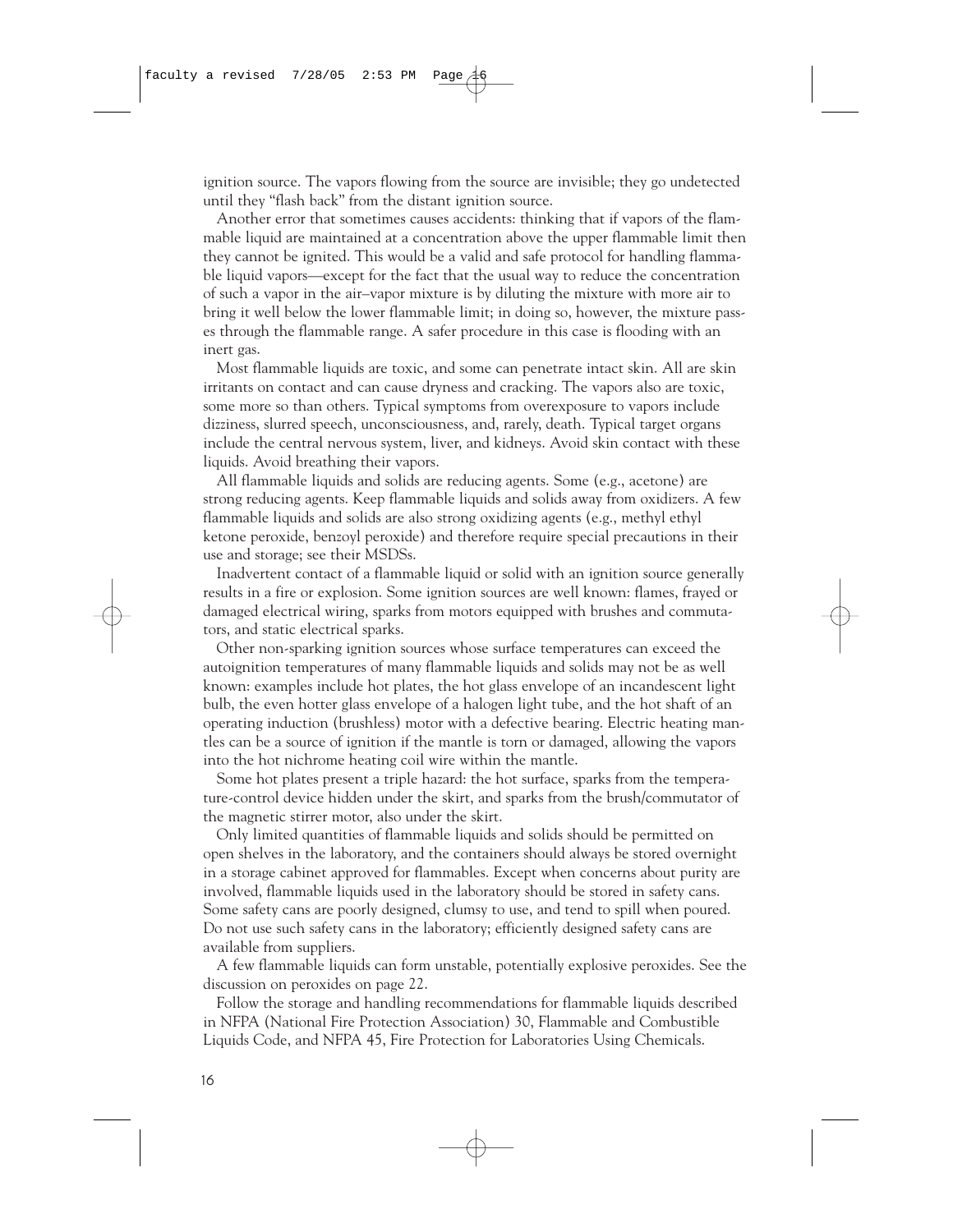Follow the electrical bonding and grounding procedures described in NFPA 77, Static Electricity, when you transfer flammable liquids from one metallic container to another, and when you transfer between a metallic container and a non-metallic container. Also see 29 CFR 1910.106.

#### Explosion Hazards

Students in a typical academic chemistry laboratory do not ordinarily work with very many substances that are explosive. Picric acid is rarely used; other nitrated organic compounds are used only occasionally. Perchloric acid is rarely used for oxidations involved in analytical work or other oxidative procedures. Organic peroxides (e.g., benzoyl peroxide) might be used now and then as polymerization initiators. Occasionally, unstable compounds (e.g., diazo derivatives) are used in some undergraduate research projects, but this is rare.

These functional groups pose an explosion hazard: azide, ozonide, nitro, nitroso, diazo, halogen-substituted amine, and peroxide (see below).

Some unstable compounds explode in the presence of a catalyst; others tend to explode at high temperatures. Some mixtures are shock-sensitive and will explode if impacted. Examples include carbon disulfide and potassium perchlorate, powdered aluminum or magnesium and sodium nitrate, many diazo compounds, and some organic nitrates.

Suspensions of oxidizable dust (e.g., magnesium, sulfur, aluminum) in the air explode when ignited by a static electrical spark, flame, or other ignition source.

Keep explosive substances and mixtures well away from other laboratory workers. Both in the laboratory and in storage, keep such substances well separated from other unstable compounds, flammables, and toxins. For explosion hazard information, refer to the MSDS (which might not be reliable) and to *Bretherick's Handbook of Reactive Chemical Hazards* (which is reliable).

Distillation of peroxide formers presents an explosion hazard, even if tests indicate that no peroxide is present.9 When you conduct these distillations, always make sure you are protected by shielding on all sides, and wear both a Type N face shield and Type G, H, or I safety goggles. Have a fire extinguisher at the ready; if the person distilling is not qualified to use it, someone else who is qualified should be immediately available. Even if the tests for the presence of peroxides is negative, do not distill these liquids to dryness (see "Storing and Handling Peroxide Formers" on page 23). Stop the distillation while there is still a considerable amount of liquid remaining in the distillation flask.

If an ignition source is present, any flammable gas or vapor can explode when mixed in suitable proportion with air, oxygen, chlorine, or other gaseous oxidizer. Acetylene and hydrogen are particularly hazardous in this respect because of their very wide flammability limits. Liquid oxygen is particularly dangerous. Liquid nitrogen that has been standing open to the air for some time becomes a mixture of liquid nitrogen and oxygen, which is also particularly dangerous; see "Cryogenic Hazards" on page 27.

When an explosion is a possibility, use less than 1 gram total of all chemicals

<sup>9</sup>Although a test procedure can produce a false negative, the point here is twofold: (1) As the distillation proceeds, the concentration of peroxide that was below the detection limit in the original liquid can increase to dangerous levels as the volume of residue in the distillation flask decreases. (2) In the presence of air, some peroxide formers that are initially free of peroxide can form peroxides at distillation temperatures.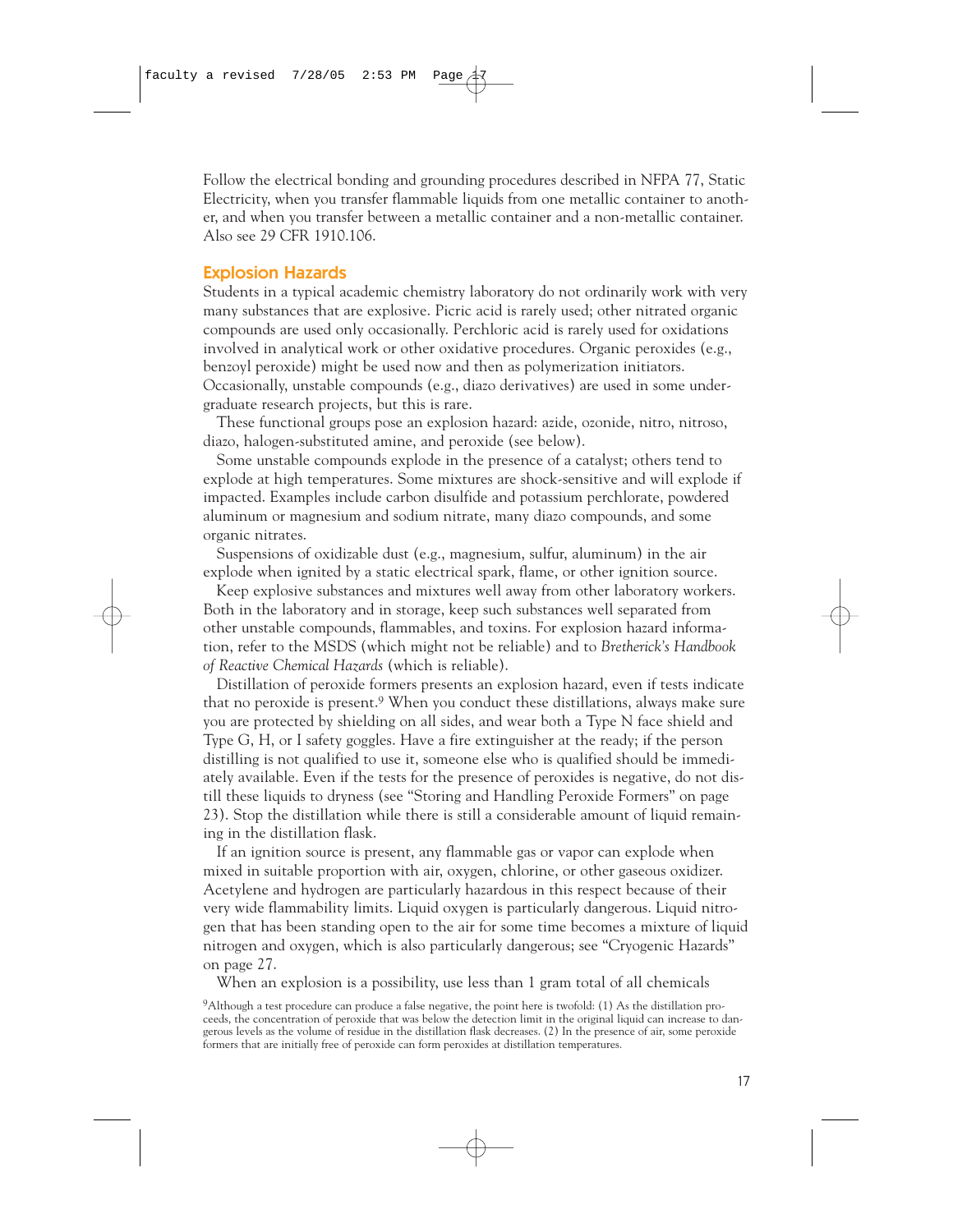involved. Wear both a Type N face shield and Type G, H, or K safety goggles and a buttoned-up, thick, quilted, lab coat; cover any glass apparatus with a fabric—not plastic—tape (e.g., use duct tape); and surround the work with shatter-proof shielding. Do not rely on an ordinary hood to provide protection. If it is considered necessary to work with or to produce more than 1 gram of an explosive compound or mixture, the work should be performed in a laboratory setting that is designed for such dangerous activities. The details involved are beyond the scope of this volume.

#### Electrical Hazards

OSHA regulations require that all electrical outlets have a grounding connection for use only with three-pronged plugs. If laboratory equipment is not equipped with a three-pronged plug, follow the requirements of the National Electrical Code (NEC), replace the plug and cord with a three-prong plug and three-wire cord, and connect them so that the equipment will be grounded when in use. Protect all electrical outlets with ground-fault interrupters; note that the NEC requires that all outlets within 6 feet of any source of water be so protected.

Check the polarity of outlet wiring and the continuity of grounding connections, including leads to the building ground itself. Follow the NEC in all installations.

The condition of wiring, plugs, cords, and related equipment should be frequently inspected. Replace wiring that is frayed or worn; do not allow wires to be stretched across the floor where they would present a tripping hazard. Eliminate obstructions near wall-mounted switch boxes and panel boards. Label unlabeled panel boards. Repair electrical outlets that have open (or missing) cover plates. Prohibit excessive use of extension cords.

All faculty and staff should know the location of circuit breakers and how to cut off all electrical service in case of fire or accident. All circuit breakers should be labeled properly.

#### Sparks

Some protection from static electricity and sparks when handling flammable liquids can be obtained by properly grounding and bonding containers and equipment. The risk of static charge buildup is increased under conditions of low humidity (e.g., cold weather). For details, refer to NFPA 77, Static Electricity.

Common potential sources of electrical sparks and electrostatic discharges include

- ungrounded metal tanks and containers;
- clothing or containers made of plastic or synthetic materials;
- making or breaking an electric circuit while the circuit or part of it is energized;
- exposed hot nichrome wires (e.g., in hot air dryers, damaged heating mantles);
- temperature-control systems and brush/commutator motors in some hot plates;
- discharge of gas from high-pressure gas cylinders; and
- brush/commutator motors, often used in hot air dryers, stirrer motors, and air-moving fans.

#### Toxic Substances

The harm caused by a toxic substance depends on the quantity, frequency, and duration to which the victim is exposed, which combined is called the dose. Any chemical can become toxic if the dose is high enough.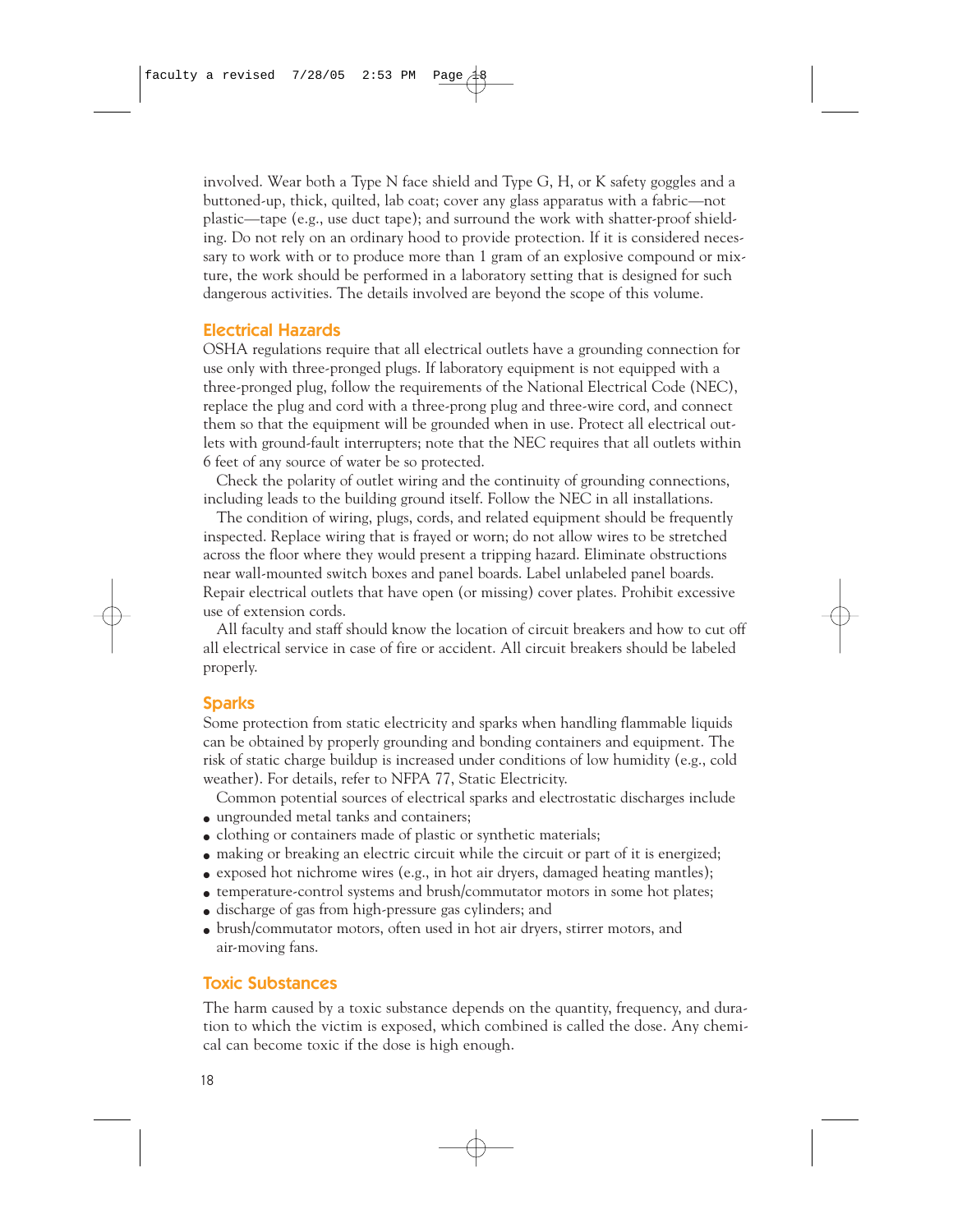#### The Four Common Routes of Exposure

- absorption through intact skin or via a body orifice (e.g., eyeball sockets, ears, but not the nose)
- injection (e.g., from a contaminated needle or broken glass fragment)
- ingestion
- inhalation

The most likely exposure route in a laboratory is by inhalation. Ingestion is unlikely, as long as everyone practices good personal hygiene; otherwise, ingestion is considered to be in second place (behind inhalation) or even in first place. Injection is possible, but if you wear cut-resistant gloves when you clean up fragments of broken glass, it isn't probable. Needles and knives are not often used in chemistry laboratories; when their use is necessary, use the appropriate precautions (see "Sharp Objects" on page 20.) If you always wear safety goggles, and face shields when necessary, exposure via eyeball sockets and ears is almost impossible. The habit of promptly flushing off spills on skin or clothing prevents significant absorption via cuts in the skin or even intact skin.

To minimize or avoid inhaling toxic substances, maintain the breathing air in all laboratories well below the limits prescribed by OSHA in 29 CFR 1910.1450, the Laboratory Standard. For further information, refer to Volume 1 (Part 3, Equipment Use, Laboratory Hoods, page 27) and the sections in this volume on Laboratory Ventilation (page 32), Laboratory Hoods (page 33), and Ductless Hoods (page 34).

#### Reproductive Hazards

Reproductive toxins adversely affect the reproductive process. Examples are mutagens, which can cause damage to chromosomes in males and females, and teratogens, which can affect fetal development and/or cause birth defects, including fetal death. Currently, although there have been a few well-controlled studies, the evidence that a given chemical can or cannot produce an adverse reproductive effect is limited.

For the best readily available and up-to-date information, refer to DART/ETIC (Developmental and Reproductive Toxicology/Environmental Teratology Information Center), a bibliographic database on TOXNET (National Library of Medicine Toxicology Data Network). Go to www.sis.nlm.nih.gov and click on TOXNET under "Toxicology and Environmental Health." Keep in mind that only some of the data reported in DART/ETIC have been peer-reviewed. Two useful and recommended books are *Reproductive Hazards of the Workplace* (L. M. Frazier and M. L. Hage; Wiley, 1998) and *Catalog of Teratogenic Agents* (T. H. Shepard; 9th ed.; Johns Hopkins University Press, 1998; consult subsequent editions if available).

One reasonable response is to simply ban the laboratory use of any substance identified as a reproductive hazard in DART/ETIC, the above books, or other reliable sources. This policy is not as draconian as it might appear. Except for a few organic compounds (e.g., ethanol) and some inorganic compounds (e.g., compounds of lead and lead itself), there are few candidates. And for those that are candidates, it is generally not difficult to conjure a suitable alternative.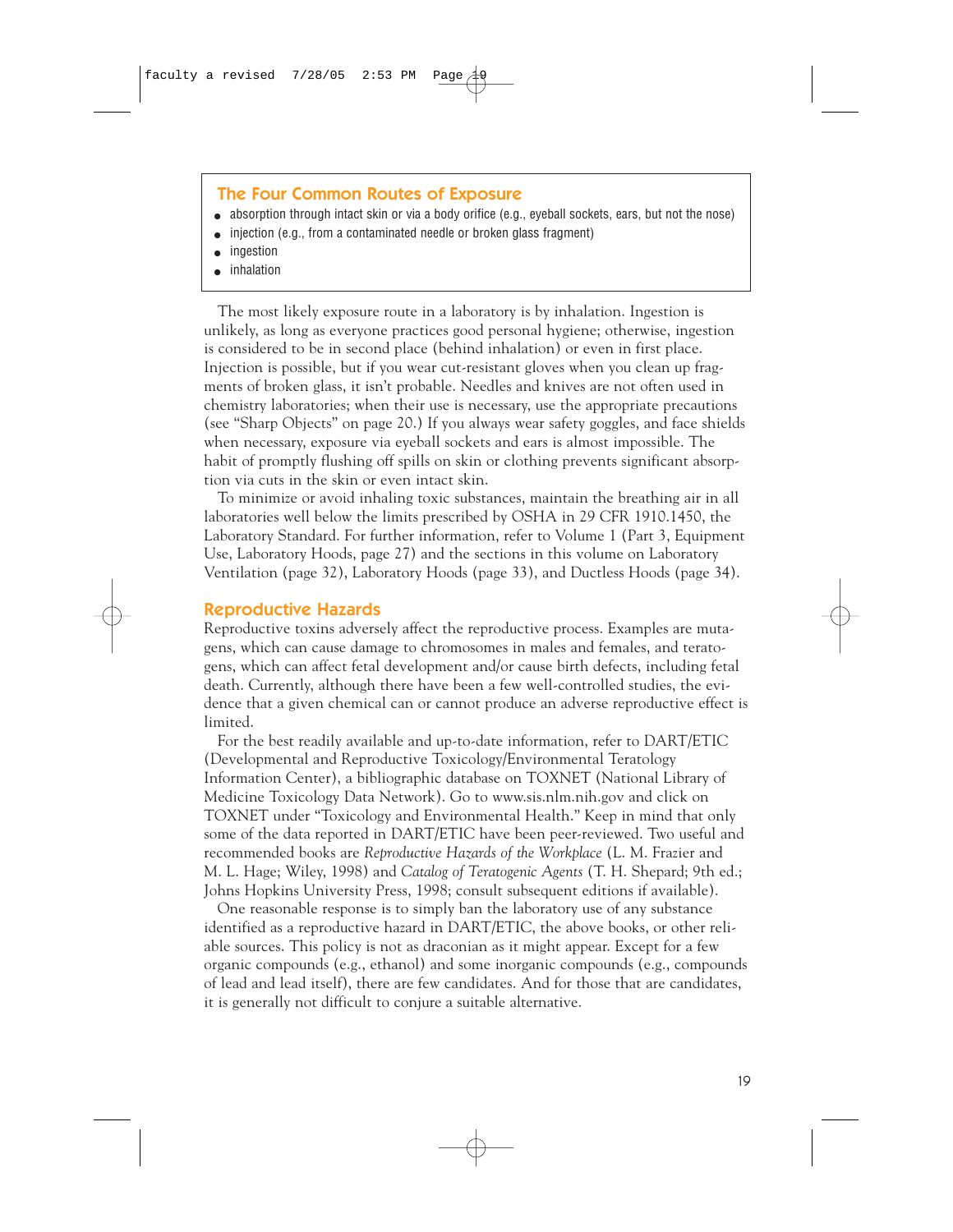#### Establishing a Policy on Reproductive Toxins

Clearly, a policy addressing reproductive toxins is necessary. The policy should be discussed with the institution's attorney and be well publicized. Consider the following factors.

Define *reproductive hazard* and how the institution will determine whether a substance is a reproductive hazard or not. State that

- (a) no such substances will be used in any undergraduate laboratory work;
- (b) no such substances will be used in freshman and sophomore laboratories, for example, but are allowed in upper class laboratory work; or
- (c) identify which laboratory courses will be allowed to use which substances (e.g., all, or only those that meet specified criteria).

If option b or c is adopted, male and female students enrolled in laboratory courses using a reproductive toxin are advised to consult their parents or guardians and their physicians, and then be given the opportunity to withdraw from the laboratory course either without penalty, or with specific other arrangements (e.g., allow pregnant students to take the laboratory portion of the course at a later time).

If they opt to continue their laboratory work, they must sign a declaration of their assumption of the risks involved.

Keep copies of all documents associated with the institution's policy determinations. For example, list the courses in which the use of reproductive toxins will be allowed, the reasons for doing so, and signed copies of students' declarations of their assumption of the risks involved.

#### Sharp Objects

Require the use of Kevlar or similar cut-resistant gloves when using cutting tools and handling sharp objects (e.g., pieces of broken glass). Use Kevlar or similar gloves for protection when handling glassware under stress, such as inserting tubing through a rubber stopper or freeing a "frozen" glass joint. In general, if the equipment being handled could easily produce sharp edges from mishandling or breaking, require Kevlar or similar protection.

Note that the open-mesh weave of Kevlar and similar gloves does not protect against penetrating objects such as needles and knife points.

Wear Kevlar or similarly lined gloves when washing glassware.

#### Compressed Gases

Gases used in laboratories are typically supplied in cylinders at high pressure. The high-pressure compounds are potential chemical hazards. The safe use of compressed gases includes these precautions:

- Handle cylinders of compressed gases as high-energy sources and therefore as potential explosives.
- Restrain cylinders of all sizes, whether empty or full. Use straps, chains, or a suitable stand to prevent them from falling.
- When storing or moving cylinders, secure the protective caps in place over the valves in order to protect the valve stems.
- When moving cylinders, use only properly designed wheeled carts, and before moving, strap the cylinders securely in place on the cart.
- Do not expose cylinders to temperatures higher than about 50  $^{\circ}$ C. The rupture devices on some cylinders will release the contents at about 65 °C. Some small cylinders, such as lecture bottles, are not often fitted with rupture devices and may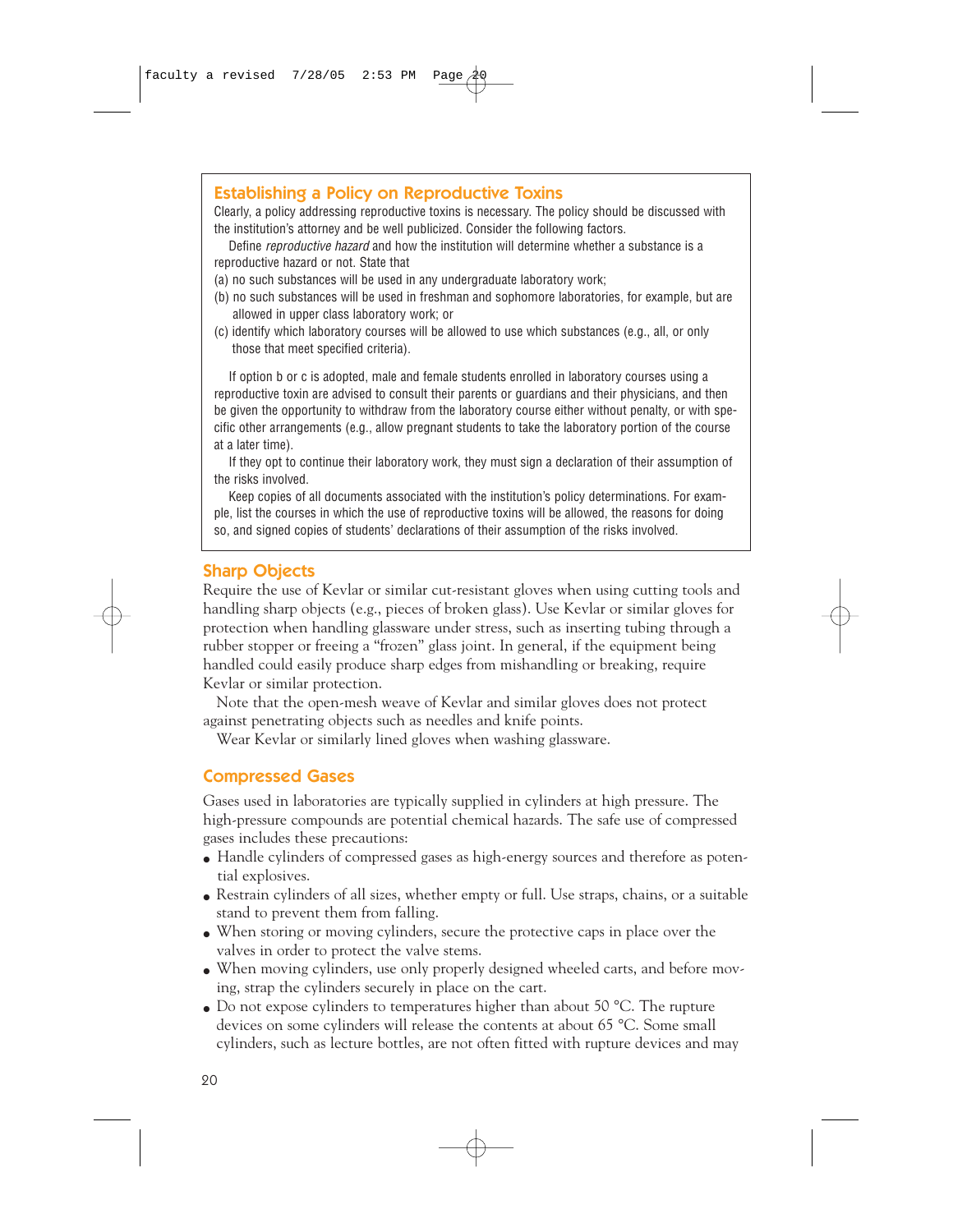explode if exposed to high temperatures.

- Never use cylinders if their contents cannot be identified positively.
- Never lubricate, modify, force, or tamper with cylinder valves.
- Use toxic, flammable, or reactive gases only in laboratory hoods that are known to be operating properly.
- Cylinders awaiting use should be stored outdoors, not indoors, in a sheltered but open structure such that they are protected from the weather.
- Never direct compressed air or high-pressure gases at a person.
- Do not use compressed gas or compressed air to blow away dust or dirt; the resultant flying particles are dangerous.
- Be aware that rapid release of a compressed gas will cause an unsecured gas hose to whip dangerously.
- Rapid release of a compressed gas builds up a static charge that could ignite the gas if it is flammable or combustible.
- Do not extinguish a flame involving a combustible or flammable gas until the source of gas has been shut off; otherwise, it can reignite and burn or even explode.
- Close main cylinder valves tightly when not in use.
- Promptly remove the regulators from empty cylinders and replace the protective caps at once. Label the cylinder to show that it is empty.
- Never bleed cylinders completely. Leave a slight pressure to keep out contaminants.
- Use the appropriate regulator on each gas cylinder. The threads on the regulators are designed to avoid improper use. Adaptors and homemade modifications can be dangerous—don't use them.
- Do not put oil or grease on the high-pressure side of a cylinder of oxygen, chlorine, or of any other gaseous oxidizing agent. A fire or explosion can result. Never put oil or grease in, on, or near a regulator for the same reason.
- Always wear Type G, H, or K safety goggles when handling and using compressed gases.
- Observe the following special rules when working with acetylene cylinders.
	- Always store acetylene cylinders upright. They are partially filled with liquid acetone, which can be discharged instead of or along with acetylene if the cylinder is not upright.
	- Do not use an acetylene cylinder that has been stored or handled in a nonupright position until it has remained in an upright position for at least 30 minutes.
	- Ensure that the outlet line of an acetylene cylinder is protected with a flash arrester.
	- Never exceed the pressure limit indicated by the warning red band of an acetylene pressure gauge.10
- Use the correct kind of noncuprous tubing to transport gaseous acetylene. Tubing made of copper or high-copper brass will form copper acetylides, which are explosively unstable and shock- and impact-sensitive.

For more information, see Alaimo's *Handbook of Chemical Health and Safety* and the Compressed Gas Association's *Safe Handling of Cryogenic Liquids.*

10Acetylene polymerizes rapidly and spontaneously when under "red line pressures." The polymerization reaction is rapid, violent, and exothermic.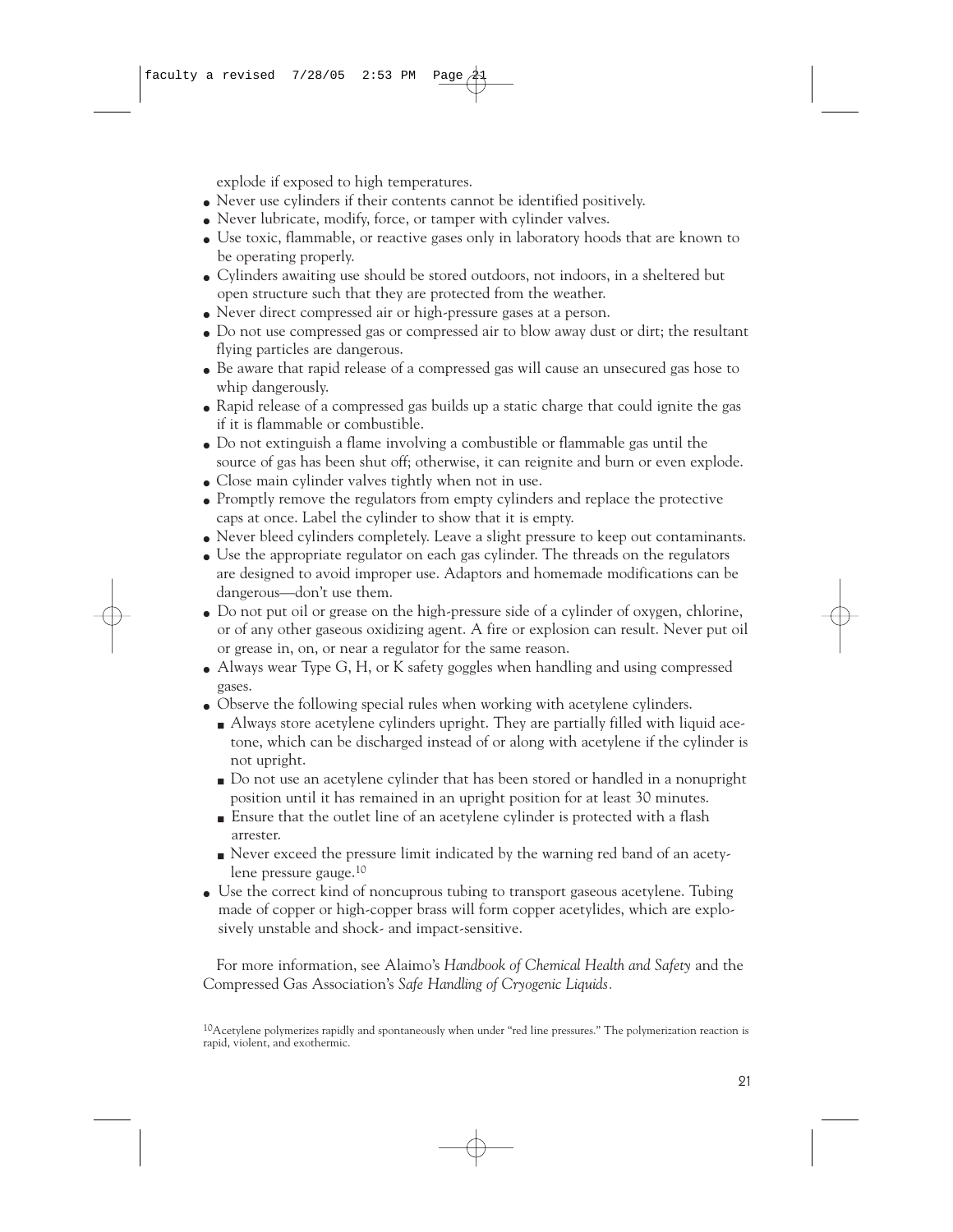#### Oil and Sand Baths

Although they are useful, heated oil baths and sand baths pose unique hazards. They do not appear hot; can spatter if a low-boiling liquid is spilled into the bath; can generate toxic and/or irritating smoke from decomposing oil or foreign organic contaminants; and, if overheated or left unattended, can catch fire (the oil of an oil bath and typical contaminants in the sand of a sand bath are combustible).

Consider these factors when assigning students to use heated oil or sand baths:

- size of the bath:
- location—preferably away from possible sources of spilled water or chemicals;
- desired operating temperature—use a thermometer or thermocouple or bimetallic temperature indicator, a temperature-control device, and a high-temperature shutoff device;
- type of oil used (silicone oil or Dow Corning 550 is suggested for most heating needs) and its maximum operating temperature;
- use of signs, e.g., "Hot Oil" or "Do not allow the temperature to exceed  $^{\circ}C$ ";
- students have been cautioned to inspect glassware closely for absence of cracks and other imperfections;
- students have been cautioned regarding the hazard of splattering if a low-boiling liquid is spilled into the hot oil or sand;
- available ventilation;
- method for cooling the hot oil or sand; and
- storage of the oil or sand for reuse.

#### Peroxides

Peroxy compounds are examples of chemicals that present special problems in the laboratory because they can be violently reactive and/or explosive. Their handling, storage, and disposal deserve careful attention.

#### Inorganic Peroxides and Superoxides

Inorganic peroxy compounds are generally stable, but their contact with any oxidizable or combustible material may lead to a fire or explosion. When in contact with organic compounds, they may generate organic peroxides and hydroperoxides. Inorganic peroxy compounds must be stored, handled, and used with caution. Peroxides of alkali metals are not sensitive to shock but are decomposed slowly by moisture and violently by bulk water. The most common inorganic peroxy compounds are sodium peroxide, hydrogen peroxide, sodium perborate, and sodium persulfate.

The higher-atomic-weight alkali metals readily form superoxides (which are not peroxides), some of which are reactive. For example, when metallic potassium is being cut with a knife, the  $KO<sub>2</sub>$  (potassium superoxide) on its surface, if any, can react violently with the hydrocarbon film remaining from its (partial) immersion in that hydrocarbon. KO2, which is *not* a peroxide, forms spontaneously on the surface of potassium when exposed to air, for example, on the exposed surface of potassium after some of the kerosene, in which the potassium had been immersed, has evaporated while in unattended storage. Then, when cut with a knife or spatula, the movement of the cutting edge of the knife can put particles of  $KO<sub>2</sub>$  in contact with the film of kerosene on the surface of the potassium, and the violent reaction ensues.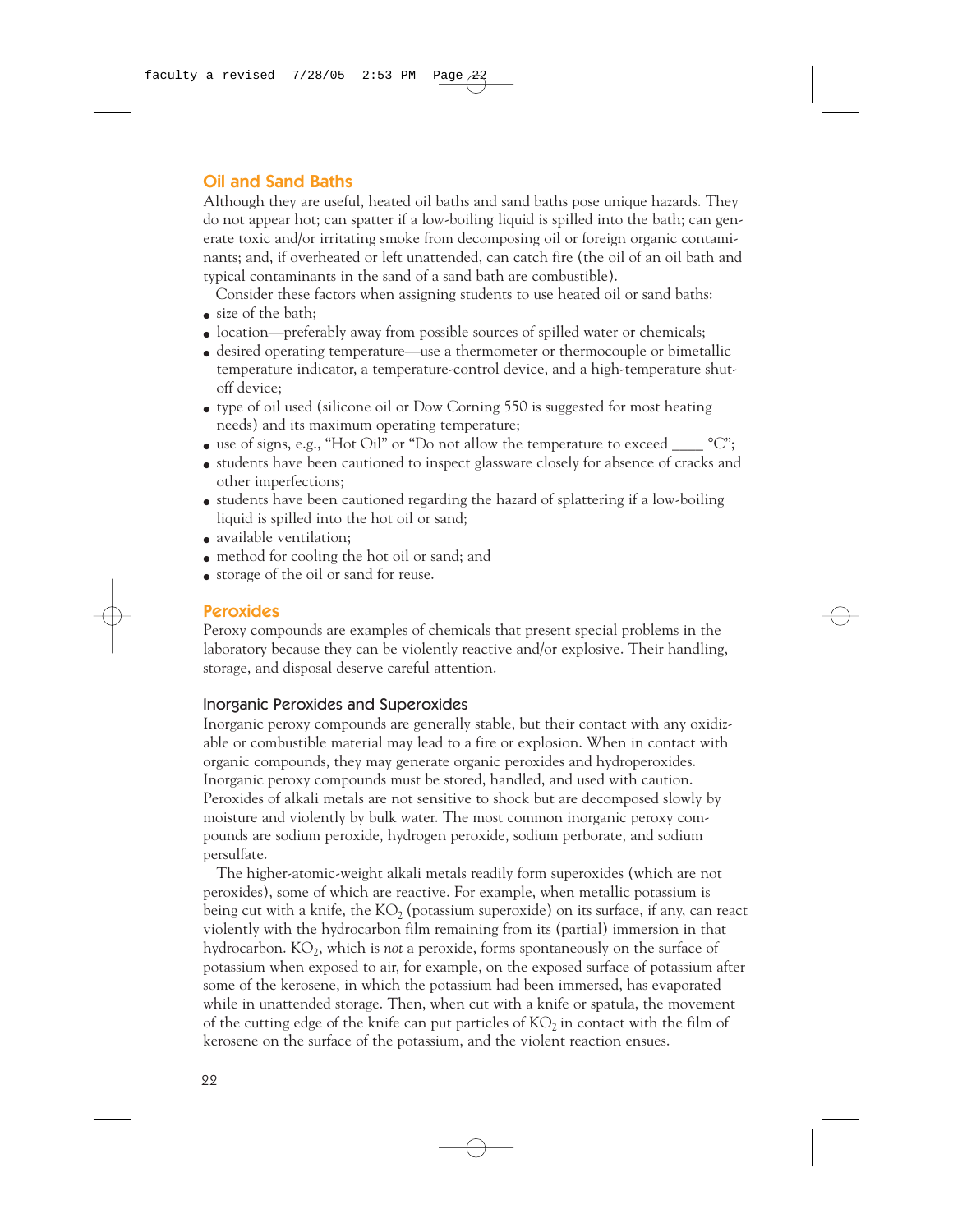Small spills of inorganic peroxy compounds can be treated cautiously with aqueous sodium bisulfite solution; larger spills should be taken up with inert solids such as vermiculite, sand, or salt and treated with sodium bisulfite in a safe area. Skin that has been burned by these chemicals should be washed gently but thoroughly and receive prompt medical attention.

#### Organic Peroxides and Hydroperoxides

The molecules of organic peroxy compounds contain a reducing agent and an oxidizing agent in an intimate relationship, each with the other in the same molecule. When you use, handle, or store these compounds, keep in mind that they are always unstable under all conditions.

Most organic peroxy compounds fall into one of four classes: dialkyl or diarylalkyl peroxides, peracids, diacyl peroxides, and alkyl or arylalkyl hydroperoxides. As noted above, all are unstable to some degree and therefore generally are not offered in high purity, because their instability increases with concentration. The hazard decreases, however, with increasing molecular weight. Those of lower molecular weight can deflagrate or detonate. Examples include *tert*-butyl peroxide, *tert*-butyl hydroperoxide, peracetic acid, benzoyl peroxide, and isopropylbenzene (cumene) hydroperoxide.

Because peroxy compounds are unstable and in fact decompose continuously at a lesser or greater rate, bulk quantities may generate enough heat to autoaccelerate up to ignition or explosion. They are sensitive to heat, mechanical shock, friction, impact, light, and strong oxidizing and reducing agents. All organic peroxides are quite flammable, and fires involving bulk quantities should be approached with extreme caution. Because they generate free radicals, their presence as a contaminant or as a catalyst in a reaction mixture can change the course of a planned reaction.

Organic peroxy compounds are generally more stable when water is present. For example, benzoyl peroxide is a solid (m.p. 104–106 °C) that can ignite or explode from heat, impact, or friction; it *must* be kept moist and stored in its original, as-received fiber carton or paper sack. Do not use a metallic implement (e.g., knife or scissors) to open the carton or sack. Do not repackage benzoyl peroxide. Never repackage benzoyl peroxide into any metal or glass container with a screw cap. Unscrewing a container that has dry benzoyl peroxide or other peroxide crystals caught in the lid threads can cause the entire contents of the container to explode. Keep on hand no more than a short-term supply of any peroxide, and check the containers at regular intervals. If in doubt, it is best to call an expert for disposal of these dangerous chemicals.

#### Storing and Handling Peroxide Formers

Peroxide formers react with oxygen, even at low concentrations and ordinary temperatures, to form peroxy compounds that are usually hydroperoxides. In addition to any other hazards that they have, they pose a "peroxide threat," especially if the oxygenated product crystallizes out when the material is cooled or becomes concentrated by evaporation or distillation of the unoxidized portion. Peroxide crystals may form on the ground glass or other surfaces of a sealing plug or within the threads of a cap. Removing the plug, unscrewing, or otherwise removing the cap has caused detonations with serious, and in some cases fatal, consequences.

Peroxidation seems to be no problem with gases and vapors; generally peroxidation is a problem that involves liquid peroxide formers. Solid peroxide formers present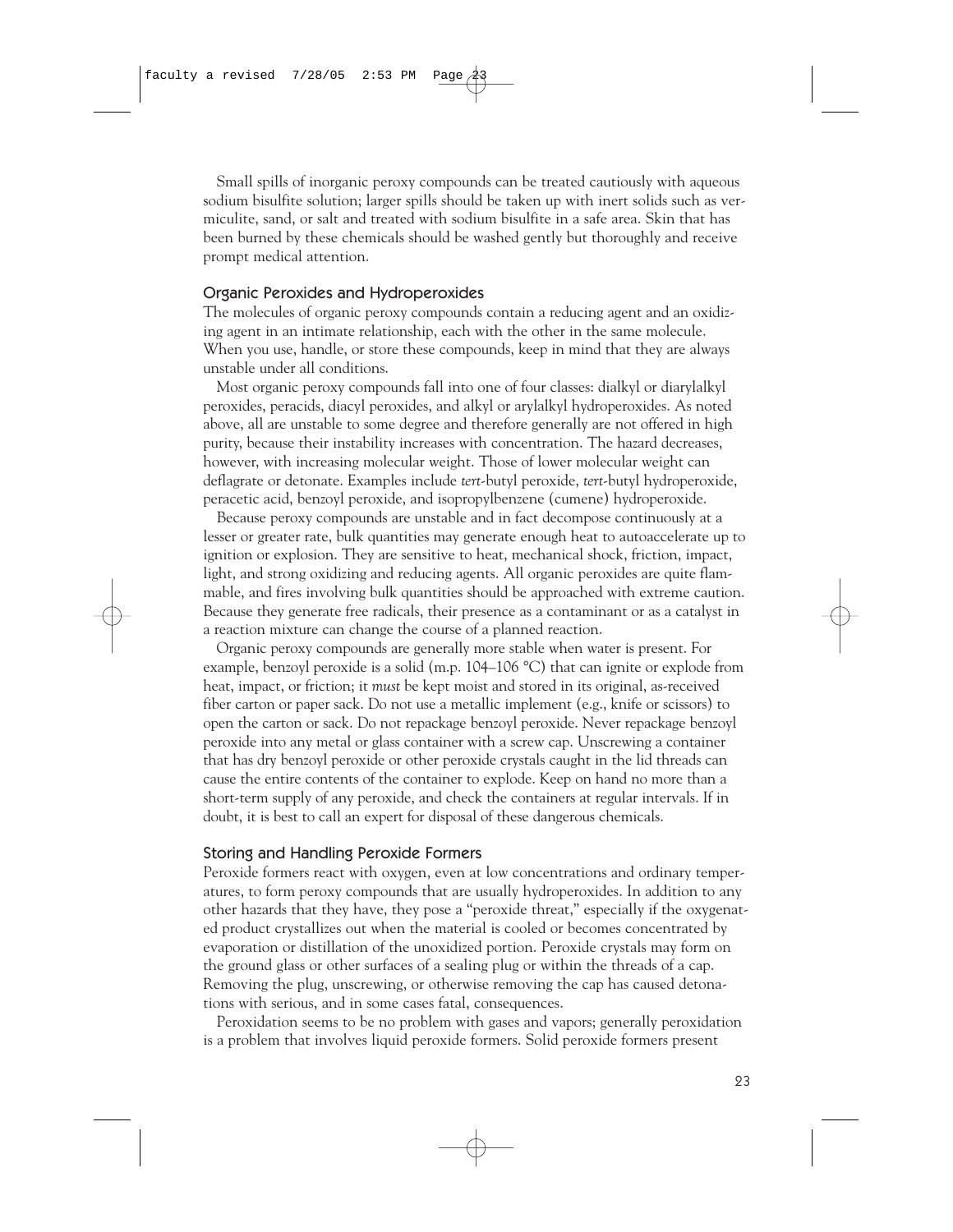only a small problem unless they are finely divided, in which case, because the peroxidation reaction occurs only on surfaces exposed to air, the hazard increases substantially.

Peroxide formers cannot form peroxy compounds without exposure to oxygen or other oxidizers. Typically, peroxidation occurs when containers

#### The Four Main Compound Groups of Known Peroxide Formers or Precursors

- ethers with primary and/or secondary alkyl groups attached to the oxygen, including open chain and cyclic ethers, acetals, and ketals
- hydrocarbons with allylic, benzylic, or propargylic hydrogens
- conjugated dienes, eneynes, and diynes
- saturated hydrocarbons with exposed tertiary hydrogens

#### **Examples**

| diethyl ether                    | diisopropyl ether         |
|----------------------------------|---------------------------|
| tetrahydrofuran (THF)            | <i>p</i> -dioxane         |
| cyclohexane                      | isopropylbenzene (cumene) |
| tetrahydronaphthalene (tetralin) | divinylacetylene          |
| decahydronaphthalene             | 2,5-dimethylhexane        |
|                                  |                           |

are not well sealed or, if sealed, not blanketed with an inert gas. Blanketed or not, poorly sealed containers permit "breathing," which occurs with changes in temperature and/or barometric pressure. The rate of ensuing peroxide buildup is usually slow, because the atmospheric exchange is usually slow. Containers should always be inert-blanketed and tightly sealed. Flush out the air from the free space with nitrogen or some other inert gas. Use plastic caps or stoppers; do not use glass or metal caps or stoppers.

Typically, if sufficient oxygen is supplied to a fast peroxide former, there is an induction period, followed by a relatively fast accumulation of peroxide or hydroperoxide, which tapers off at a maximum level, usually 5–15%. Then, the concentration stabilizes or even decreases because the peroxide or hydroperoxide itself undergoes decomposition, forming byproducts such as alcohols and water that tend to interfere with the freeradical chain reaction of peroxidation. The byproduct content may continue to grow, but the peroxide content does not. Of course, if conditions are such that the peroxide product precipitates out of solution as it continues to be produced, the concentration of the product remaining in solution may indeed stabilize or even decrease slightly, but the formation of additional peroxide product does not cease.

Follow these precautions for storing and handling peroxide formers<sup>11</sup>:

- Label the chemicals as known peroxide formers or (in some cases) as possible peroxide formers.
- Store peroxide formers blanketed with an inert gas (e.g., nitrogen or argon), well sealed and away from sources of light, in the containers as received from the supplier or in amber-colored glass bottles equipped with plastic caps. Maintain the inert atmosphere in the free space of each container.
- To minimize the rate of peroxide formation, maintain storage conditions at cool temperatures. However, *do not refrigerate* peroxide formers. Peroxide formers, liquid peroxides, or solutions of peroxides that are cooled to refrigerator or freezer temperatures can freeze out or precipitate the peroxide.12

<sup>11</sup>For the storage of peroxides, not peroxide formers, see "Inventory Management, Storage, and Disposal" on page 37.

12When present as a solid, peroxides are extra sensitive to shock and heat. For example, do not store diethyl ether in a refrigerator or freezer. At ordinary refrigerator temperatures, diethyl ether peroxide is insoluble in diethyl ether and forms the solid shock-sensitive diethyl ether peroxide. If a container has solid peroxidized diethyl ether present and is removed from the refrigerator, it can explode violently merely by being jostled during the removal. Further, considering the requirement for frequent testing for peroxides and the requirement for disposal within three months maximum after receipt, peroxides and peroxide formers should not be stored in a refrigerator or freezer where their presence can be overlooked for periods much longer than three months.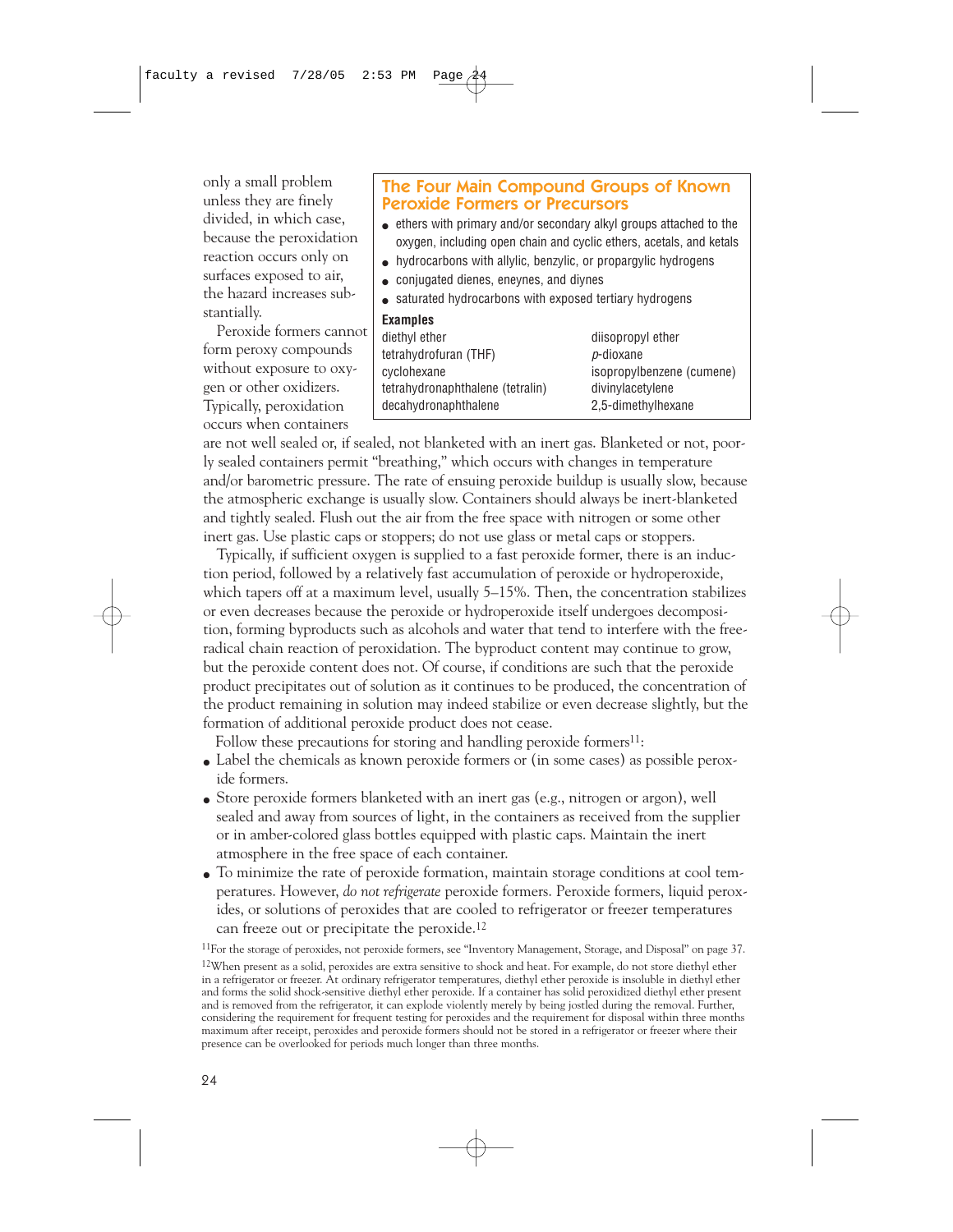- Limit the stock of any item to a three-month supply or less. Dispose of any stock remaining after three months, unless it has been tested (see "Detecting Peroxides," below) at the end of the three-month period and found to be peroxide-free.
- Unless it would compromise the material's usefulness, add an oxidation inhibitor to it. The recommended amount is from 0.001 to 0.01% of inhibitors such as hydroquinone, 4-*tert*-butylcatechol, or 2,6-di-*tert*-butyl *p*-methylphenol (BHT).
- Avoid friction, grinding, and all forms of impact, especially with solid organic peroxides. Do not use glass containers with metal screw lids or glass stoppers.
- Never use a metal spatula with organic peroxides. Contamination by metals can cause explosive decomposition. Use ceramic or plastic spatulas instead.
- Before distilling any known or suspected peroxide former, check it carefully for peroxide (see below). If any is present, eliminate it by chemical treatment or percolation through a suitable adsorbent, or add a high-boiling aliphatic hydrocarbon (such as mineral oil) to prevent the peroxide from concentrating to a dangerous level. Never distill a peroxide former to dryness.
- Because peroxy compounds are generally strong irritants, avoid ingestion, inhalation, and skin contact. Treat any skin contact as a burn, and get medical attention.

A variety of chemicals used as solvents or in synthesis, even alcohols, have been found to contain significant amounts of peroxides (as high as 0.1%). Such small amounts could arise from impurities that are peroxide formers.

#### Detecting Peroxides

The presence of most peroxy compounds, including all hydroperoxides, can be detected by this test: mix 1–3 mL of the liquid to be tested with an equal volume of glacial acetic acid in a test tube, add a few drops of 5% aqueous potassium iodide solution, and shake. The appearance of a yellow-to-brown color indicates presence of a peroxide. If the color is faint, run a blank to make sure the test is really positive. A testing kit that includes treated paper strips is available from chemical suppliers.

However, to test for the presence of peroxide in a peroxide former, of course it is necessary to open the container. If peroxide has already formed in the container, opening it can cause a detonation. (A positive test!) Therefore, test peroxide formers for peroxide immediately on receipt from the supplier, and repeat the testing at frequent intervals. If the test for peroxide is positive, take the appropriate steps; if negative, record the date and the result (e.g., on a tag or label affixed to the container) and return the container to its proper place in storage.

#### Disposing of Peroxides

Consider calling a bomb squad to dispose of peroxides. Peroxides normally must be diluted before disposal. Small quantities (25 g or less) of peroxides are generally disposed of by diluting with water to a concentration of 2% or less and then transferring to a polyethylene disposal bottle. The bottle must contain enough aqueous solution of a reducing agent (e.g., ferrous sulfate or sodium bisulfite) to reduce some of the peroxide. After a suitable interval, test (as described above) for the absence of peroxide. If peroxide is still present, add more reducing agent. When peroxide is no longer detectable, the resulting mixture may be handled like any other waste chemical, but do not add it to a container holding other wastes for disposal.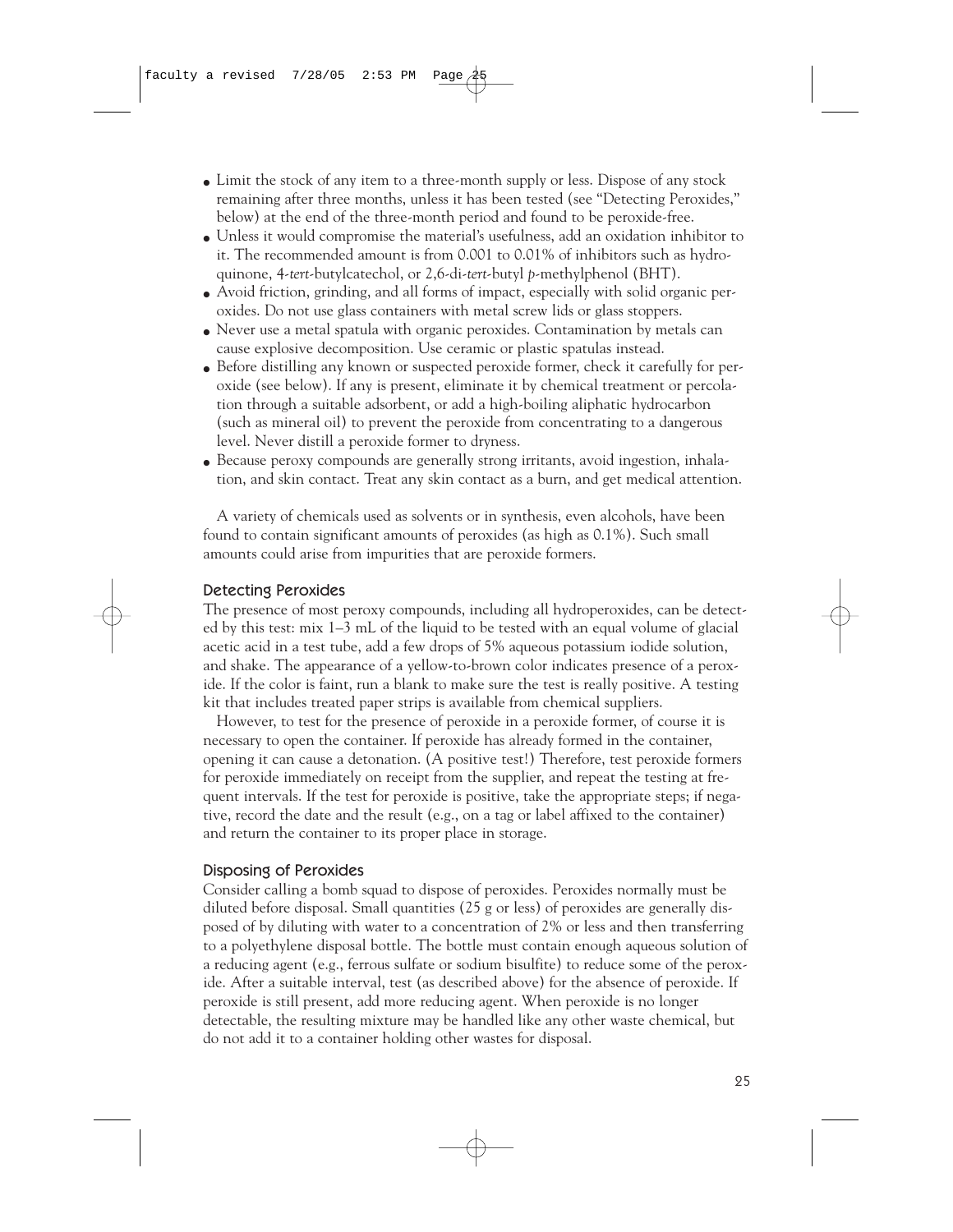Spilled peroxides should be absorbed on vermiculite as quickly as possible. Under the supervision of an experienced chemist, and while wearing an appropriately padded garment and other personal protective equipment, stir the vermiculite–peroxide mixture with a high-molecular-weight aliphatic hydrocarbon liquid to form a slurry, which is then treated as above. Never flush organic peroxides down the drain.

Disposing of large quantities (more than 25 g) of peroxide requires special handling. Each case should be considered separately, and a handling, storage, and disposal procedure must be established as determined by the physical and chemical properties of the particular peroxide and applicable regulations.

### Consider including your institution's use, handling, storage, and disposal procedures in the chemical hygiene plan for your laboratory or institution.

#### Further Information

For further information on the use, formation, handling, storage, and disposal of peroxides and peroxide formers, see *Bretherick's Handbook of Reactive Chemical Hazards* and Alaimo's *Handbook of Chemical Health and Safety.*

#### Hazards from Radioactive Materials

Before you start any work, your institution must have a radioactive materials license from a state or federal agency. Coordinate all work requiring the use of radioactive materials with the person responsible for the laboratory and under the direction of the institution's radiation safety officer. Clearly label all radioactive materials, the vessels in which they are used, and the work area itself as a radioactive material use area.

Anyone considering the use of radioactive materials should consult the institution's radiation safety officer for advice on the regulations concerning procurement, handling, and disposal. All materials that may have become contaminated must be thoroughly cleaned or properly disposed of. These materials ordinarily would include glassware, wipes, gloves, spill pads, TLC plates, pipets, and so forth. Anyone planning to work with radioactive materials must first be trained in their safe handling. Worker protection requires good practices, adequate supervision, and exposure monitoring. The ALARA (as low as reasonably achievable) exposure premise must be the guiding principle behind all radioactive work. This requires that the amount of radiation or radioactive material used is kept to a minimum and that exposures are minimized by providing shielding when possible. Personal exposure monitoring may be required for users of radioactive materials. Such monitoring includes personal film badges, bioassay testing, and other scanning methods. The institution's radiation safety officer is responsible for providing appropriate guidance on personal monitoring.

#### Lasers

Where lasers are used, the institution must have a laser safety officer who is knowledgeable in evaluating and controlling laser hazards and is authorized and responsible for supervising their safe operation. Lasers and laser systems as received from manufacturers must be classified (I–IV) and appropriately labeled in accordance with the current edition of ANSI Z136.1. Class I lasers are of low intensity and pose little or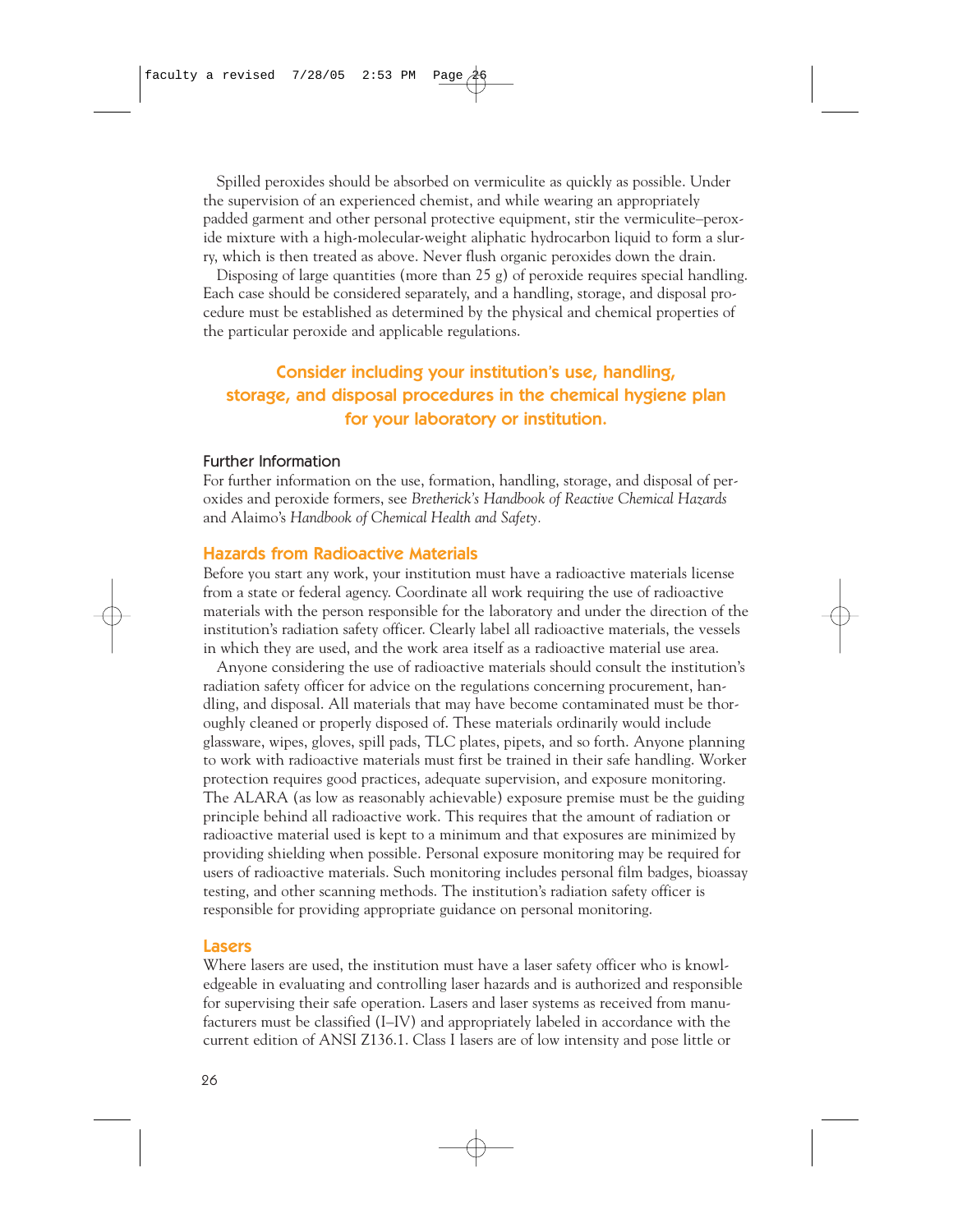no risk for physiological harm. Under certain conditions, Class II lasers can cause eye injury in people who lack a normal eye-aversion response to bright light. Class III and IV lasers are high powered and can do considerable physiological damage, especially to the eyes; a medical professional should review the use and operation of Class III and IV lasers. Even reflected beams from a Class III or IV laser can cause eye injury.

Higher-power lasers present additional hazards. The power density of the beam can be sufficient to ignite chemicals and other combustibles. The high voltages involved present shock hazards. Some of the dyes used in dye-lasers are reproductive toxins or are carcinogenic.

Only authorized individuals with specific training should use lasers. Everyone should obey all warning signs posted at the entrance to laser areas.

#### Cryogenic Hazards

Cryogenic conditions are generally agreed to include the temperature range from the temperature of dry ice downward to temperatures approaching absolute zero. All cryogenic liquids are liquefied gases. The liquefied gases embrace the hazards of flammability, reactivity, corrosivity, toxicity, asphyxiation, and the vigorous support of combustion. Even liquid nitrogen, ordinarily considered to be inert chemically, will condense oxygen from the air when allowed to stand exposed in an open container. The resulting liquid mixture should be handled as though it is as hazardous as pure liquid oxygen.

For example, when either liquid oxygen or oxygen-contaminated liquid nitrogen is spilled on a flammable or combustible solid (e.g., clothing, asphalt, wood), the  $oxy$ gen, now a gas, tends to remain on and around the surface of the solid for several hours. If a source of energy (e.g., an ignition source) is brought near, a violent explosion can occur. Thus, asphalt on which liquid oxygen has recently been spilled can explode violently when struck with a hammer.

Follow these necessary precautions:

- Know the first aid procedures for frostbite before using, handling, or storing a cryogenic liquid.
- Keep flammables and combustibles well away from liquefied oxidizing gases. For example, under suitable conditions, steel burns when in liquid oxygen.
- Avoid pouring a cryogenic liquid on or over the edge of a glass Dewar flask when filling or emptying the flask; the flask may break and implode.
- Do not put a cryogenic liquid into a household Thermos bottle or other insulated container ordinarily used to keep food or drinks cold.
- When using, handling, or storing cryogenic liquids, wear a laboratory coat without pockets (or at least without outside pockets) or wear a laboratory apron. Wear cuffless pants and high-topped leather shoes; to deflect any spills, the bottoms of the pants should cover the tops of the shoes. Remove watches, rings, and other jewelry.
- The eyes are particularly vulnerable to harm from exposure to cryogenic liquids. Wear both Type G, H, or K safety goggles and a Type N face shield when using, handling, or storing cryogenic liquids.
- If it is necessary to handle chilled parts of the apparatus, consider wearing insulating gloves. If the gloves become contaminated with an oxidizing cryogenic liquid, handle the gloves as though they are flammable for at least 24 hours.
- Avoid skin contact with cryogenic liquids. Even a very brief contact can result in severe frostbite and/or torn flesh.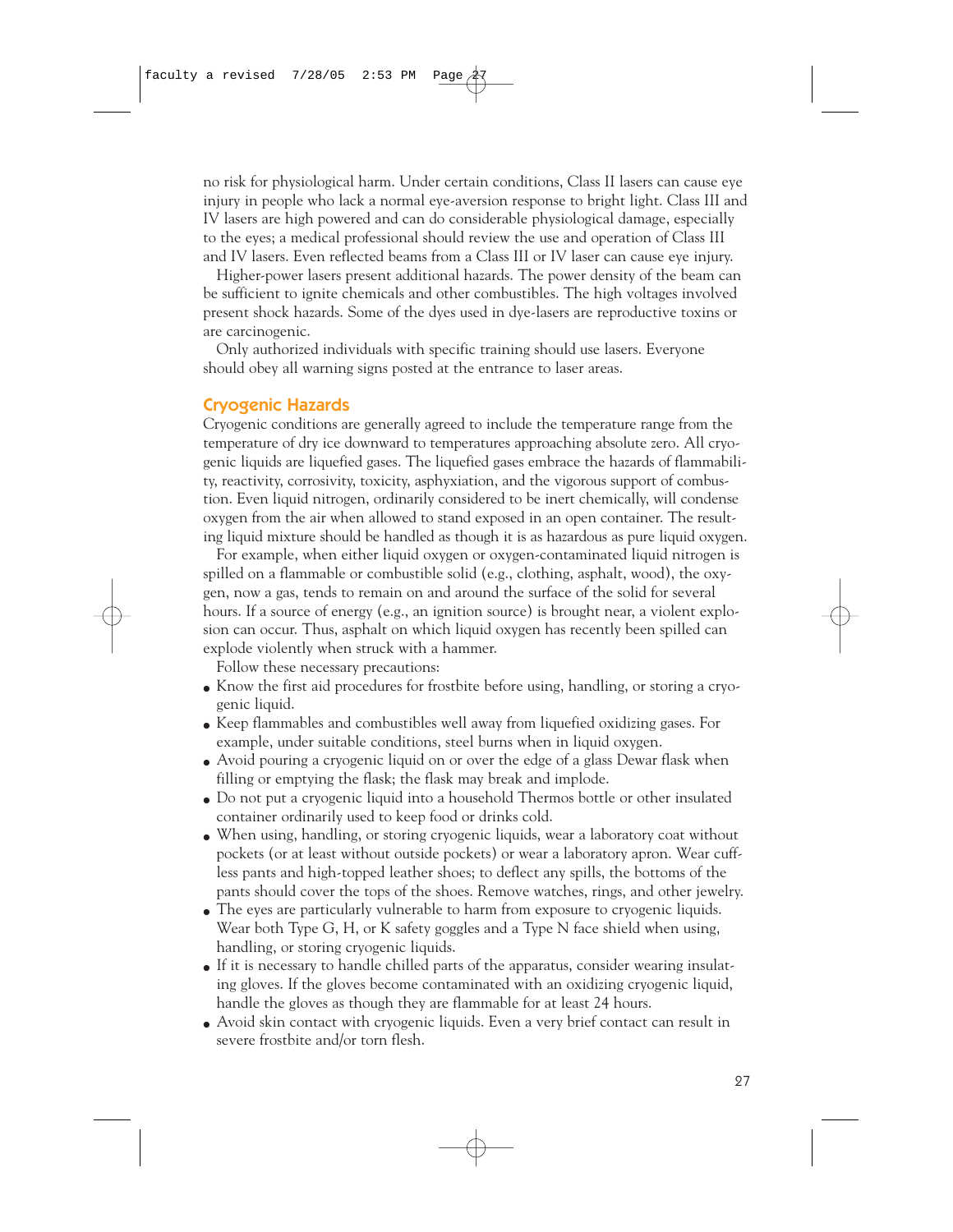- Laboratory workers who use, handle, or store toxic cryogenic liquids and all others in the area should wear appropriate respiratory equipment.
- Avoid inhaling air that has been cooled to near-cryogenic temperatures.
- The chilled vapors from evaporated cryogenic liquids tend to accumulate in pits and low-lying areas. These gases are of course invisible and have partially or completely displaced oxygen from the areas they occupy. Do not enter such areas without wearing an oxygen-supplying respirator.
- Never transport cryogenic liquids in an elevator. In the event of elevator malfunction, the resulting collection of evaporated gas in the elevator shaft from the cryogenic liquid could be disastrous.13 Even a so-called closed Dewar has a pressurerelief valve that can release evaporating vapors.
- Many solids become brittle and fragile at cryogenic temperatures. Before allowing an unfamiliar solid to be chilled to cryogenic temperatures, learn its properties at such temperatures.
- Immediately evacuate any area in which there is an uncontrolled release of a cryogenic liquid or vapor.

For more information, see Alaimo's *Handbook of Chemical Health and Safety* and the Compressed Gas Association's *Safe Handling of Cryogenic Liquids*.

#### X-Ray Generators and Particle Accelerators

These instruments can be dangerous because of the radiation they generate and the high voltages produced by their power supplies. Follow all the regulations of the Nuclear Regulatory Commission (NRC), your state department of public health, and your local radiological health service. Post warning signs in the area and on or near the main power switch of the instrument.

#### Visitors to the Laboratory

Visitors should be escorted during their visits. While in the laboratory, visitors should wear Type G, H, or K safety goggles. Small children should not be allowed to enter a laboratory where chemicals are being used or are available on open shelves.

<sup>13</sup>If accumulated in an elevator shaft, nitrogen and other inert gases are asphyxiants; accumulations of oxygen and other oxidizing gases can cause spontaneous ignition and explosion; and accumulations of flammable gas are explosive.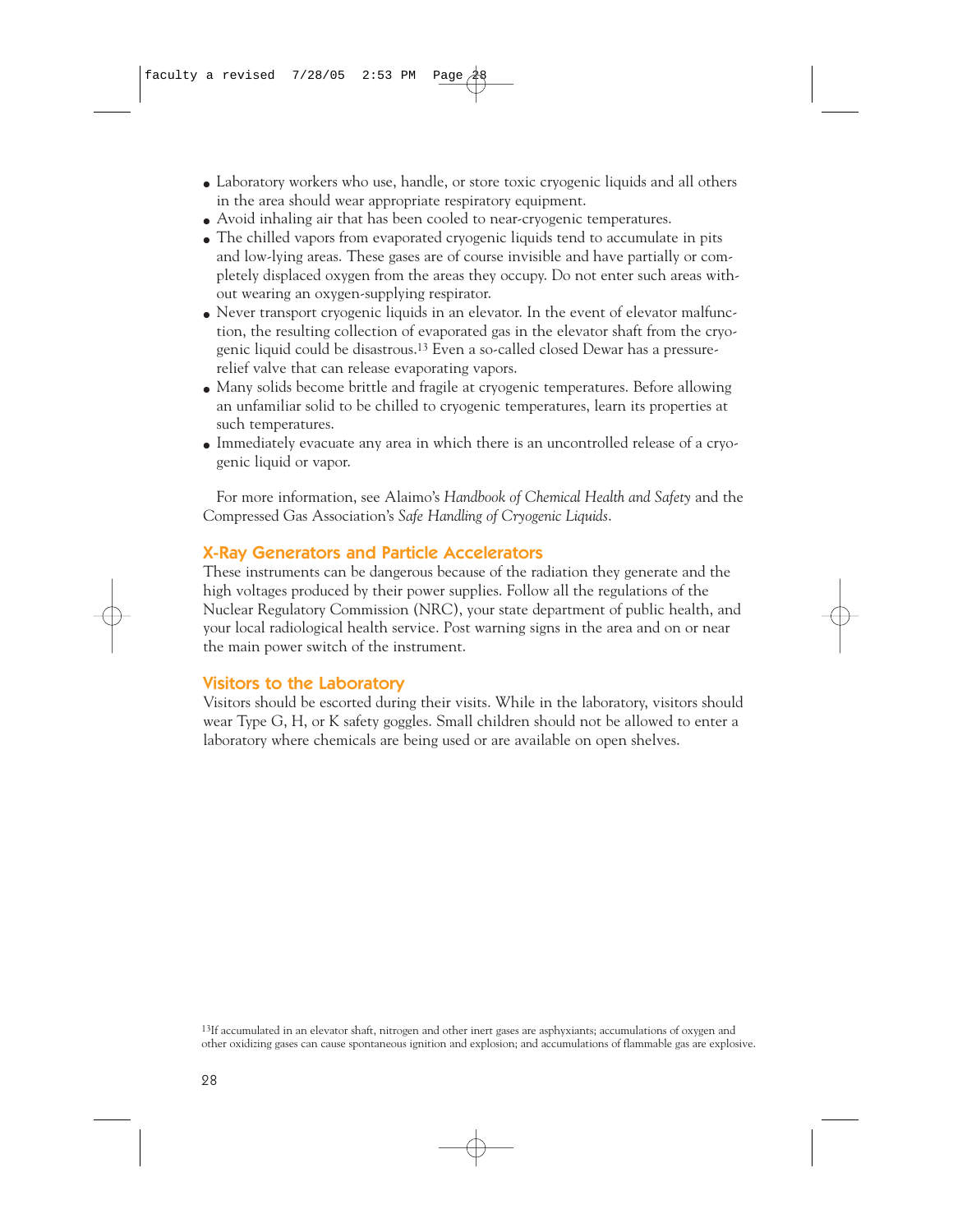## **8. Facilities and Equipment**

#### General

Provide all chemical laboratories and other chemical work areas with safety showers, eyewash fountains, and appropriate fire extinguishers. Adequate ventilation, wash sinks, and approved waste disposal facilities are also necessary. All of these should be conveniently located, properly maintained, and frequently tested. Every lab should have two or more well-marked and unobstructed exits for evacuating. Keep aisles, exits, and the areas around safety showers, eyewash fountains, and fire extinguishers clear at all times.

The safety showers, eyewash fountains, fire extinguishers, and telephones should be readily available, located strategically, in working order, and identified by distinctive signage on the adjacent wall. Post emergency telephone numbers in clear sight near the telephone. If an outside line is necessary, post this information also. Some suggested numbers are identified on the inside front cover of this volume and Volume 1.

Highly visible signs, temporary or permanent as appropriate, should be posted in designated areas where toxic, reactive, radioactive, or highly flammable chemicals are used or stored and at other locations where hazardous operations are performed. Emphasize to all laboratory workers that before using flame, spark-producing, or hot surface equipment such as motors, hot plates, and open heaters, it is crucial to verify that no flammable vapors are in the area. The sparks from turning a light on or off as well as the ringing of a telephone have ignited flammable vapors.

Minimize storage of chemicals in laboratories. Instead, use stockroom or chemical storage room spaces for storage longer than a few days. The NFPA publication *Fire Protection for Laboratories Using Chemicals* (NFPA 45) mandates maximum quantities and maximum container sizes for flammable and combustible liquids to be used or stored in laboratories.

Provide a general alarm system to alert facility emergency and security services. Automatic smoke and fire alarms are recommended and, in some cases, required by local building codes, especially in the absence of automatic water sprinklers. Such systems must be properly maintained and monitored, and a record must be kept of the results. All persons using the building should be familiar with and recognize the different meanings of the sounds of the different alarms used in the building.

Ensure that individuals with physical disabilities can easily access the safety equipment and be readily evacuated. Arrange in advance for individuals to assist students, faculty, or staff who are disabled to evacuate in an emergency.

Emergency drills are essential. As part of the drill, students, faculty, and staff should be required to go to a designated safe area outside the building and remain there until accounted for. Review your plans for fire containment and handling and for emergency drills with local fire officials. If applicable, be sure that your facility is in compliance with the requirements of Title III of the Superfund Amendments and Reauthorization Act (SARA).

#### Safety Showers and Eyewash Fountains

Safety showers and eyewash fountains should be located at least 5 feet apart. Often, a victim who needs either of these facilities also will need help from one or two coworkers. If an accident has two victims, one who needs the safety shower and the other the eyewash fountain (a not improbable event), it would be impossible to properly use both facilities if they were closer than 5 feet.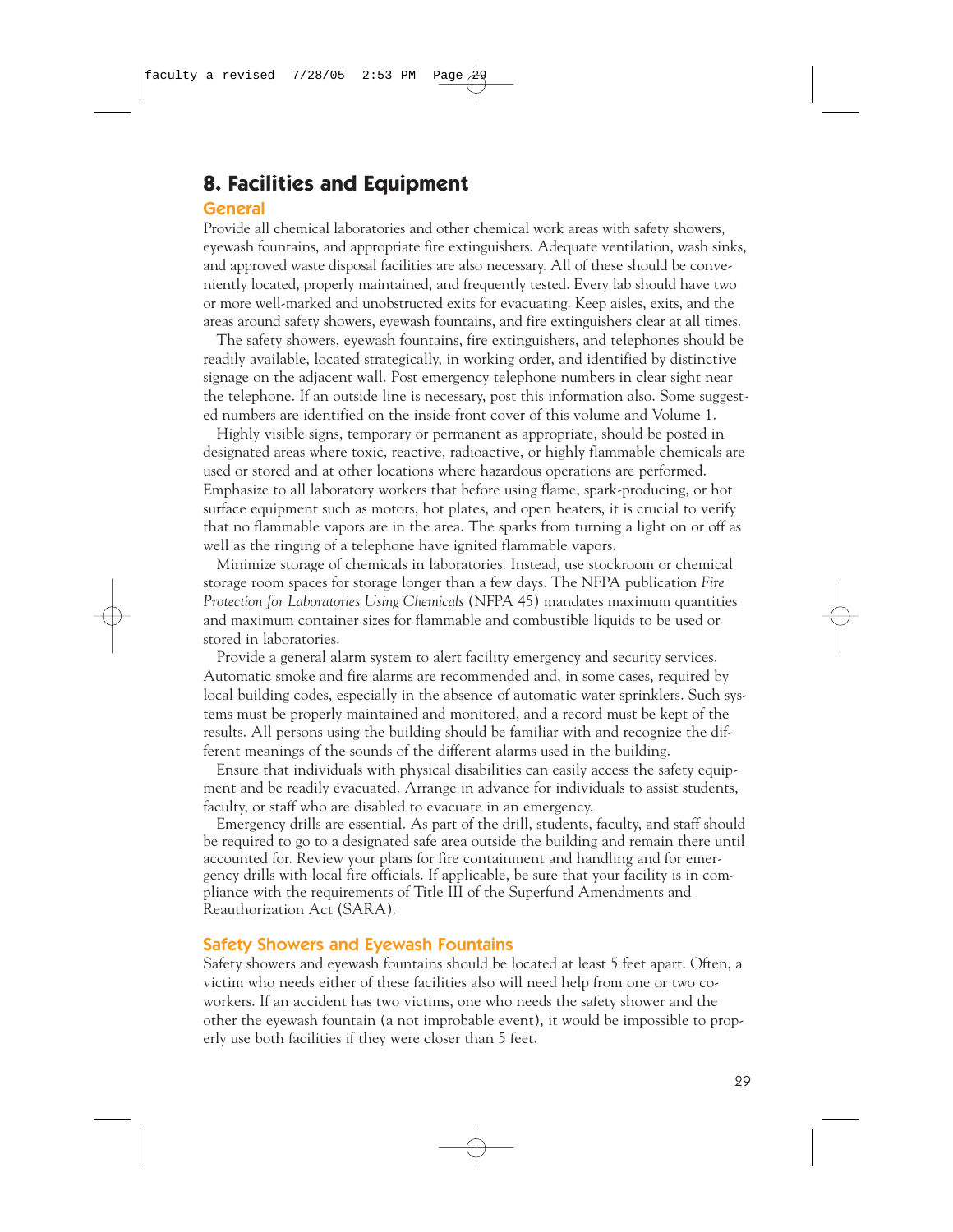The water supply lines to eyewash fountains and safety showers should be valve-free in order to supply an uninterruptible flow of water. If it is necessary to install a shutoff valve, a lock should be attached to keep the valve in the open condition—with a tag affixed stating that the valve must be kept open during normal operation of the facility.

#### Safety Showers

All students should know the locations of the safety showers and how to operate them. When possible, encourage students to practice the procedure.

Each laboratory area must be equipped with at least one safety shower. ANSI Z358.1 requires that safety showers be located no more than 10 seconds or 100 feet (walking distance, not a straight line) from any location in the room. The shower area must be kept clear of obstructions and be clearly labeled by signage on the wall. Chain pulls to activate the shower should be provided with a large ring. The valve should open readily when the chain is pulled and remain open until intentionally closed. Water flow must be sufficient to drench the subject rapidly. ANSI Z358.1 requires a 30-gallon-per-minute minimum flow of potable water. Provide temperate water for all safety showers; it is impossible to remain under a drenching shower for 15 minutes if the water is cold. Although a nearby floor drain is desirable, its absence should not prohibit installation of a safety shower.

The ANSI standard requires that safety showers be activated weekly to ensure that they are working properly. Keep a record of such tests, for example, on a tag affixed to the shower plumbing.

ANSI Z358.1 mandates a minimum 3-gallon-per-minute water flow for hand-held drench hoses and states that, although they are well-adapted for flushing when a safety shower or eyewash fountain cannot be used to flush a hazardous chemical from eyes or skin, drench hoses are not a substitute for safety showers or eyewash fountains.

When drench hoses are installed in a laboratory, every student should know their limitations, their location, and how to operate them. When feasible, encourage students to practice the procedure.

#### Eyewash Fountains

Every student should know the locations of the eyewash fountains and how to operate them. When possible, encourage students to practice the procedure.

Eyewash fountains should provide a copious and gentle flow of temperate aerated potable water at 0.4 gallon per minute for a period of at least 15 minutes (15 minutes of cold water is intolerable). Plumbed installations are the best and are strongly recommended. Use of the hands should not be required to maintain the water flow.

Small, hand-held portable eyewash units cannot provide a supply of water sufficient to copiously flush two eyes for at least 15 minutes. Also, the small units, the multigallon portable units, and the nonplumbed wall-mounted units provide an environment for the growth of microorganisms. All require strict attention in order to maintain sterility of the contained water. The small bottle-sized units should not be used. The use of multigallon portable units and of multigallon nonplumbed wall-mounted units is strongly discouraged unless the sterility of the contents can be ensured and testing shows that they will flush both eyes simultaneously and will deliver at least 0.4 gallon per minute of temperate water for at least 15 minutes.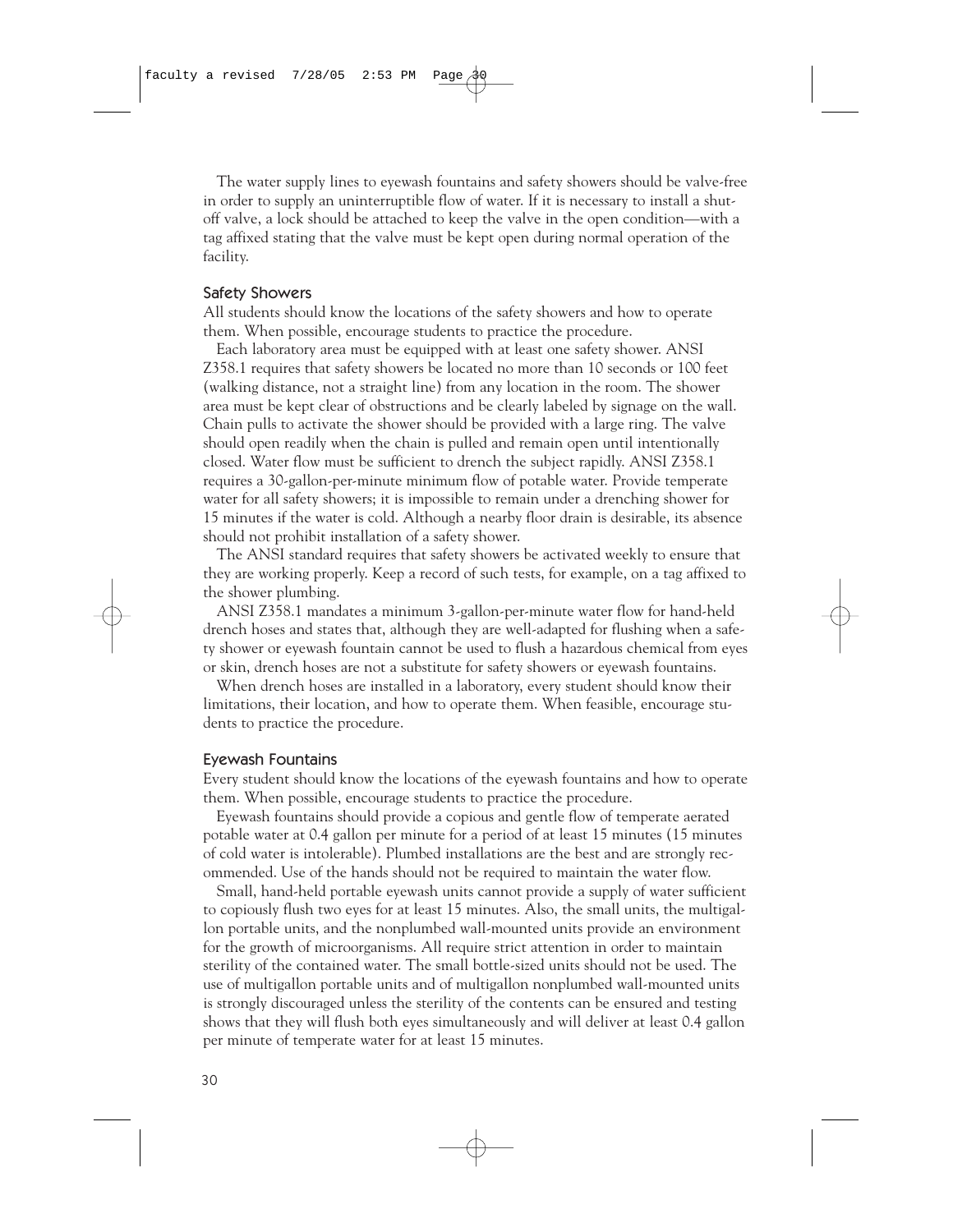As with safety showers, ANSI Z358.1 requires that eyewash fountains be activated weekly by flushing them. Such flushing reduces the threat of eye infections from contaminated standing water. Keep a record of these test flushes (e.g., on a tag affixed to the eyewash fountain plumbing). ANSI Z358.1 requires that eyewash units be located no more than 10 seconds or 100 feet (walking distance, not a straight line) from the working stations of potential victims.

*Always* follow up every first aid treatment for the eyes with prompt treatment by a member of the institution's medical staff or an ophthalmologist qualified to treat chemical injuries.

#### Fighting Fires

Post the emergency telephone number of the fire department prominently at every telephone. If it is necessary to use an access number to get an outside line, include that information on the posting. If a different phone number must be used after hours or on weekends, state that clearly on the posting. Provide prominent and distinctive wall signage at the location of each fire extinguisher and safety shower.

If the shower is not readily available, douse the individual with water. Get him or her to stop, drop, and roll; that is, to lie down and roll to put out the fire. Then, try to extinguish any small, still-burning flames by patting them out. Beat out the flames around the head and shoulders, then work downward toward the feet. Next, cover the victim with a coat, blanket, or whatever is available but leave the head uncovered. Do not use fire blankets until the fire is extinguished. While wearing gloves if necessary, remove any clothing contaminated with chemicals. To prevent contamination of the eyes, use scissors when removing pullover shirts or sweaters. Place clean, wet, cold cloths on burned areas. Wrap the victim to avoid shock and exposure. Get medical attention promptly. Properly dispose of any blankets containing asbestos.

Fire extinguishers in the laboratory should be the appropriate type for the expected fire emergency. Dry chemical fire extinguishers may be preferred for certain areas, but carbon dioxide is satisfactory for most small fires (with the notable exception of fires of alkali, alkaline earth, and certain other metals) and is cleaner to use around most equipment. Conventional dry chemical extinguishers expel a stream of sodium or potassium bicarbonate or other powder and are not recommended for Class A fires (wood, paper); if used, be prepared to sweep up a lot of powder. Multipurpose dry chemical extinguishers are often preferred, but they release a stream of monoammonium phosphate, and that requires a laborious cleanup of powder.

Freon fire extinguishers are exceptionally useful where computers and similar equipment are located, but the products of the chemical reactions that help extinguish the fire include phosgene and other severely toxic compounds. Consequently, never use Freon fire extinguishers in any circumstance with the possibility of human exposure.

Do not let anyone without hands-on training operate a fire extinguisher. Without training, the user can become trapped by the fire and unable to reach an exit (to say nothing of precious wasted seconds and the wasted fire extinguisher). Use a fire extinguisher only if you have been trained hands-on by a qualified firefighter and the extinguisher you plan to use is a type you have been trained to use.

Fight fires only if you are able to escape, for example, you're between the fire and an exit. If the fire starts to move between you and the exit, leave *immediately.* 

Severely toxic gases and smoke develop during a fire—individuals who use a fire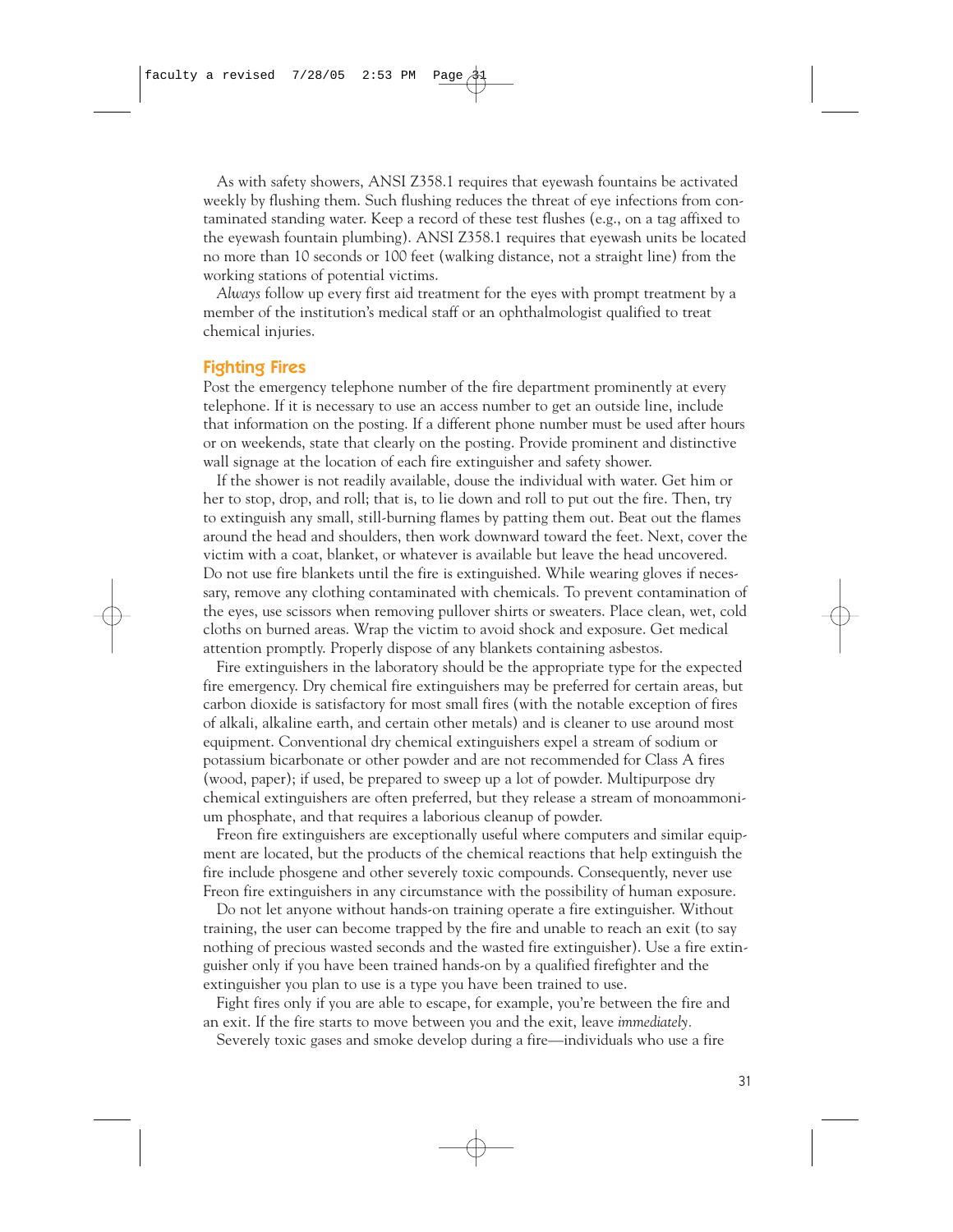extinguisher to contain a fire must avoid breathing these gases and smoke. Portable fire extinguishers exhaust their contents within a few seconds and are likely to be used only when a fire is just starting, so a significant buildup of toxic gases and smoke probably would not yet occur. However, if the fire extinguisher has been exhausted and the fire is not extinguished, it is possible by that time that hazardous concentrations of toxic gases and smoke are present. For these reasons, do not use a second extinguisher—leave the area after your first fire extinguisher has been exhausted.

Smother fires involving reactive metals with powdered graphite or with a fire extinguisher designed for metal fires. Carbon dioxide fire extinguishers will intensify fires of alkali, alkaline earth, and certain other metals, including aluminum, magnesium, and zirconium.

Immediately after a fire, all extinguishers that were used should be recharged or replaced with full ones.

When chemicals are involved in a fire, there is always the chance of an explosion. In advance, take special care to keep the potential for fire or excessive heat as far as possible from flammable solvents, compressed gas cylinders, reactive metals, and explosive compounds.

Maintain a detailed and current inventory of chemicals. Ensure that a copy is readily available if an emergency arises, and, if requested, regularly provide copies to the fire chief.

#### Laboratory Ventilation

Some airborne toxic substances (dusts, mists, and fumes) are chronic toxins. In many academic institutions, most laboratory work is conducted on laboratory benches instead of in laboratory hoods. Exposure to airborne toxins should be minimized. Laboratory ventilation and good practice in the use of hoods are both essential. Where appropriate, consider microscale experimentation in place of multigram quantities.

Both the OSHA Laboratory Standard, 29 CFR 1910.1450, which for employees mandates PEL concentration limits for several chemicals, and the ACGIH TLV voluntary limiting concentration levels for an even greater number of chemicals are based on the responses of adult physiological systems to toxic substances. As stated elsewhere, both the OSHA and ACGIH systems of concentration limits assume an average 8 hours per day, 40 hours per week potential exposure for the working lifetime of an average person. Typically, undergraduate college and university students are not yet fully grown physiologically; consequently, they are more susceptible to toxins than older adults.

Therefore, if concentration limits were established for these young individuals, the concentrations would generally be less than those established in the PELs and TLVs. Because no such concentration limits have been established and young students will not be exposed to breathing laboratory air containing toxic substances for 8 hours per day, 40 hours per week, it is probably acceptable to use the established PEL and TLV requirements. However, it is both reasonable and prudent to ensure that the maximum concentrations of hazardous vapors, dusts, and mists are kept well below those limiting concentrations.

Laboratory managers should ensure that laboratory ventilation is consistently sufficient to maintain air concentrations of toxic substances at values less than the limits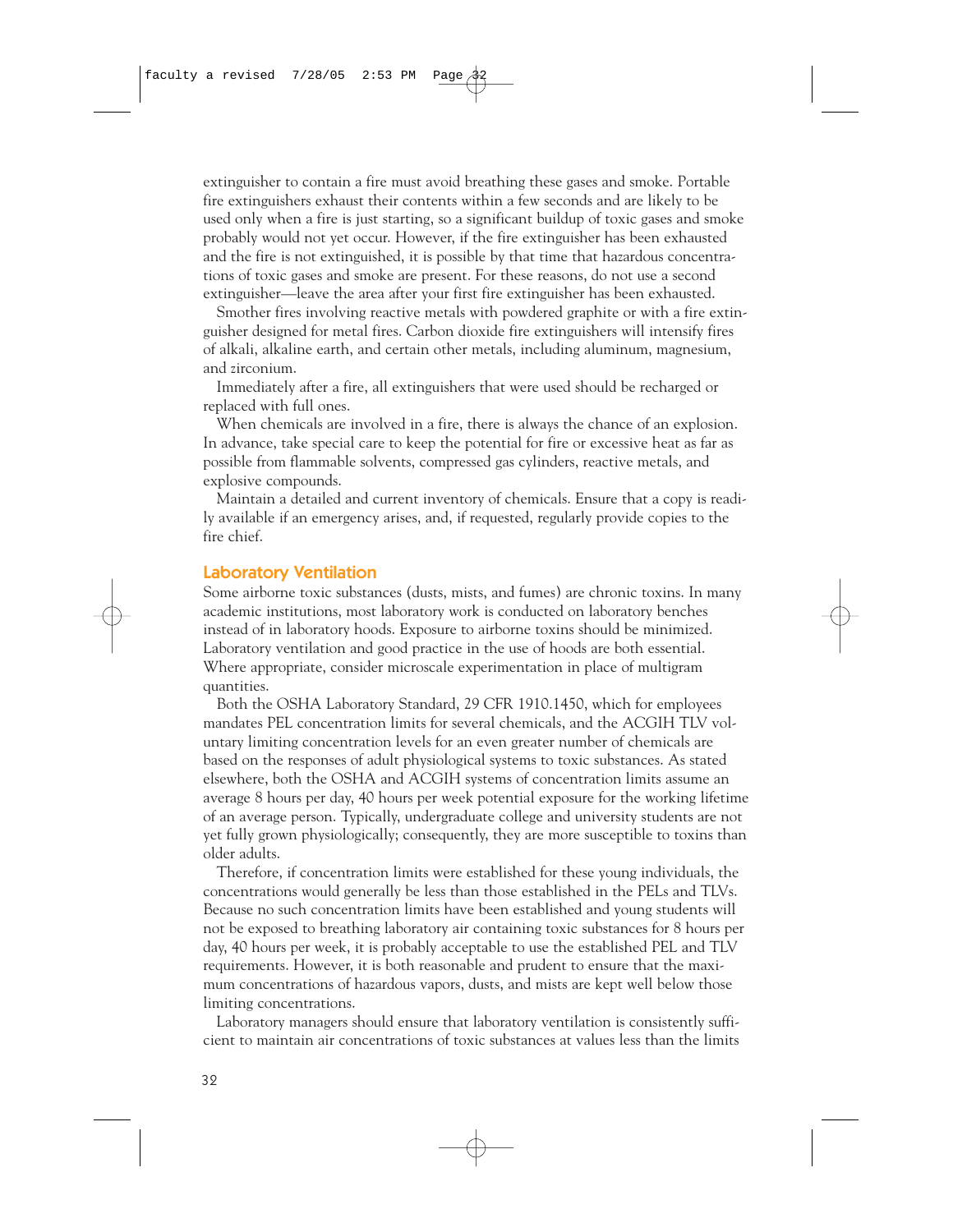established by OSHA and/or the ACGIH. Laboratory managers also should ensure that laboratory ventilation is consistent with the current edition of the ANSI Z9.5, Laboratory Ventilation.

#### Laboratory Hoods

Safely handling chemicals in laboratories requires a properly installed and operating laboratory hood system and individuals who are instructed in its correct use. Many users of hoods are not familiar with the details of the various procedures required in their proper use. A handy reference is Saunders' *Laboratory Fume Hoods: A User's Manual.* The current edition of the ANSI Z9.5, Laboratory Ventilation, provides additional useful information.

The supply air for hoods comes from the laboratory room and must be adequate to meet the exhaust air-rate requirements. Failure to meet this need is probably the most common reason a hood system is unsatisfactory.

Users should ensure that both the rear ducts and front airfoils of the laboratory hood they are using are free and clear of all obstructions. All work should be conducted within the hood enclosure, at least 15 cm (6 in.) from the front edge of the hood. Do not rely on a laboratory hood for protection in case of an explosion inside the hood. Typical laboratory hoods cannot offer protection against any but the mildest of explosions.

The hood face exhaust rate is not a reliable measure of laboratory hood performance because air supply to the room and drafts across the hood face alter its effectiveness. Face velocity data has only one useful application: Recent hood face velocity measurements could be used to indicate whether there has been a significant change in hood performance since the last ANSI/ASHRAE 110 test.

A greater hood face exhaust rate than is needed for protection is uneconomical, and such rates can cause turbulence that further degrades hood performance. A uniform face velocity as low as 80 feet per minute (fpm) in ideal systems with good work practices is often adequate. Systems less well designed may benefit from higher exhaust rates, but not greater than 120 fpm. These greater rates can worsen the protection by causing turbulence and "spill-out" of contaminated air from within the hood into the laboratory room.

Instead of hood face exhaust velocities, rely on applicable performance tests such as the ANSI/ASHRAE 110 test; see the current edition of ANSI Z9.5, Laboratory Ventilation, and Saunders' *Laboratory Fume Hoods: A User's Manual* for detailed information. A permanently mounted air-vane or similar continuous semiquantitative indicating device is useful, but only to show that the hood exhaust fan is working approximately as well as it was when the last ANSI/ASHRAE 110 test was performed. A strip of tissue paper taped to the edge of the hood frame and waving in the breeze is not reliable as an indicator.

At regular intervals, inspect the condition of the laboratory hoods, and check the functioning of the ducts and associated exhaust system. Hood duct fans should be located outside the building so that all ductwork within the building is under negative pressure. Ensure that exhaust air from the laboratory hood duct exits outside the building and does not recirculate back into the building.

Do not use laboratory hoods for storing chemicals or apparatus. If well-ventilated long-term storage facilities are desired, modify what was a laboratory hood to meet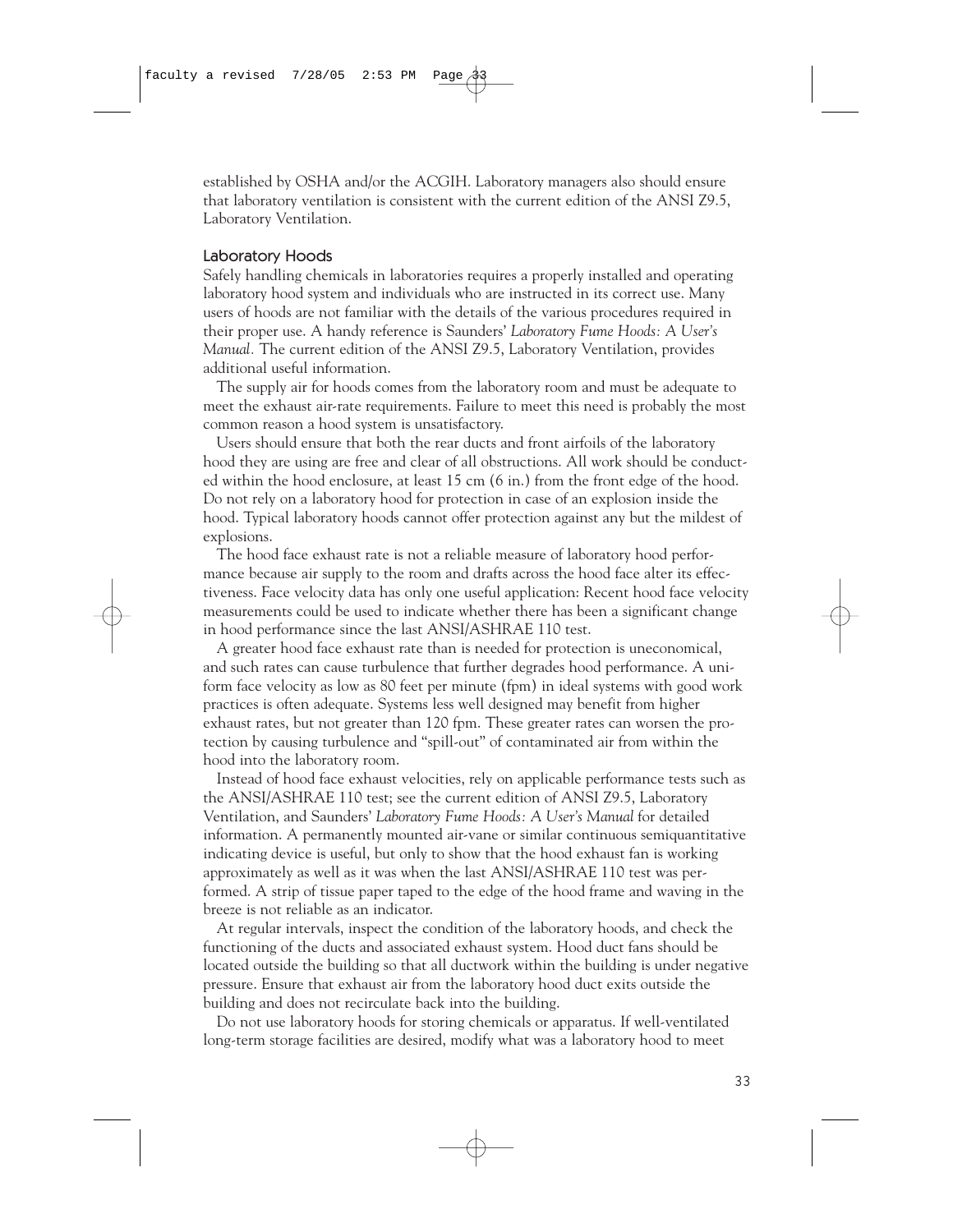that need and label it to prominently indicate that it is for storage only and not to be used as a hood.

Prepare an emergency plan to follow in case of hood failure.

Because of the difficulty of attaining airflow balance and appropriate exhaust rates, canopy-style hoods on a bench top normally do not provide acceptable protection. Under unique conditions, canopy hoods can fit special needs, for example, to handle instrument exhaust. In other applications, the use of flexible ductwork (elephant trunks) may be more suitable. But in general, standard bench-mounted laboratory hoods best meet the needs for laboratory work that requires hood use.

The design of an effective laboratory hood system is beyond the scope of this manual. Architects and engineers use references such as the current edition of *Industrial Ventilation* by the ACGIH when designing laboratory hood installations.

#### Ductless Hoods

At one time, using ductless hoods seemed appropriate. However, their use is now acceptable only in very specific instances. Arguments favoring their use include lower cost of installation, convenience of placement, and simplicity of operation. Opponents make the following arguments against using ductless hoods: escape of toxic vapors through the filter and into the room in the event of a large spill under the hood; failure of the sensors to monitor filter performance and the resulting spillover of toxic vapors into the laboratory breathing air; the difficulty of matching the various filter adsorption specifics and the different toxic vapors that can potentially be released during expected use; and the inevitable release into the breathing air of toxic substance Z, caused by vapor X, which, when it is generated under the ductless hood, reacts with Y, which was previously adsorbed on the filter, to produce Z.

Given the above information, ductless hoods can be used in exceptional instances only when

- the need is clearly justified;
- use is restricted to individuals who thoroughly understand the potential hazards of an inadvertent release of toxic vapors into the laboratory atmosphere;
- all the users can assume full responsibility in the event of a toxic release;
- an adequate inspection and maintenance program is established; and
- a record is kept showing the time, date, and manner of use; the chemicals involved; the type of filter installed; and user names.

#### Glassware and Plasticware

Ordinarily, the only soft glass provided in the laboratory should be reagent bottles, measuring equipment, stirring rods, and tubing. Borosilicate glassware is recommended for all other laboratory glassware except for special experiments that use UV or other light sources. Glassware should be routinely inspected to ensure that it is free from cracks, chips, and other obvious defects. Use polarized light to examine glassware for strains.

Any glass equipment to be evacuated, such as suction flasks, should be heavywalled. Dewar flasks and large vacuum vessels made of borosilicate glass should either be taped with duct tape or other fabric-backed tape or contained in a perforated/ screen metal jacket to prevent flying glass in the case of an implosion. Do not use plastic tape as a substitute for fabric-backed tape. Thermos bottles are usually con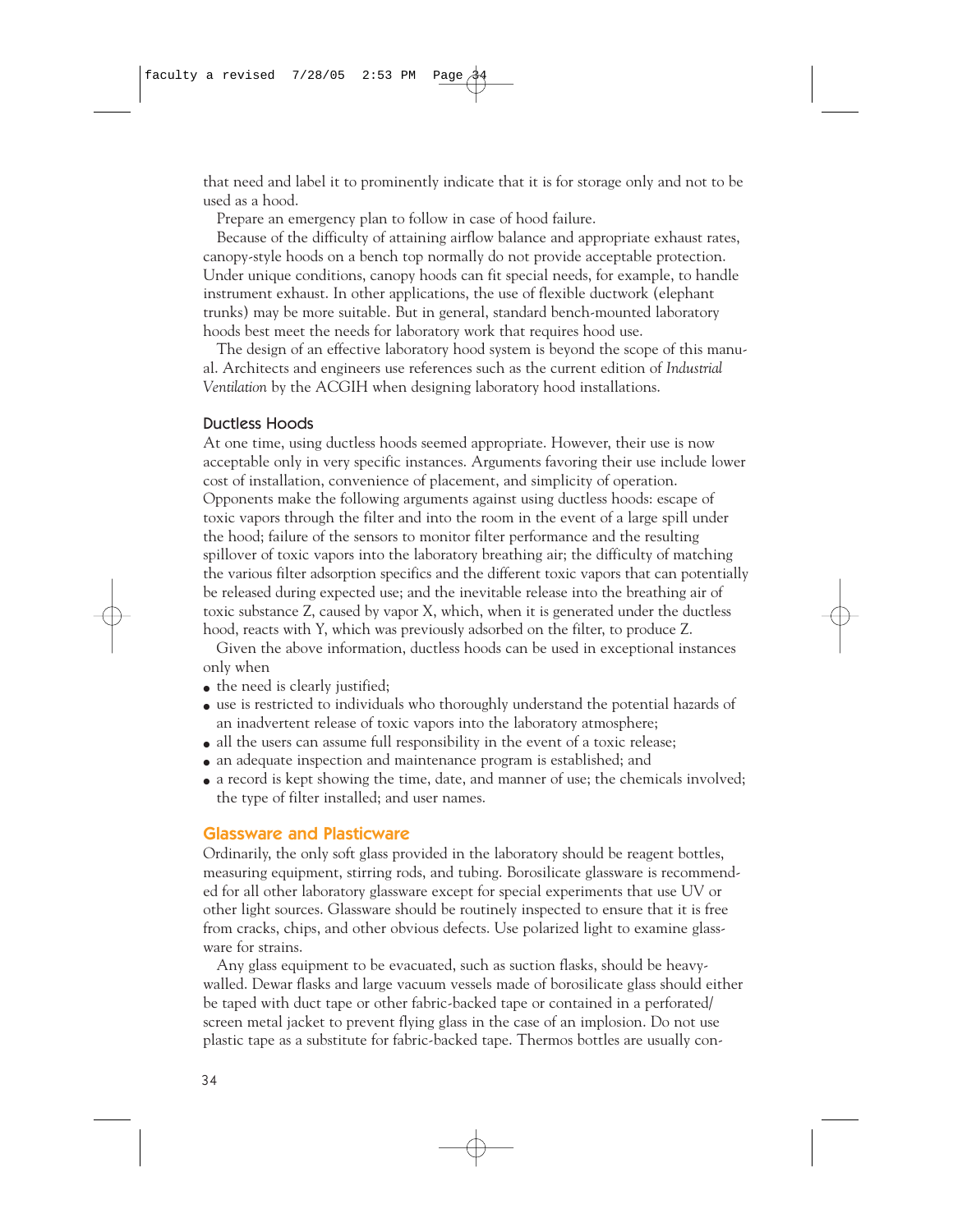structed of soft glass and have thin walls; they are not acceptable substitutes for laboratory Dewar flasks.

All glass tubing and rods, including stirring rods, should be fire-polished before use. Unpolished freshly cut glass has a razor-like edge, which can lacerate the skin and cut into cork and rubber stoppers and tubing. After fire-polishing and bending glass, allow ample time for it to cool before you grasp it.

#### Microwave Ovens

Operations performed in microwave ovens by using open vessels can boil over and splatter. Remove splattered substances promptly; if a subsequent use of the oven involves the splattering of a substance that is incompatible with the previous splattered substance, the ensuing chemical reaction could be violent. Some liquids, including aqueous solutions and even water itself, can be superheated in a microwave oven and erupt violently when removed.

Do not use microwave ovens to heat liquids to temperatures near their boiling points. Keep the inside surfaces of the microwave oven compartment clean. Before using an oven, inspect the interior to ensure the absence of residues from a prior use.

When using closed vessels in microwave ovens, ensure that the closed vessel will be able to withstand any internal pressures that might develop. Many reactions for which microwave ovens can be used require the use of closed vessels. If the liquid fills the vessel completely, thermal expansion of the liquid as its temperature rises can burst the vessel. If the liquid does not fill the vessel, and the liquid in the closed vessel is heated to temperatures higher than its normal boiling point, the closed vessel could burst. Similarly, if the heating promotes a decomposition reaction, the pressure inside the closed vessel could exceed the bursting strength of the vessel material. Use only closed vessels that permit monitoring of the temperature and pressure within the vessel while they are being heated in a microwave oven. Alternatively, use an open-vessel microwave system that is designed for the purpose (see Cresswell, S. L.; Haswell, S. J*. J. Chem. Educ.* **2001**, *78*, 900–904).

#### Computer Terminals

There is no evidence that viewing computer terminals harms your eyes. However, improper use or awkward operation of a terminal can cause muscular discomfort and pain of sufficient magnitude to distract your attention from accident prevention.

Maintain good posture while viewing a screen. Adjust your eyeglasses (if worn), adjust the tilt of the screen, and change the location of the terminal or the height of your chair or stool so that your body, hands, arms, neck, and eyes are comfortable.

Eliminate glare. Minimize brightly illuminated or deeply darkened areas in the room; adjust the lighting in the room so that objects and surfaces in your field of view have nearly equal brightness. To match the luminance on the screen with your surroundings, use a screen that can display high screen luminance.

Increase the screen resolution, if possible. Adjust the size of the characters on the screen. Black characters on a white or light-colored background are less stressful to most individuals than white characters on a dark background.

For additional information, see B. R. Blais, Visual Ergonomics of the Office Workplace, *Chemical Health and Safety,* **1999,** *6* (4), 31–38.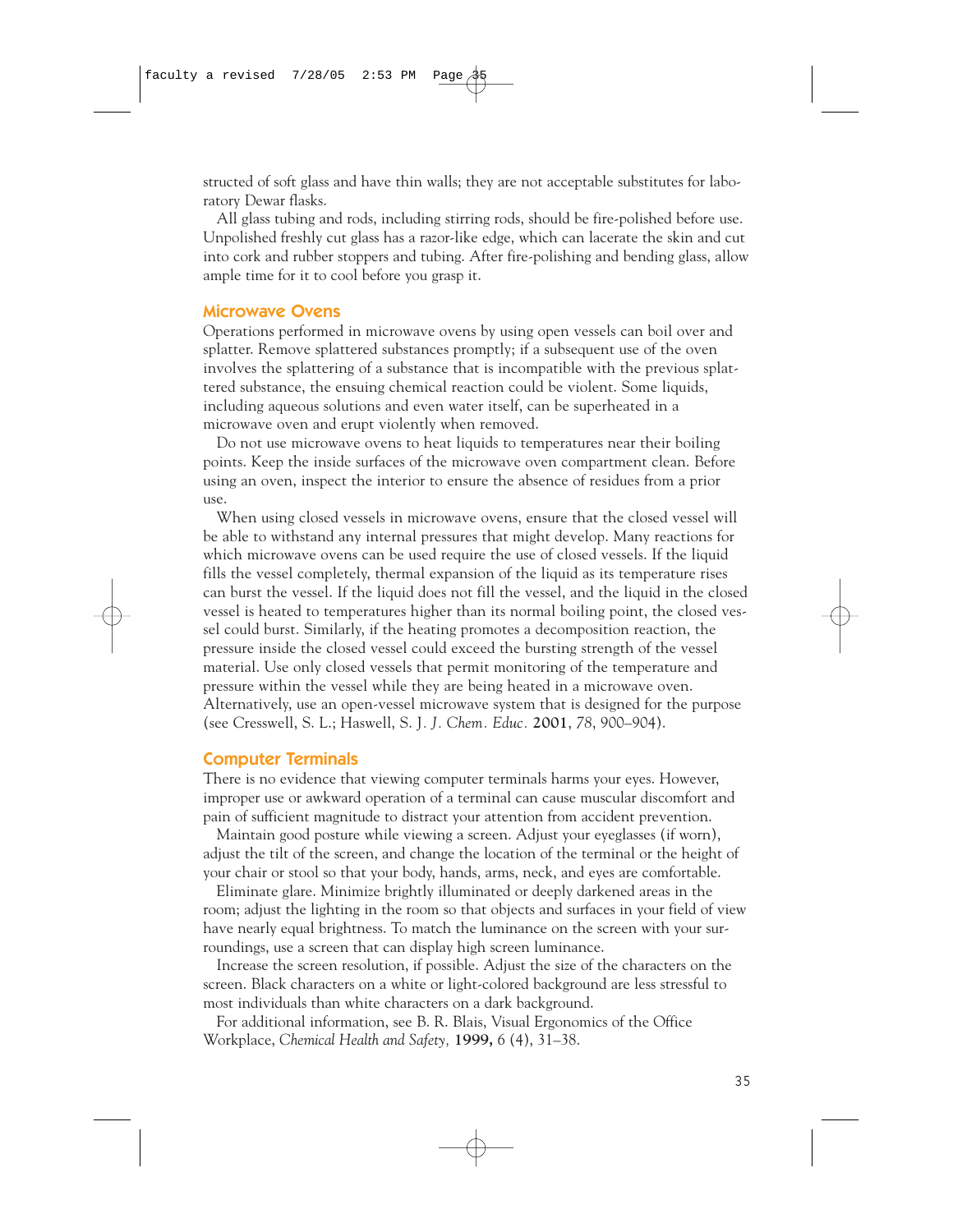#### Sinks

To prevent contamination of the potable water supply, the supplies for laboratory sinks and for drinking water and safety showers or eyewashes must be separate. Otherwise, back siphonage or back pressure can suck sink water into the potable water system through hoses or other apparatus. Building codes require that check valve systems be periodically tested. As frequently required by the local building code, conduct and keep records of such tests. Where it is appropriate, it is advantageous to separate laboratory sink drainage from the sanitary drainage to facilitate independent treatment of wastes.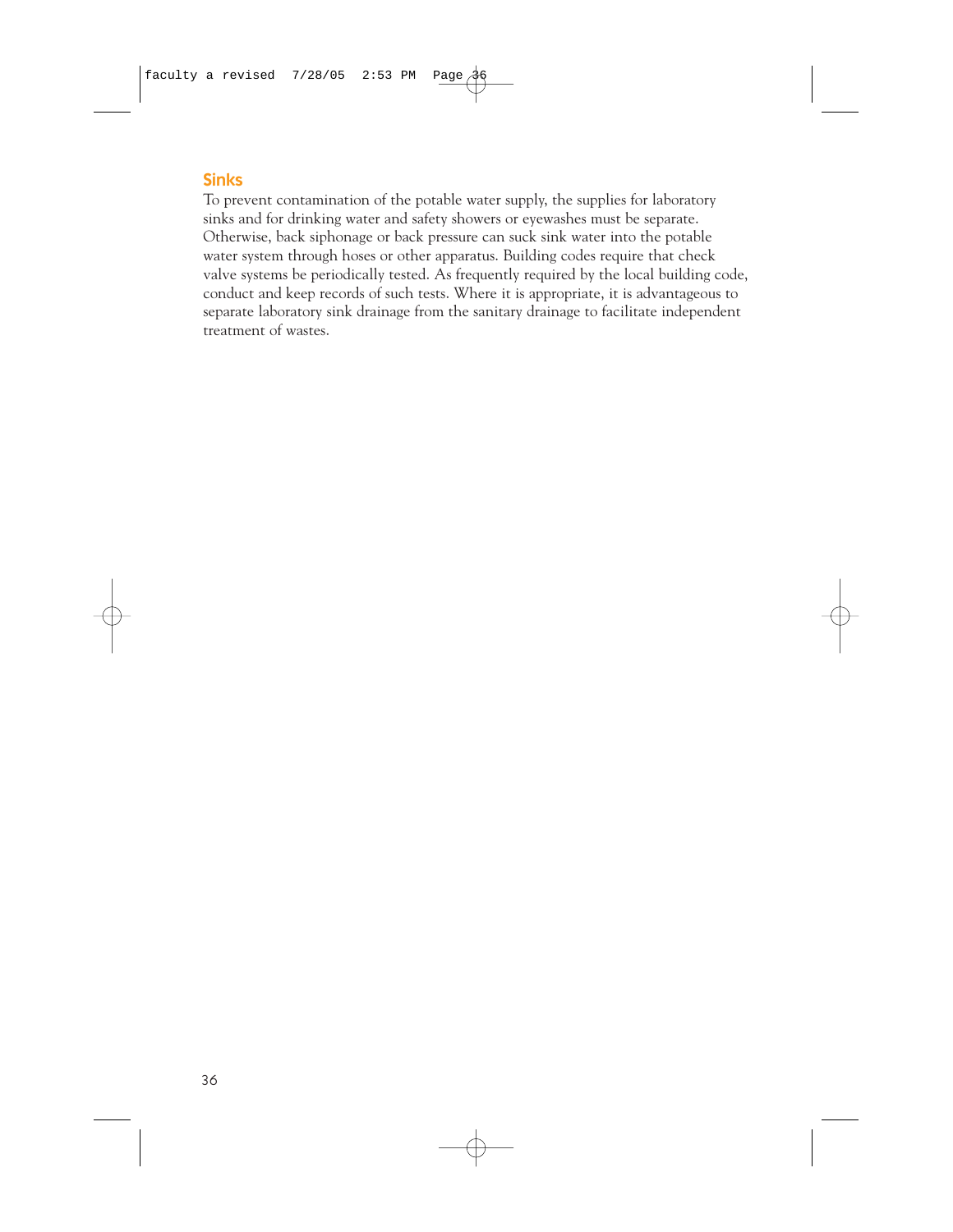## **9. Inventory Management, Storage, and Disposal**

#### Inventory Management

Managing chemical inventory requires

- a realistic appraisal and selection of chemicals that are necessary versus those that are desirable but not required to conduct a viable chemistry program,
- $\bullet$  an understanding of the incompatibility of chemicals,
- a qualitative risk assessment of the available space and the location of the chemical containers therein,
- a reasonable method of identifying chemicals for disposal, and
- a proper disposal strategy, which includes labeling and monitoring.

#### **Storage**

The first step is to reduce the number and quantity of chemicals that need to be stored to a reasonable minimum. This will require special coordination with faculty and staff, so that, for example, chemical inventories might be shared.

The next step is to classify the chemicals into hazards—in-storage groups with the help of color-coded labeling systems such as those used by many laboratory chemical suppliers.14 Also see Pipitone's *Safe Storage of Laboratory Chemicals.* As readers know, incompatible chemicals that are not separated into different groups can react and explode or generate heat, fire, or toxic or flammable gases. Some unstable compounds (nitrated organic compounds, picric acid, benzoyl peroxide, etc.) must be kept moist while in storage to reduce the possibility of an explosion. The storage area must be adequate to separate the different groups from each other. If only a very few chemicals in a particular hazard class are used, it may be expedient to purchase those chemicals in limited quantity as they are needed. Ideally, each group should be placed in wellseparated areas, but this is not always possible. Many publications offer help in describing the groups and the reactions between and among them. Especially recommended is *Bretherick's Handbook of Reactive Chemical Hazards.*

Ensure that security procedures are adequate to prevent unauthorized access to stored chemicals. Ensure that the housekeeping practices for storage areas will keep them neat and orderly. Storage shelves and other equipment must be firm and secured against sliding and collapse and not be subject to flooding. Make sure that shelf units are stable, well supported, and in no danger of tilting. In regions subject to earthquakes, restraints should be installed on every shelf. Provide storage for large containers of reagents on low shelves. Containers of liquids should be placed in trays that have rims high enough to furnish secondary containment in case of spills or leaks. Store corrosives below eye level as an additional precaution to prevent injury to the eyes. Never store anything on the floor, even temporarily; containers of chemicals belong on shelves and benches, and (temporarily) on delivery carts; empty boxes and other empty containers belong in trash receptacles.

Chemical storage rooms and buildings must be adequately ventilated, with a rated air change of at least six turnovers per hour; they must have vents and intakes at both ceiling and floor levels and be located to eliminate pockets of undisturbed air. Every

<sup>&</sup>lt;sup>14</sup>Note that different suppliers use different colors to signify the same type of storage hazard. Do NOT store Supplier X's color-coded purple-stripe chemicals with Supplier Y's color-coded purple-stripe chemicals. Use only the color-code storage system from either Supplier X or Supplier Y—or design your own color-code and apply it to each container label.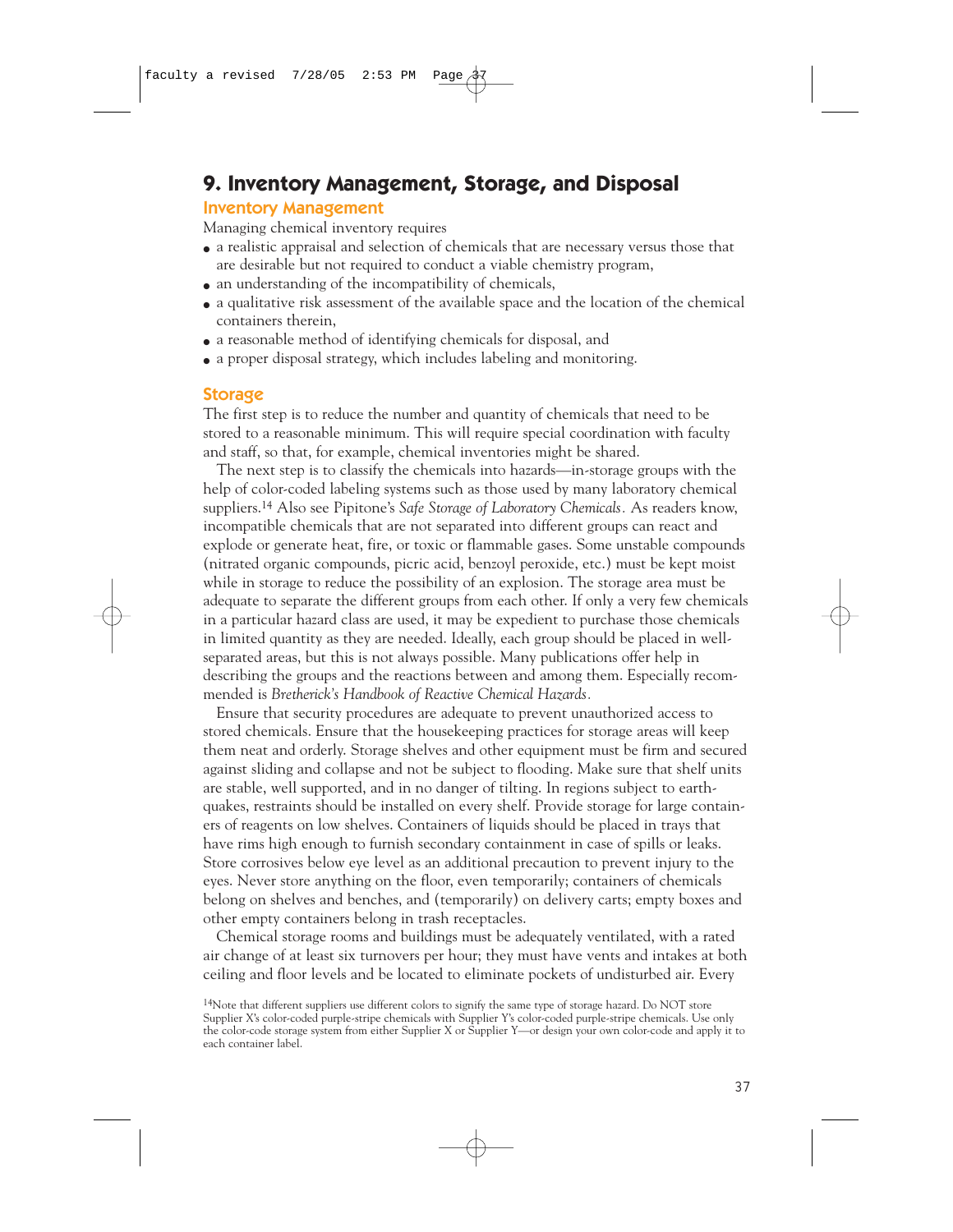storage room should have at least two exits. The floor should be diked to contain liquid spills and equipped with a drain leading to a controlled spill collection area. Automatic water sprinklers are necessary, except of course for spaces where water reactives are stored. Lights, switches, fans, motors, phones, and so forth should be spark-proof. Each storage area should be equipped with at least one fire extinguisher and one self-contained escape respirator such as a Scott "air pack" or an equivalent.15

When poured, pumped, or otherwise caused to flow, the movement of a flammable, non-conducting liquid generates a static electrical potential difference between the liquid and the surfaces it touches as it moves. The charge that develops is often large enough to generate a spark of more than sufficient energy to ignite the flammable vapor–air mixture that is always present when a flammable liquid is poured, pumped, or otherwise caused to flow. Therefore, when a flammable liquid is withdrawn from a drum, or when a drum is filled from another source, both the drum and the other equipment must be electrically wired to each other and to the ground to avoid developing static charge. Only small quantities should be transferred to glass, plastic, or other nonelectrically conductive containers. When a flammable liquid is transferred from a metal container to a nonelectrically conductive container, and vice versa, the metal container should be grounded.

As mandated by OSHA regulation 29 CFR 1910.106 and as described in NFPA 45, keep only minimum quantities of flammable liquids in the laboratory for current work. Some authorities recommend that in most laboratories, the maximum quantity and container sizes allowed by NFPA 45 should be reduced to half or even one-third. In the laboratory, keep small quantities of flammable liquids in small safety cans, not glass bottles, except when the use of a safety can would impugn the purity of the liquid or would be clumsy and therefore possibly cause spillage.

Store larger quantities in safety cans and away from ignition sources in fire-resistant, properly ventilated flammable liquid storage cabinets. The ventilation of such cabinets is described in local fire codes. Bulk quantities of flammable liquids larger than 4 liters should be stored in a separate storage building dedicated for this purpose and be equipped with an automatic fire-extinguishing system.

Storage of chemicals in household (domestic) refrigerators constitutes a unique hazard because the various control switches and defroster heaters can spark and ignite flammable materials. Explosions and fires can result. Never use household refrigerators for chemical storage of any kind. Although most household refrigerators can be modified by a trained technician to remove internal sources of spark, such modification is not recommended. The motor and other electrical parts on the exterior of a modified domestic refrigerator can still ignite flammable vapors leaking out of the refrigerator or already in the room. In so-called explosion-proof refrigerators, the internal wiring has been modified to eliminate ignition sources, and the external motor and switches are sealed. These refrigerators should be clearly labeled "No Food or Drink." Refrigerators used for food and beverages must be labeled "Food Only, No Laboratory Chemicals" and be located outside of and well away from all chemical work areas.

If the quantity of a hazardous chemical in a container exceeds 1 liter or 1 kilogram, transport the chemical by using the container-in-a-carrier concept. Use a chemically resistant bucket or other carrier designed for the purpose. This will shield a carried

<sup>15</sup>Not to be confused with a self-contained breathing apparatus (SCBA), the use of which requires training and medical clearance.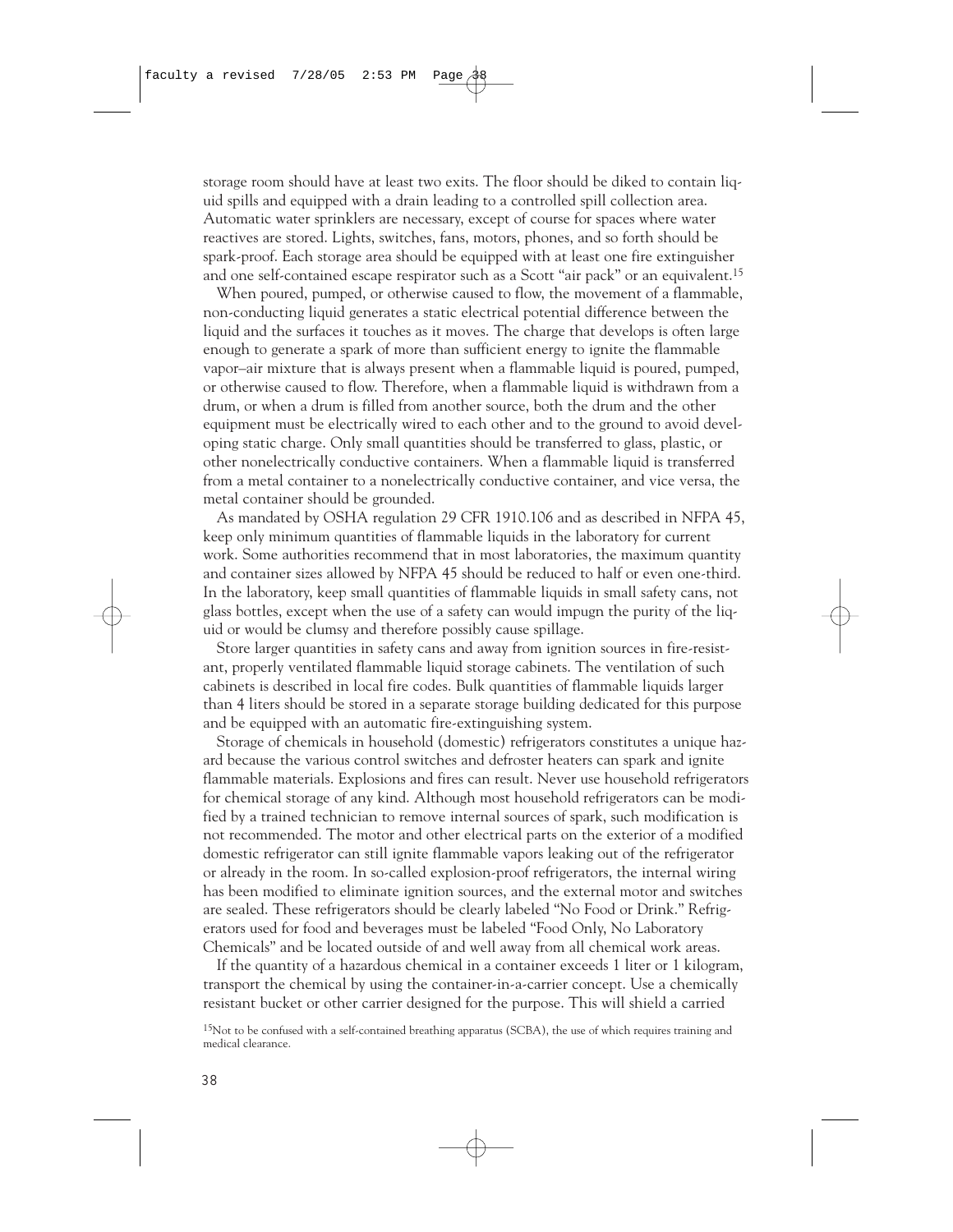glass container from breaking if there is a sudden change of movement. The bucket or other carrier should be large enough to contain spills and leaks from the carried container.

When transporting chemicals, negotiate stairs with care or use an elevator that has been designated as suitable for carrying chemicals. No one should ride in that elevator when it is being used to move chemicals from one floor to another; use the stairs or wait until the chemicals have been removed. Place a prominent sign in the elevator, along with the chemicals, warning others to not board the elevator. Smoking is never allowed around chemicals and apparatus in transit. Cryogenic liquids are never allowed in an elevator (see "Cryogenic Hazards," page 27).

Many chemicals deteriorate while they are stored. It is recommended that the date of receipt and the date of initial opening of every chemical container be recorded on the container label. Chemical manufacturers list expiration dates for some chemicals (e.g., isopropyl ether, a peroxide former) by stamping a date on the label. However, manufacturer-supplied expiration dates are the exception and not the rule. Keep stored chemicals cool and dry and away from heat and direct sunlight. Chemicals cannot be stored indefinitely; establish guidelines for determining the length of time in storage for various chemicals. Thus, although the deterioration of a specific compound cannot be predicted in detail, one can often generalize about the reaction characteristics of groups of compounds. Then some general conclusions about the stability of classes of chemicals can be reached, and reasonable storage time limits can be established.

The principal criteria for assigning storage time periods to chemicals are the conditions in the storage space, the rates at which the compounds oxidize or react with moisture, and in some cases, the different ways and rates that they may polymerize or otherwise deteriorate. The reaction of compounds with air or moisture over time can produce products that are hazardous (e.g., explosive or toxic). The lifetime of the container should also be considered.

The end of the storage time period is, of course, a calendar date, called the decision date for that chemical in that container. When the decision date of a chemical in storage has been reached, the container is removed from the shelf and a chemist to whom this task has been explained and assigned either overrides the decision date and sends the compound back to the storage shelf with a new decision date or schedules the chemical for disposal. To simplify the administration of this protocol, decision dates might be limited to the first day of each month or quarter and coded by bar code labels, color marking, or some other way, on each container label. Chemicals that have been stored for a long period of time (perhaps 5 years) should be scheduled for disposal with no further extension of the decision date.

To facilitate administration of time-in-storage protocols, the use of bar code labeling and appropriate computer programming is recommended. However, be sure that the ease of administration of such a procedure does not replace visual observation. There is no substitute for "eyeball" inspection of stored chemicals.

Peroxide-forming chemicals deserve special attention while in storage. Peroxide formation is accelerated by the presence of UV light and elevated temperature. Careful records of the storage history of compounds that form peroxides on standing should be maintained and periodically reviewed. Do not store peroxide formers in a refrigerator or other chilled space at or below the temperature at which the formed peroxide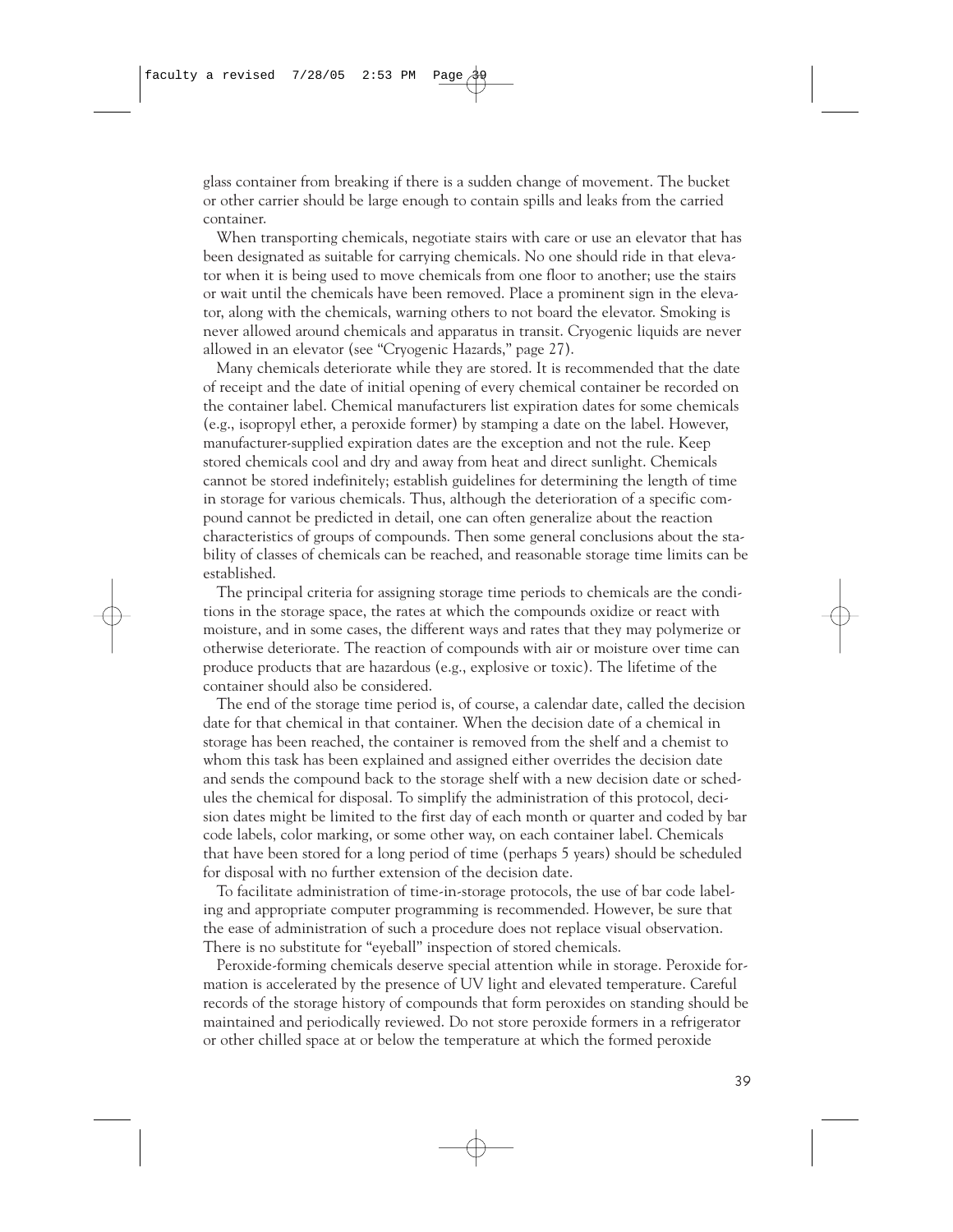would freeze or precipitate. While in solution, peroxides are less likely to detonate, whereas in the form of a solid, precipitated out of solution by lowering the temperature of the liquid in which they have been dissolved, they are more likely to do so. Storing peroxides and peroxide formers is discussed on page 23.

#### Waste Disposal

A material is usually defined as a waste when it is determined that the material should no longer be used and it is time to discard it. In the past, the laboratory worker has often been the one who determined when an unwanted material is to be declared a waste; more recently, federal and state regulations have expanded our understanding of what constitutes a waste. Thus, according to federal regulations (discussed

#### Indications for Disposal of Chemicals Include

- slightly cloudy liquids.
- chemicals that are changing color,
- spotting on solids,
- caking of anhydrous materials,
- existence of solids in liquids or of liquids in solids,
- pressure buildup in bottles,
- evidence of reaction with water, or
- damage to the container.

below), a material is also a waste, for example, if it has been abandoned or if it is considered to be "inherently waste-like." This means that a material that has been spilled, degraded, or obviously contaminated is often considered to be a waste according to the regulations.

In the United States, disposal of certain chemical wastes is governed by the requirements of the Resource Conservation and Recovery Act (RCRA) of 1976 and the Hazardous and Solid Waste Amendments of 1984. RCRA is administered by the U.S. Environmental Protection Agency (EPA) and authorized state environmental agencies. Note that regulations promulgated by states and local jurisdictions take precedence over federal regulations and may be different or more restrictive. Make it your practice to obtain detailed, up-to-date information from state environmental agency offices. For details on the federal RCRA regulations, consult parts 260–268 of Title 40 of CFR.

Under federal regulations, any material that is discarded or intended to be discarded is considered a *solid* waste (regardless of its physical state). A subset of solid waste is hazardous waste, which must meet certain criteria defined in RCRA in two categories: characteristic wastes and listed wastes.

There are four kinds of characteristic wastes: characteristics of ignitability, corrosivity, reactivity and toxicity.16 Listed wastes are named in lists found in 40 CFR 261.31–261.33. These wastes are materials generated through either specific or nonspecific processes and include materials such as spent solvents, which are frequently generated by laboratory facilities. The lists also include numerous commercial products that are regulated as hazardous when they are discarded, such as many common laboratory reagents.

The status of a material as a hazardous or non-hazardous waste depends on its identification as possessing one or more of the four characteristics and/or on its identification as a material named in one or another of the lists of listed wastes. The "Waste

16See "Waste Classification" at right.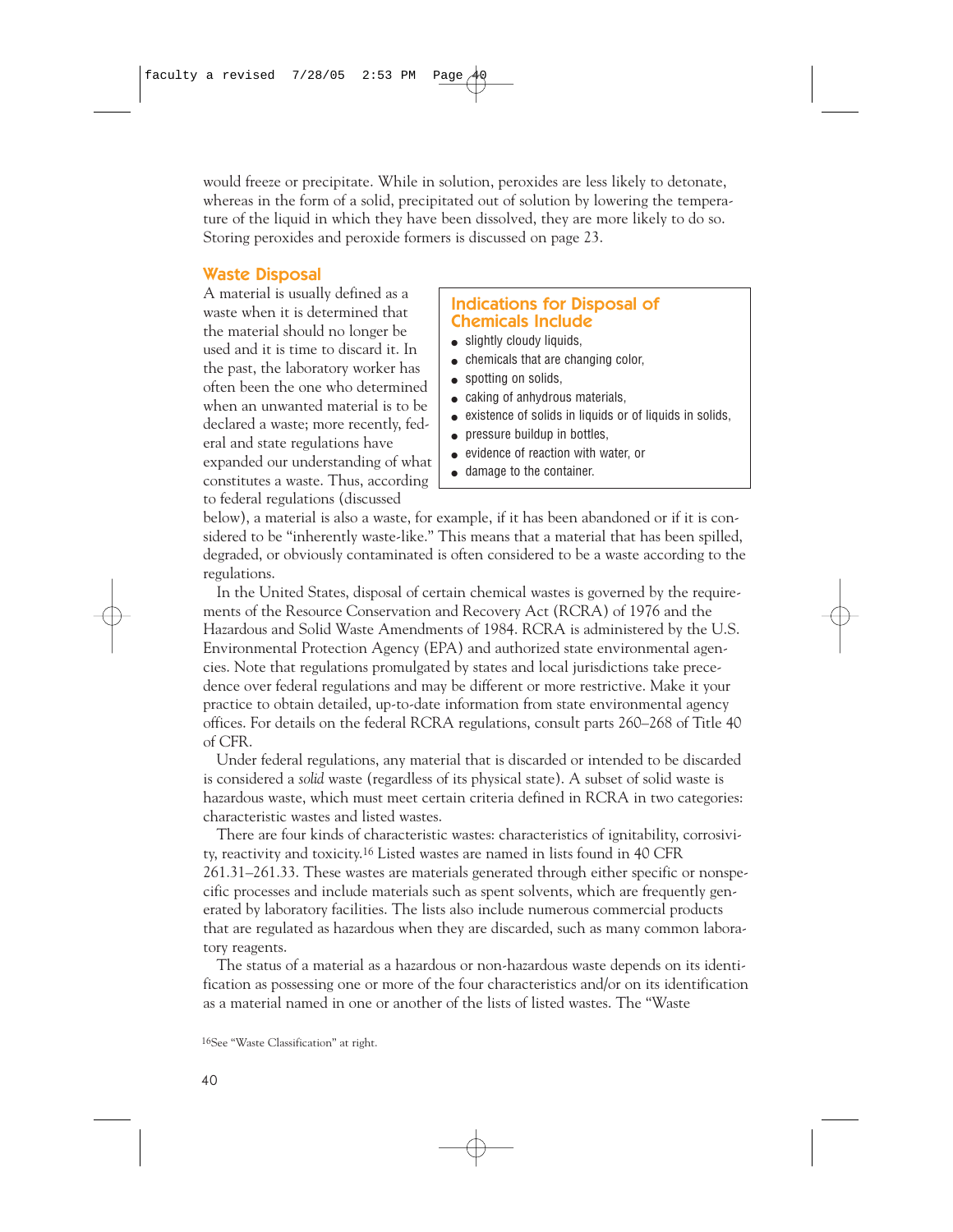Classification" Section below will help you determine the status of various wastes based on their characteristics or listing.

Before shipping hazardous wastes off-site for disposal, the institution will need a generator identification number from the EPA or your state environmental agency. There is no cost to acquire an identification number; call the RCRA hotline (800-424-9346) or your state environmental agency to obtain the proper form. It can also be obtained online from EPA at www.epa.gov/epaoswer/hazwaste/data/form8700/ forms.htm.

Most institutions that generate hazardous wastes work with a disposal contractor or consultant to arrange for offsite disposal. Competent contractors can provide a number of valuable services, but it is important to understand that the waste generator retains virtually all liability for the proper packaging, transportation, and disposal of wastes.

#### A Competent Contractor Must Be Able To

- properly package wastes according to U.S. Department of Transportation (DOT) requirements;
- label wastes according to the U.S. Environmental Protection Agency (EPA) and DOT requirements;
- prepare necessary forms, including disposal facility approval documents and the waste manifest used for transportation; and
- transport waste to a permitted treatment, storage, or disposal facility (TSDF).

Great care should be taken in the process of selecting a contractor, including a review of references, qualifications, capabilities, and permits, as applicable.

Although contractors may assert that they "take title to" hazardous waste or otherwise claim responsibility for its proper disposal, it is important to know that the generator, not the contractor, always maintains responsibility for the waste, from "cradle to grave"—from the time the waste is first generated until its ultimate destruction.

Under another federal law, the Comprehensive Environmental Response, Compensation, and Liability Act (CERCLA) of 1980, frequently referred to as Superfund, generators may be held liable for clean-up costs if their hazardous waste or other waste from other generators, all located in the same disposal location unit, poses a threat to human health or the environment. This concept, referred to as joint and several liability, emphasizes the importance of choosing good contractors and facilities for waste disposal.

#### Waste Classification

EPA waste classification terminology is quite specific and cannot necessarily be inferred from a general knowledge of chemistry. The four characteristics are defined as follows:

Waste Is Classified into Four Categories: Ignitable Corrosive Reactive Toxic

**Ignitability.** A waste material is classified as Ignitable (EPA Waste Number D001) if it is

- a liquid (other than an aqueous solution containing less than 24% alcohol by volume) and has a flash point of less than 60  $^{\circ}$ C (140  $^{\circ}$ F);
- not a liquid and is capable under standard temperature and pressure of causing fire through friction, absorption of moisture, or spontaneous chemical changes and, when ignited, it burns so vigorously and persistently that it creates a hazard;
- an ignitable compressed gas (as defined in 49 CFR 173.300); or
- an oxidizer (as defined in 49 CFR 173.151).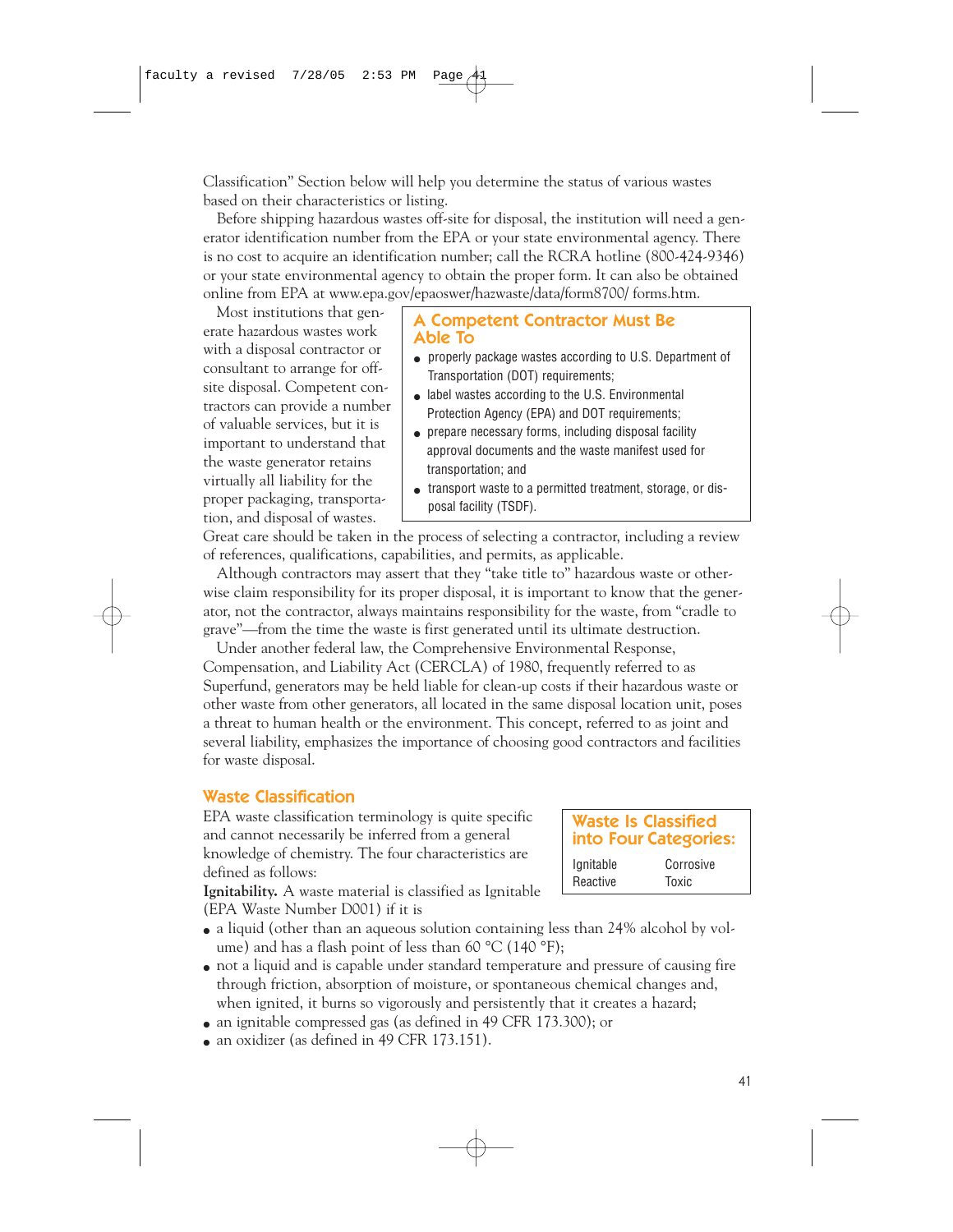**Corrosivity.** A waste material is classified as Corrosive (EPA Waste Number D002) if it has either of the following properties:

- $\bullet$  it is aqueous and has a pH equal to or less than 2 or greater than or equal to 12.5 by using EPA test methods, or
- it is liquid and corrodes steel (SAE 1020) at a rate greater than 6.35 mm (0.25 in.) per year at a test temperature of 55 °C (130 °F).

**Reactivity.** A waste material is classified as Reactive (EPA Waste Number D003) if it has any of the following properties:

- it is normally unstable and readily undergoes violent change without detonation;
- it reacts violently with water;
- it generates toxic gases, vapors, or fumes when mixed with water;
- it is a cyanide- or sulfide-bearing waste that generates toxic gases, vapors, or fumes at a pH between 2 and 12.5;
- it is capable of detonating or exploding when it is subjected to a strong initiating course or if it is heated under confinement; or
- it is a forbidden Class A or Class B explosive as defined by DOT.

**Toxicity.** A waste is classified as Toxic by RCRA (EPA Waste Numbers D004–D043) if an extract from the Toxicity Characteristic Leaching Procedure (TCLP) test results in a waste leachate above certain concentration levels. Included on the list are 8 common metals (As, Ba, Cd, Cr, Hg, Pb, Se, Ag), 20 solvents, and 12 pesticides. The list and the levels are provided in 40 CFR 261.24.

#### Other Waste Generator Requirements

In addition to properly classifying chemical wastes, laboratories are obligated to meet requirements within designated generator categories based on the quantity of hazardous waste on the premises. For example, large universities are typically required to remove accumulated wastes every 90 days, whereas smaller colleges and high schools that generate smaller quantities may be able to store for longer periods. Facilities designated as "small-quantity generators"—those who generate 100–1000 kg of hazardous waste in any given month—may store their wastes for 180 or 270 days depending on the location of their designated disposal facility. Still smaller generators (those who generate less than 100 kg in any given month) may store their wastes indefinitely under some conditions.

All generators must ship wastes off-site by using a hazardous waste manifest that tracks wastes from "cradle to grave." Appropriate labeling, marking, and placarding requirements also apply.

#### Mixed Waste

Some wastes generated by laboratories may present a combination of chemical, radioactive, and/or biological hazards, which are generally referred to as mixed wastes. Although much of the above discussion for chemical hazardous wastes may apply, these wastes may require special management considerations because the treatment method for one of the hazards may be inappropriate for the treatment of one or more of the others.

The management of mixed wastes is further complicated by legal requirements that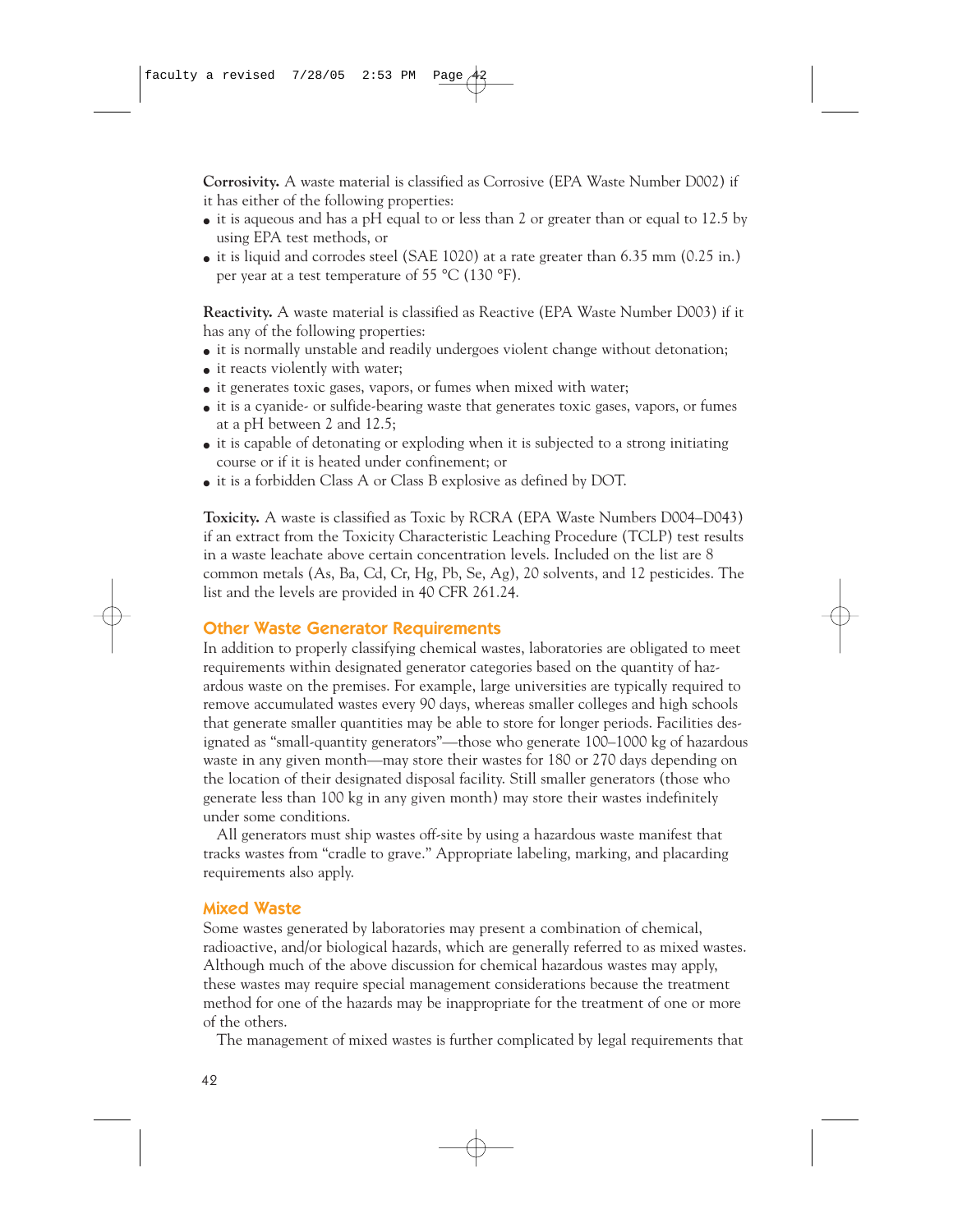may not be consistent with the risks of each of the different hazards present. Thus, chemical wastes are regulated by RCRA, and radioactive wastes are regulated by the NRC. Various states also regulate medical/infectious wastes. There are currently few options for disposal of mixed RCRA and radioactive wastes; most wastes are stored on-site pending the permitting of facilities designed to treat multiple hazards.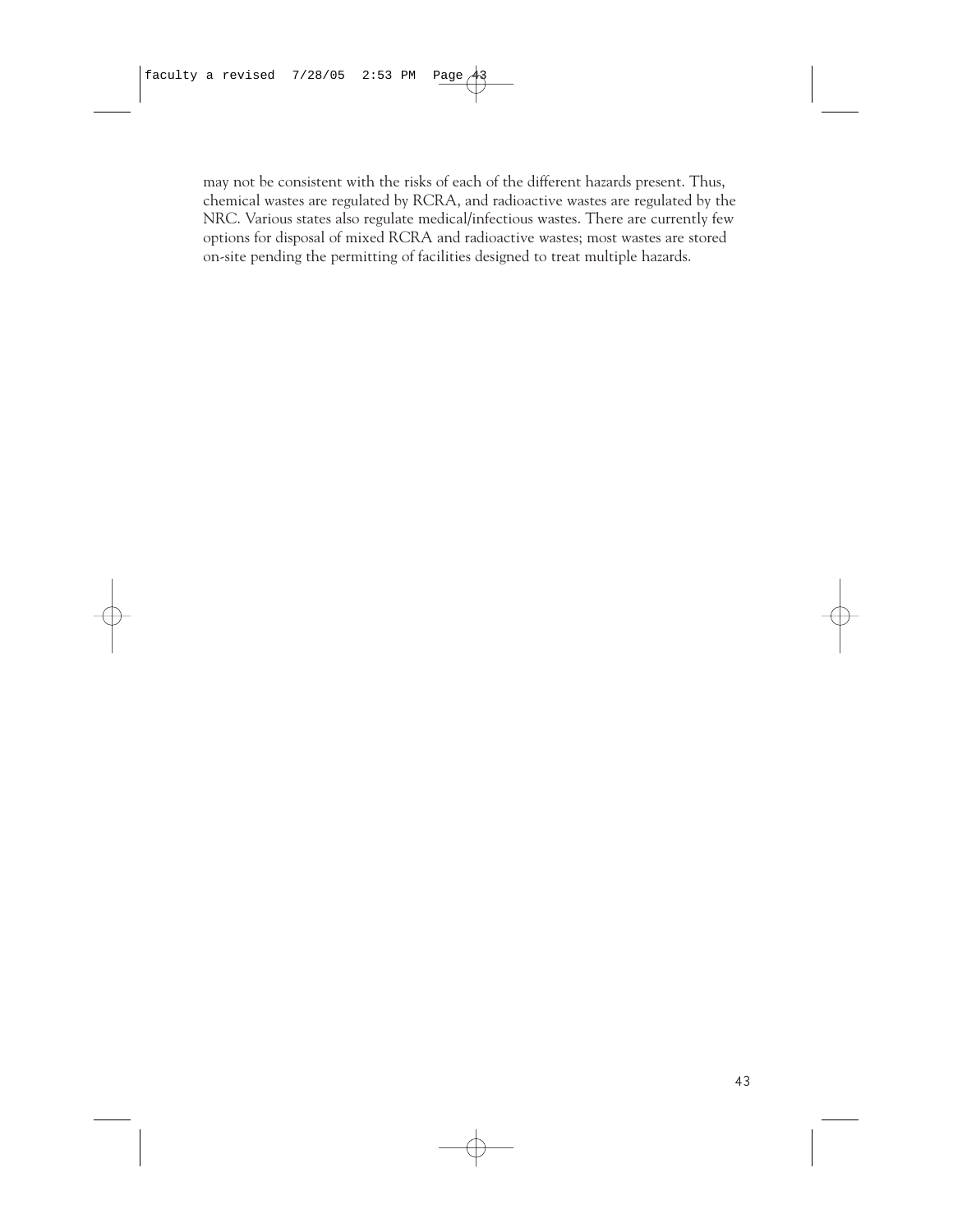# **10. The OSHA Laboratory Standard**

In January 1990, OSHA published the final rule, Occupational Exposures to Hazardous Chemicals in Laboratories, better known as the "Laboratory Standard." This rule recognizes that the exposure potential for laboratory-scale work with hazardous materials may be different from exposures in the industrial sector.

The main component of the laboratory standard is the requirement for a written chemical hygiene plan (CHP) that describes the procedures for training employees and handling hazardous chemicals in laboratory work. The laboratory administrator has considerable flexibility in developing appropriate means, consistent with the OSHA intent, to minimize the hazards of laboratory work. The CHP must include all the components listed below. However, the description and the manner of implementation are at the laboratory administrator's discretion, provided that all of the following are explained in his or her written CHP:

- standard operating procedures;
- criteria for implementing specific control measures;
- a requirement that laboratory hoods function properly;
- employee information and training requirements;
- circumstances under which a particular laboratory operation shall require prior approval from the employer;
- provisions for medical consultation and exams;
- designation of a chemical hygiene officer and, if appropriate, establishment of a chemical hygiene committee; and
- provisions for additional protection for work with substances that are particularly hazardous, such as certain carcinogens, reproductive toxins, and substances that have a high degree of acute toxicity.

Also see Young, Kingsley, and Wahl's *Developing a Chemical Hygiene Plan*.

#### Other OSHA and EPA Requirements

Generally, the OSHA regulations, Title 29 of CFR, apply to academic institutions. Some of the lesser-known regulations are identified here.

- The employer's safety and health protection policy must be posted. See section  $1903.2(a)(1)$  and (2). Whether the state or federal posting is required depends on the existence of a state plan. The requirements for posting in multiple work locations should be carefully reviewed.
- A written emergency action plan and a written fire protection plan must be prepared. See sections 1910.38(a) and (b).
- Portable fire extinguishers must be inspected monthly. See section  $1910.156(d)$ . Hands-on training in the use of fire extinguishers must be provided annually for certain employees. See section 1910.157(g).
- Safety shower and eyewash facilities must meet the requirements of section 1910.151(c) and be tested monthly. Also see the current edition of ANSI Z358.1.
- Respirators must be inspected and records maintained. See section 1910.134.

EPA requires that a contingency plan be prepared that includes spill prevention, control and countermeasures for fires, explosions or accidental releases, and hazardous waste management. Details are given in 40 CFR parts 265.50 to 265.56, and 265.112.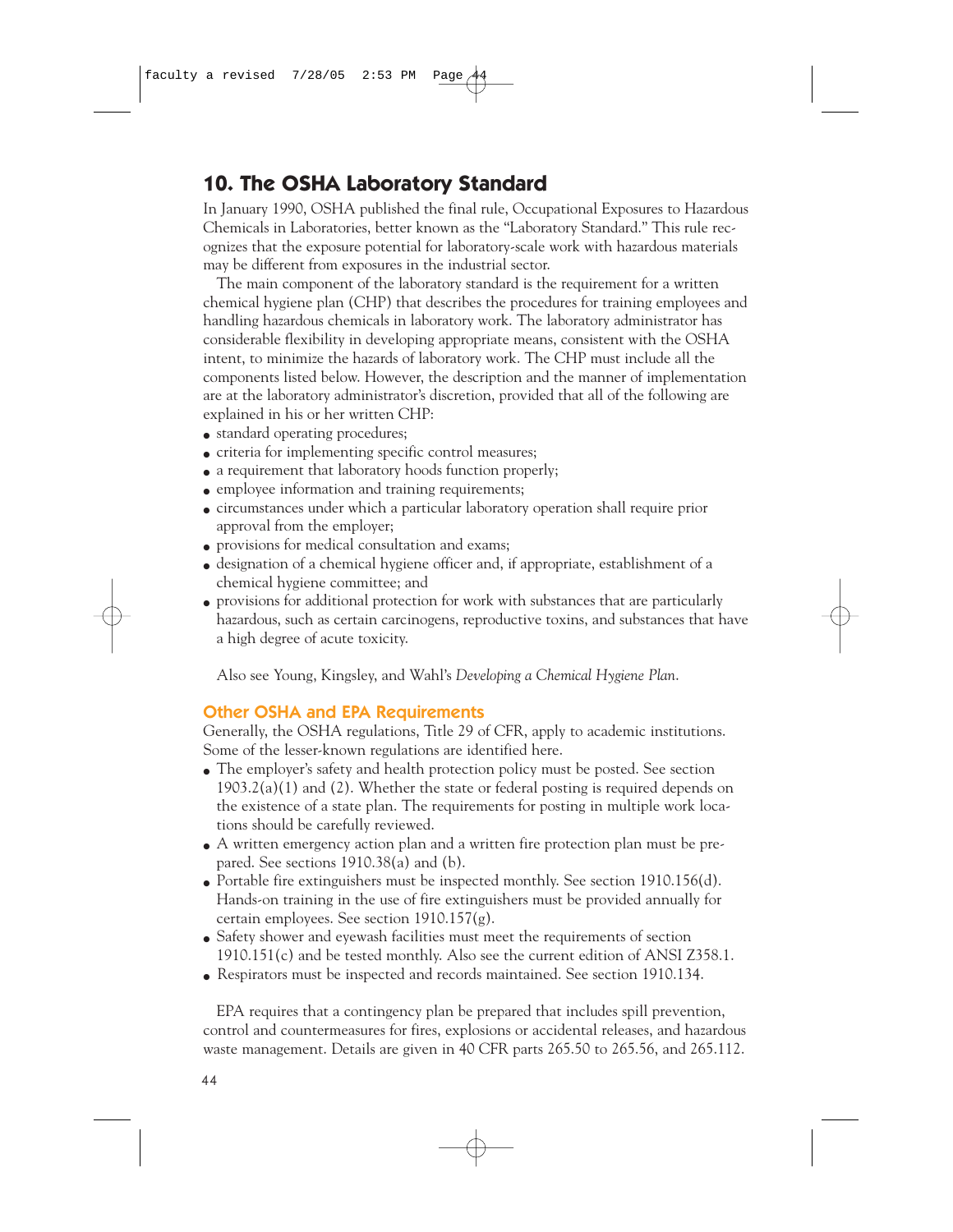It is recommended that copies of 29 CFR and 40 CFR be obtained and thoroughly studied. These publications are updated irregularly in the *Federal Register* and are revised annually. Purchase copies from the Superintendent of Documents, U.S. Government Printing Office, Washington, DC 20402-9328 or download them from www.osha.gov and www.epa.gov. Further information can be obtained from regional EPA and OSHA offices. Several states have regulations that require written plans or other reports. Check with the appropriate state authorities or agencies for information.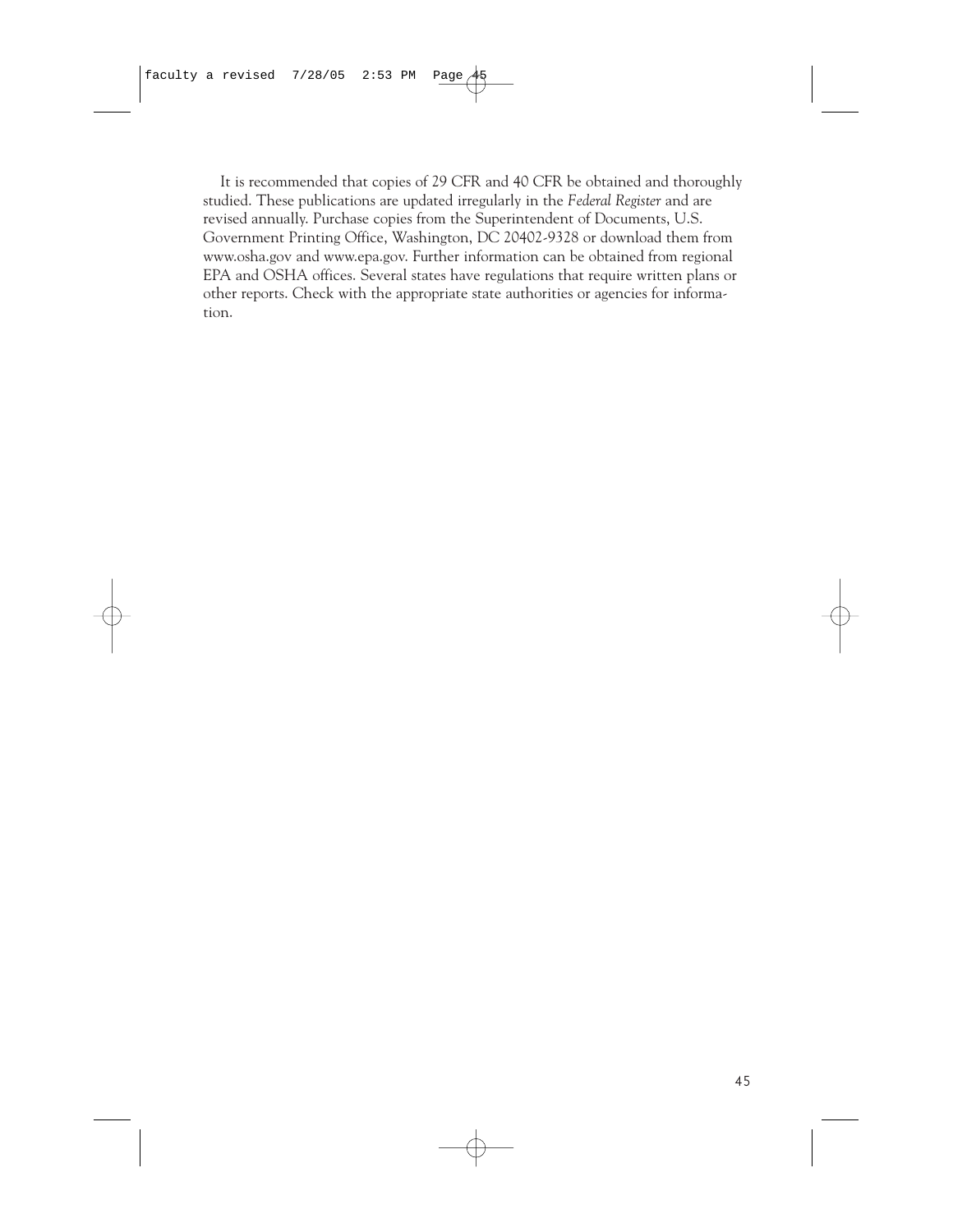# **Appendix 1. Sources of Additional Information**

The references cited below have been topically organized for the readers' convenience. In many instances, a reference could just as well have been listed under a different category. If available, consult subsequent editions to those listed.

#### Facilities and Equipment

- Blais, B. R. Visual ergonomics of the office workplace. *Chemical Health and Safety,* **1999**, *6* (4) 31–38.
- DiBerardinis, L. J., et al. *Guidelines for Laboratory Design: Health and Safety Considerations,* 3rd ed.; Wiley/Interscience: New York, 2001.
- *Emergency Eyewash and Shower Equipment,* ANSI Z358.1.
- *Industrial Ventilation,* 24th edition; ACGIH: Cincinnati.
- *Laboratory Design, Construction and Renovation: Participants, Process, and Product;* National Academy Press: Washington, DC, 2000.
- *Laboratory Ventilation,* ANSI Z9.5 (current edition).
- Method of Testing Performance of Laboratory Fume Hoods; ANSI/ASHRAE Standard 110-1995, American Society of Heating, Refrigerating, and Air Conditioning Engineers: Atlanta, 1995.
- Pipitone, D. A., Ed. *Safe Storage of Laboratory Chemicals,* 2nd ed.; Wiley/Interscience: New York, 1991.
- Saunders, G. T. *Laboratory Fume Hoods: A User's Manual;* Wiley/Interscience: New York, 1993.

#### Inventory Management, Storage, and Disposal

- *The ACS Guide for Chemical Spill Response Planning in Laboratories;* ACS: Washington, DC, 1995.
- *Environmental Management Guide for Small Laboratories,* 2nd ed.; Office of the Administrator, EPA: Washington, DC, 2000.
- *Little Known but Allowable Ways to Deal with Hazardous Waste;* Small Business Division, EPA: Washington, DC, 2000.

#### Labeling and Material Safety Data Sheets

Chemical Laboratory Information Profiles (CLIPs) in issues of the *Journal of Chemical Education,* published by the ACS Division of Chemical Education.

#### Organizing for Accident Prevention

*Safety Audit/Inspection Manual,* American Chemical Society (ACS): Washington, DC, 2000; see chemistry.org/committees/ccs (click on Publications).

#### The OSHA Laboratory Standard

The Laboratory Standard is directly related to the Hazard Communication Standard (29 CFR 1910.1200); www.osha.gov/SLTC/hazardcommunications/index.html. Young, J. A.; Kingsley, W. K.; Wahl, G. H. *Developing a Chemical Hygiene Plan;* Oxford University Press: New York, 1990.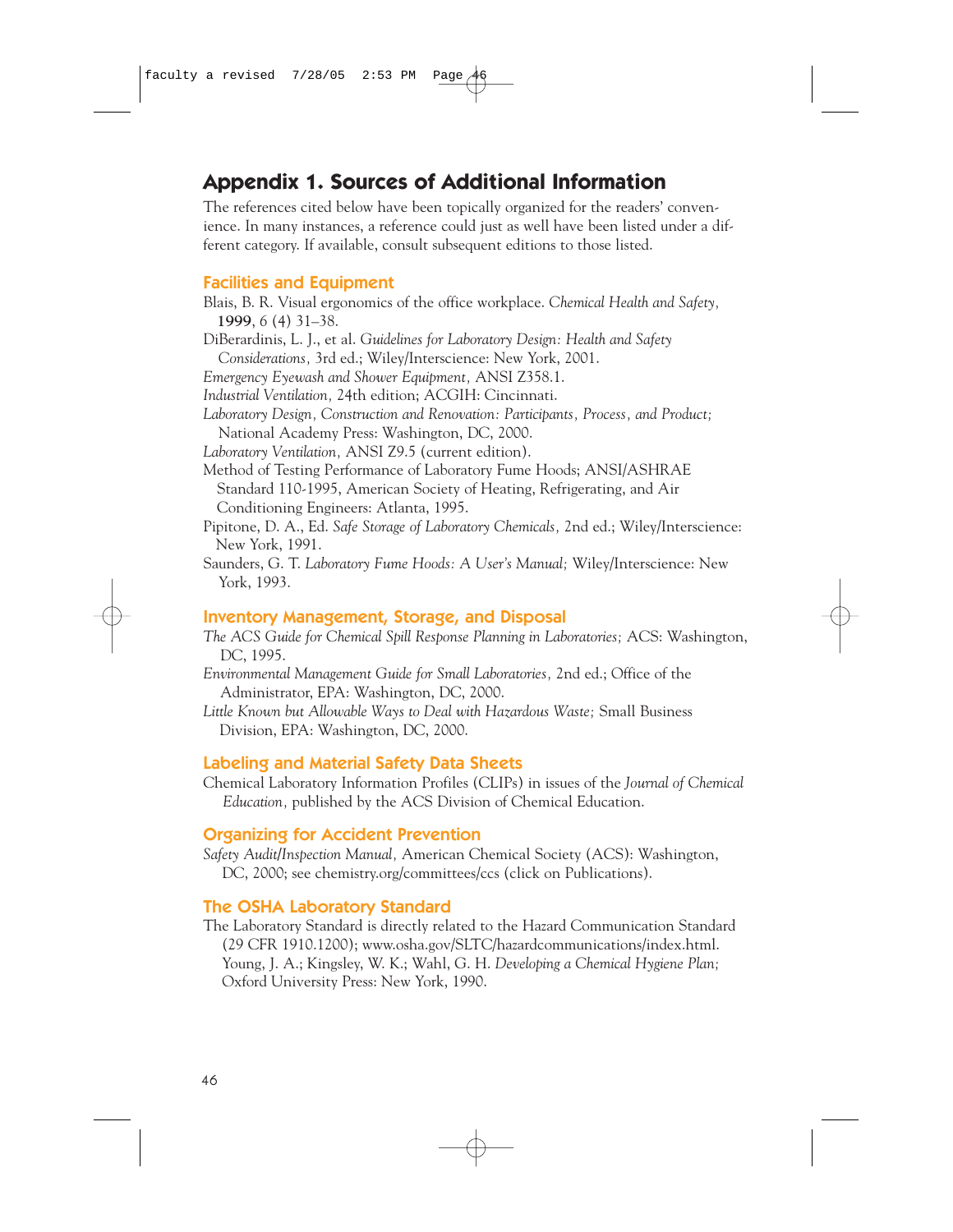#### Reducing Hazards

- Bingham, E., Cohrssen, B., Powell, C. H., Eds. *Patty's Toxicology,* Vols. 1–9, 5th ed.; Wiley/Interscience: New York, 2001.
- *Criteria Documents;* NIOSH: Cincinnati (various years).
- *Documentation of TLVs and BEIs;* ACGIH: Cincinnati.
- *Fire Protection Guide on Hazardous Materials,* contains NFPA 325M, NFPA 49, NFPA 491M, and NFPA 704; NFPA: Quincy, MA, 2001.
- *Fire Protection for Laboratories Using Chemicals,* NFPA 45; NFPA: Quincy, MA, 2002.
- *Flammable and Combustible Liquids Code,* NFPA 30; NFPA: Quincy, MA, 2000.
- Frazier, L. M.; Hage, M. L. *Reproductive Hazards of the Workplace;* Wiley: New York, 1998. Also, refer to to DART/ETIC within www.sis.nlm.nih.gov (click on "Toxicology and Environmental Health").
- Gosselin, R., et al. *Clinical Toxicology of Commercial Products,* 5th ed.; Lippincott, Williams, and Wilkins: Philadelphia, 1984.
- *Handbook of Compressed Gases;* CGA: Arlington,VA, 1999.
- *IARC Monographs on the Evaluation of Carcinogenic Risk of Chemicals to Humans;* IARC: Lyon, France.
- *Ninth Report on Carcinogens;* National Toxicology Program; Public Information Office: Research Triangle Park, NC, 2000; http://ehis.niehs.nih.gov/roc/toc9.html.
- *Occupational Health Guidelines for Chemical Hazards* (and supplements);
- NIOSH/OSHA/DOE Health Guidelines: Cincinnati, January 1981.
- *Safe Handling of Cryogenic Liquids;* CGA: Arlington, VA, 1993.
- Shepard, T. H. *Catalog of Teratogenic Agents,* 9th ed.; Johns Hopkins University Press: Baltimore, 1998.
- *Static Electricity,* NFPA 77; NFPA: Quincy, MA.
- *Threshold Limit Values for Chemical Substances and Physical Agents and Biological Exposure Indices;* ACGIH: Cincinnati (revised annually).
- *Understanding Risk Analysis;* ACS: Washington, DC, 1998.

#### Other Useful Sources

- Alaimo, R. J., Ed. *Handbook of Chemical Health and Safety;* Oxford University Press: New York, 2001.
- Copies of ANSI standards can be obtained from the American National Standards Institute, 11 West 42nd St., New York, NY 10036.
- Copies of NFPA publications can be obtained from the National Fire Protection Association, 1 Batterymarch Park, Quincy, MA 02269-9101. Also see www.nfpacatalog.org.
- *OSHA Guidelines on First Aid Training;* OSHA Directive CPL 2-2.53 (January 7, 1991); also available at www.osha.gov (click on Directives, search for First Aid Training).
- *Prudent Practices in the Laboratory: Handling and Disposal of Chemicals;* National Academy Press: Washington, DC, 1995.
- See articles in *Chemical Health & Safety* published by the ACS Division of Chemical Health and Safety.
- Urben, P. G., *Bretherick's Handbook of Reactive Chemical Hazards,* 6th ed.; (book and CD-ROM) Butterworth-Heinemann: London, 2000.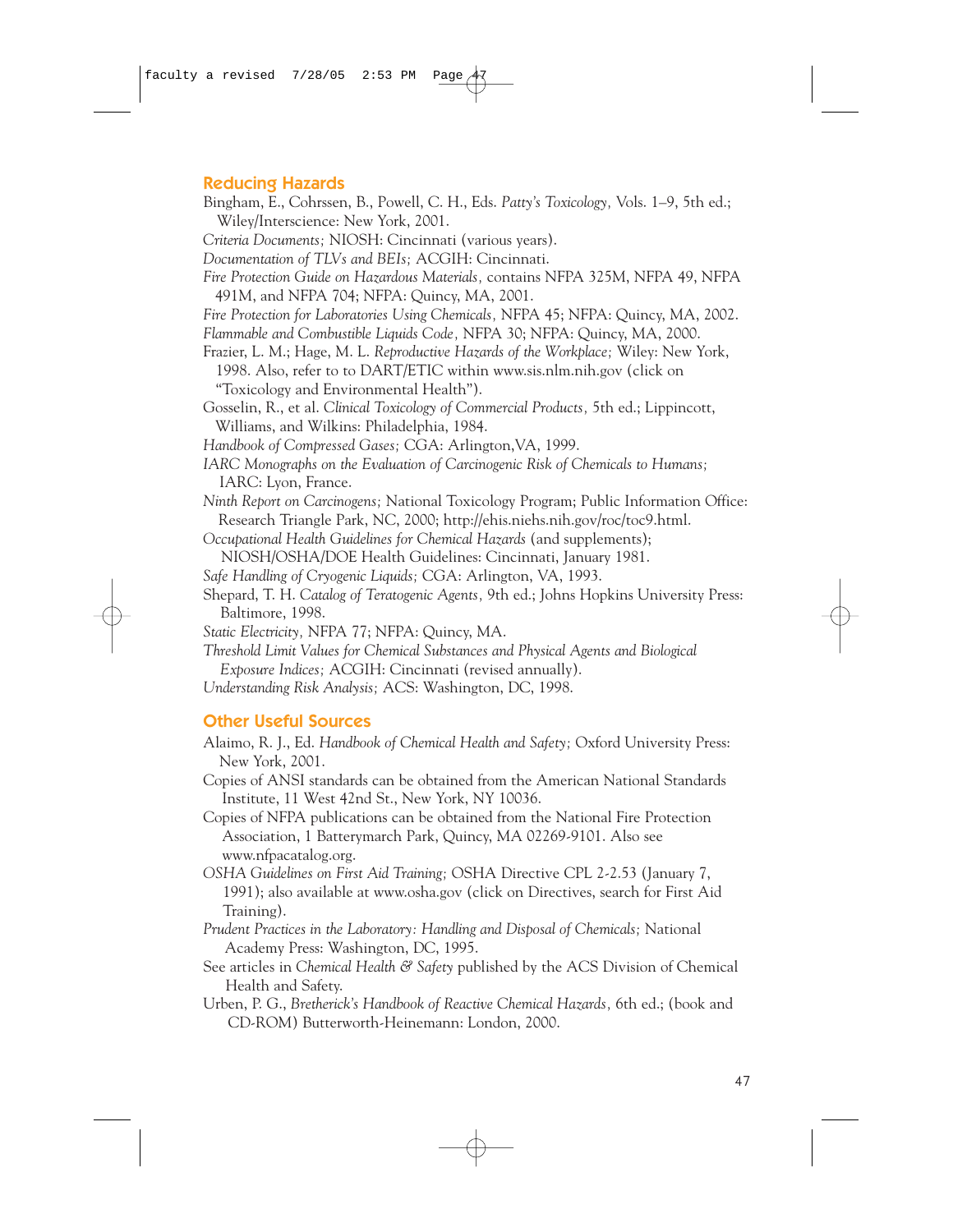#### Useful Websites

**American Chemical Society** chemistry.org

**ACS Committee on Chemical Safety** chemistry.org/committees/ccs

**American Conference of Governmental Industrial Hygienists** www.acgih.org

**American Society of Heating, Refrigerating & Air Conditioning Engineers** www.ashrae.org

**Compressed Gas Association** www.cganet.com

**International Agency for Research on Cancer** www.iarc.fr

**National Fire Protection Association** www.nfpa.org

**National Institute for Occupational Safety and Health** www.cdc.gov/niosh

**National Library of Medicine** www.sis.nlm.nih.gov

**Nuclear Regulatory Commission**  www.nrc.gov

**Occupational Safety & Health Administration** www.osha.gov

**U.S. Department of Energy** www.energy.gov

**U.S. Environmental Protection Agency**  www.epa.gov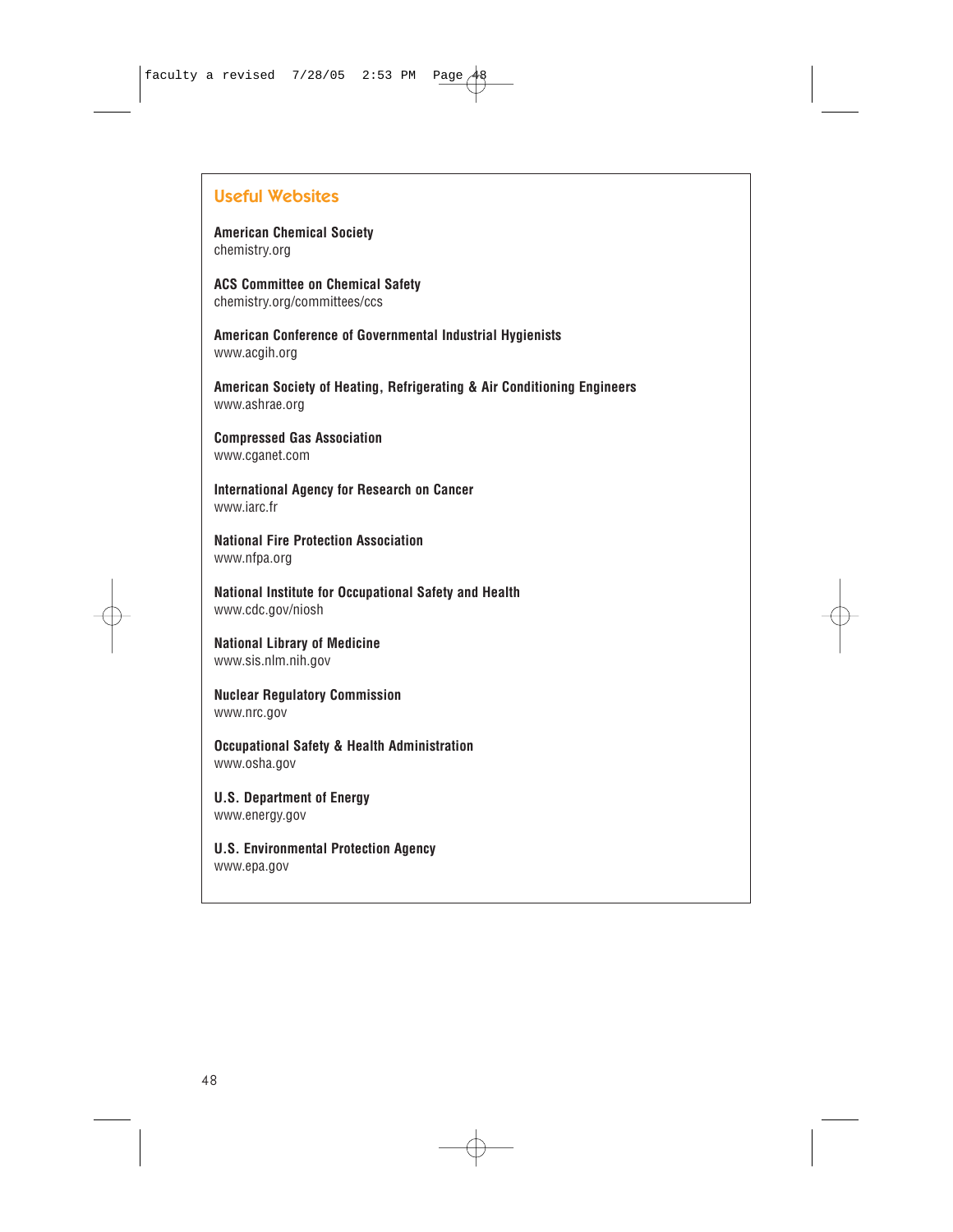# **Appendix 2. Suggested Rules for Accident Prevention**

The following list is an example set of accident-prevention rules for the chemical laboratory:

- Always wear Type G, H, or  $K^{17}$  safety goggles for eye protection in the laboratory.
- $\bullet$  In addition to goggles, wear a face shield large enough to protect your ears, neck, and face in severe exposure conditions.
- Be aware of the hazards of the chemicals you will work with. Always take the precautions appropriate for those hazards.
- Always wear a chemically resistant lab coat or apron. Do not wear shorts, cutoffs, or miniskirts. Do not wear high-heeled shoes, open-toed shoes, sandals, or shoes with tops made of fabric, leather strips, or other woven material.
- Confine long hair and loose clothing.
- Always wash your hands and arms with soap and water before leaving the laboratory, even if you wore gloves.
- $\bullet$  Never work alone in the laboratory.<sup>18</sup>
- Never eat, drink, chew gum or tobacco, smoke, or apply cosmetics in areas where chemicals are used or stored.
- Never perform unauthorized work, preparations, or experiments in the laboratory.
- Never engage in horseplay, pranks, or other acts of mischief.
- Never remove chemicals from the laboratory without proper authorization.

All students should attest by signature that they have received, read, understood, and pledged to follow the rules stated in their copies of the accident-prevention rules. Advise students that willful and/or repeated inadvertent noncompliance could result in suspension or dismissal from the laboratory.

 $17$ Type G is a cover goggle without ventilation. Type H is a cover goggle with indirect ventilation. Type K is a cup goggle with indirect ventilation that fits tightly against the eye sockets and is generally considered to be uncomfortable if worn for long periods.

<sup>18</sup>Undergraduate students in the laboratory should be supervised by an instructor at all times.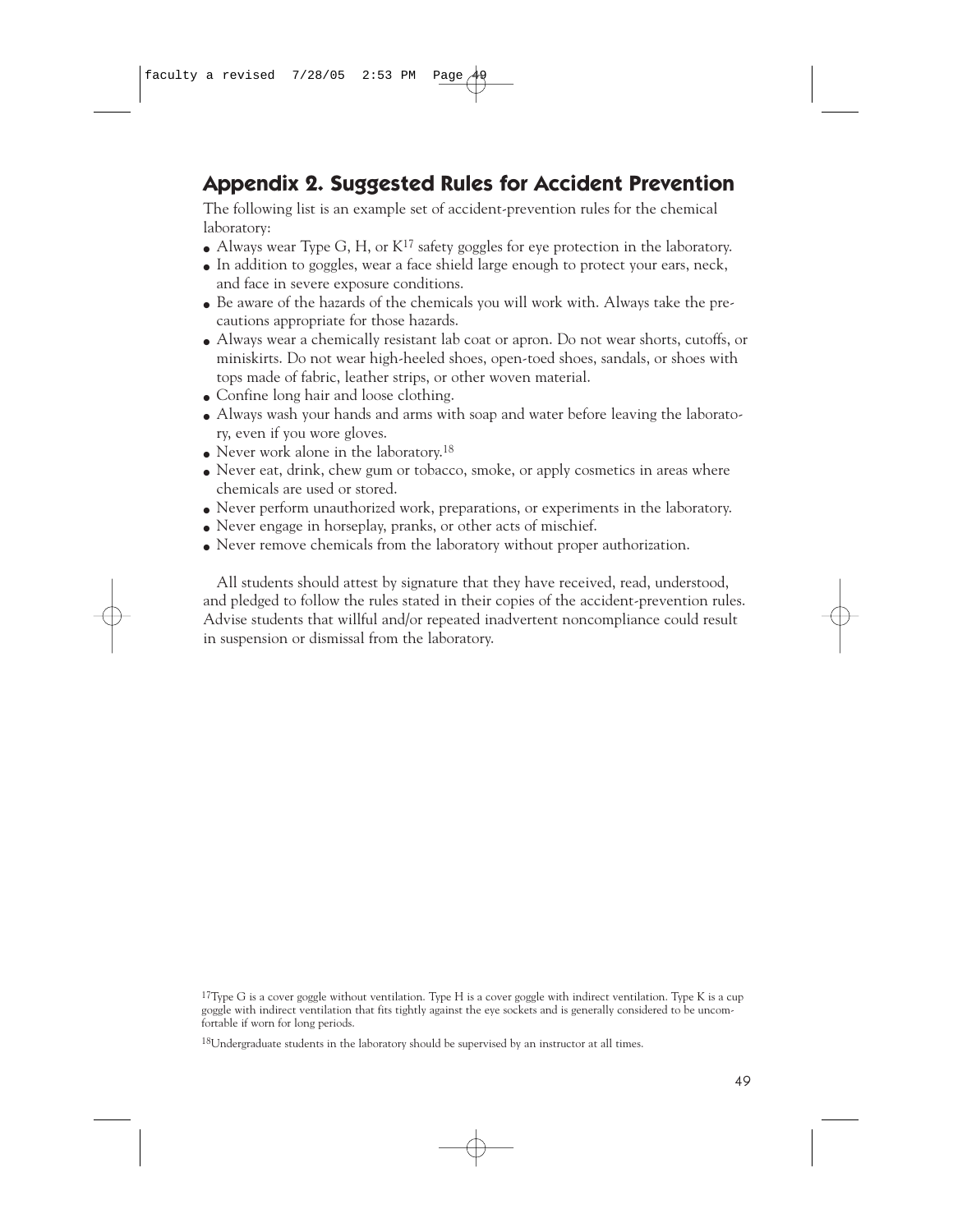## **Appendix 3. Inspections and Audits Prevent Accidents**

Accidents are caused by mistakes. Clearly, regular inspections and audits cannot prevent every accident-causing mistake. Equally clearly, it is worth the expenditure of some time and effort to conduct more than an occasional inspection and an infrequent audit. The following discussion is introductory; for a detailed treatment of this topic, including a suggested checklist of specific items, see the *Safety Audit/Inspection Manual,* American Chemical Society, Washington, DC, 2000. This publication is also available at http://membership.acs. org/c/ccs/pubs/safety.pdf.

The term *audit* reminds most of us of the sometimes-awesome initials "IRS" or perhaps the less-threatening "CPA." A properly conducted safety audit is certainly intensive, but instead of involving columns of figures, a safety audit is a systematic review of operations intended to ensure that what should be done is, in fact, being done, both in spirit and to the letter.

A safety audit has two parts: acquiring information and then evaluating it. Several guides known as *regulations* identify the details of the information to be acquired: Occupational Safety and Health Administration regulations, particularly 29 CFR 1910, but elsewhere in 29 CFR as well; Environmental Protection Agency regulations in 40 CFR; Department of Transportation regulations in 49 CFR; corresponding state and local regulations; and institutional policies and rules.

Of course, a safety audit should reveal current defects and weaknesses in the operation of an institution; however, perhaps more important, it should also identify its strengths. Audit data are acquired by reviewing records and procedures, identifying records that should be available but are not, and conducting interviews. Data are collected from management and operations. Too often, in these latter collections, maintenance and janitorial operations are overlooked. Remember to review the mail room, the shipping department, and the personnel in other service operations.

The term *inspection* often brings to mind an image of a white-gloved inspector scrutinizing minute details, making people wish they were elsewhere. Of course, a proper safety inspection is a monitoring function with a positive purpose: to identify existing and potential accident-causing hazards, actions, and failures to act, which, once identified, can be corrected.

Safety inspections are conducted by teams, not by the safety committee. The safety committee is appointed by top management. Intermediate management appoints a team, which is guided by and reports to the safety officer.<sup>19</sup> The team gives copies of its reports to the safety committee. The committee is responsible to top management. Through the safety officer, the team is responsible for the safety of students, lab supervisors, faculty, and other staff members. At least one member of the committee should have a sophisticated knowledge of safety. It may be necessary to bring in an outside consultant to meet this need, although it is better to have such competence come from within the institution. Equally important is the presence on the team or committee of a person with practical knowledge that has been gleaned from personal work experience; a janitor, a maintenance person, or a security guard could fulfill this role.

Proper safety inspections are time-consuming; it is often practical to inspect only a limited area for safety this week, for example, electrical safety, and to cover another area, perhaps the frequency of toxic exposures, or hazards of a physical nature, on a following occasion. Guided by the decisions of an active committee, over the course of time, the entire institution will be thoroughly safety-inspected by one team or another—and then it will be time to begin all over again.

<sup>19</sup>The safety officer primarily, but jointly with the faculty and with the cooperation of laboratory supervisory personnel and the students, is responsible for safe practices and the conditions in which laboratory work is conducted.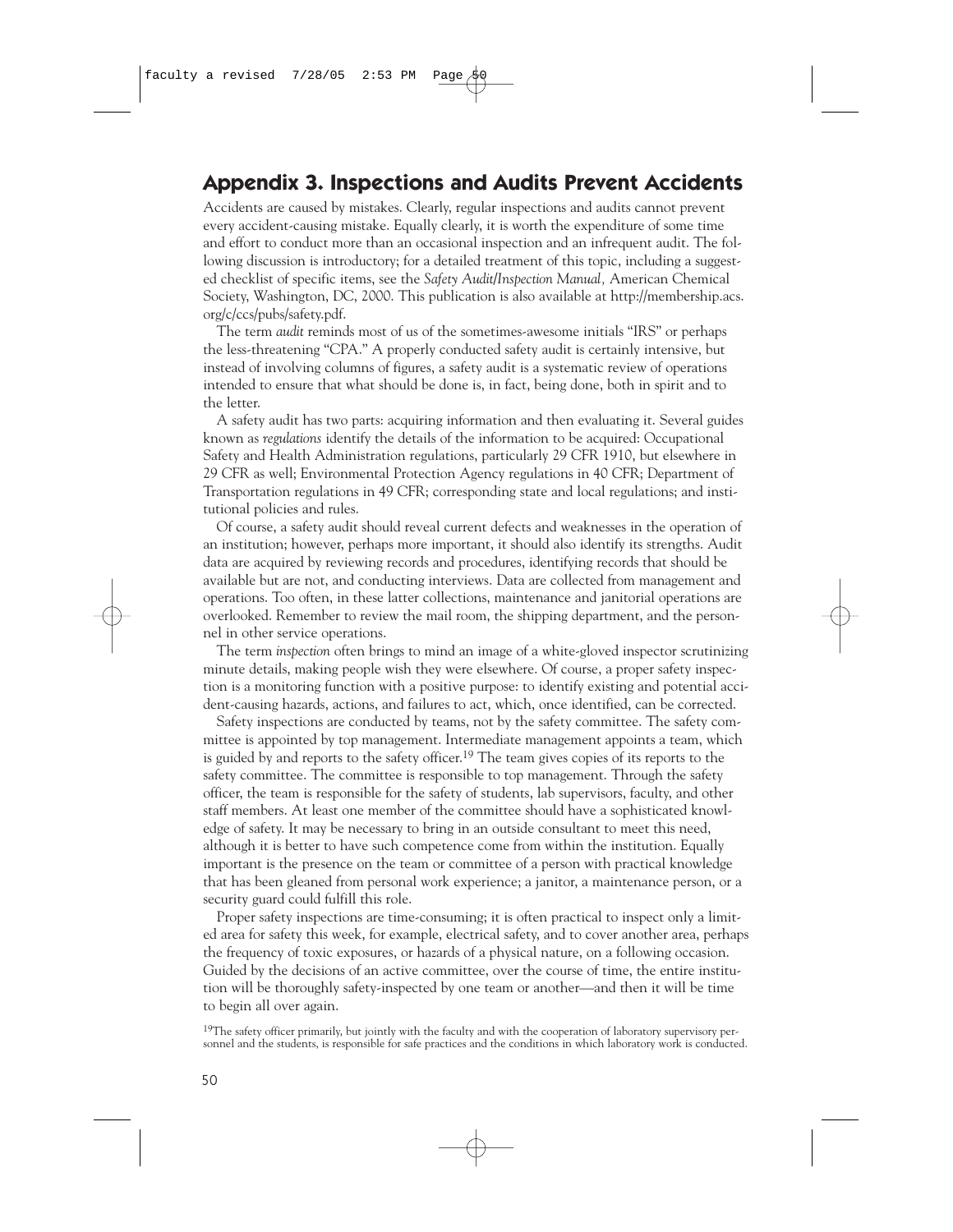## **Index**

Absorption, 13, 19 Accident prevention, 3–4, 11, 15, 46, 49, 50–51 ALARA (as low as reasonably achievable) exposure, 26 Alarms, 3, 7, 29 American Conference of Governmental Industrial Hygienists (ACGIH), 11, 32–34 American National Standards Institute (ANSI), 5, 9, 30, 33 Aprons, 5, 27, 49 Audits, 50–51 Automatic external defibrillators, 12 Bomb squad, 25 Carcinogens, 9, 15, 44 Cardiopulmonary resuscitation (CPR), 12 Chemical hygiene officer, 3, 4, 44 Chemical hygiene plan, 3, 26, 44 Chemical Laboratory Information Profiles, 46 Chief executive officer, 3 Circuit breakers, 18 Comprehensive Environmental Response, Compensation, and Liability Act, 41 Compressed gases, 20–21 Computer terminals, 35 Contingency plan, 44 Corrosivity, 40–42 Cryogenic hazards, 5, 17, 27–28, 39 Disposal, 11, 25–26, 29, 39–41, 46 Distillations, 15, 17, 23 Drinking water, 36 Ear protection, 6 Electrical hazards, 16, 18 Emergency action plan, 34, 44 Emergency drills, 3, 7, 29 EPA requirements, 44–45 Evacuation, 3, 6, 7, 29 Explosion hazards, 17–18, 38 Eye protection, 5 Eyewash fountains, 3, 29–31, 36, 44 Face shields, 5, 17–19, 27, 49 Facilities and equipment, 29–36, 46

*Federal Register,* 45 Fire extinguishers, 3, 17, 29, 31–32, 38, 44 Fire protection plan, 44 Fires, 31–32 First aid, 3, 10, 12, 14, 27, 31 Flammable limit values, 15, 16 Flammable liquids, 15–17 Flash point, 15 Glassware, 5, 18, 20, 22, 26, 27, 34–35, 38–39 Gloves, 5, 26, 27, 31, 49 Goggles, 5, 17–19, 21, 27, 28, 49 Hazardous conditions, 4 Hazards, 6–8, 15–28, 47 Hearing conservation, 6 Hydroperoxides, 23 Ignitability, 40, 41 Ingestion, 13, 19 Inhalation, 13, 19, 28 Injection, 13, 19 Inorganic peroxides, 22–23 Inspections, 3, 4, 15, 50–51 Inventory management, 32, 37, 46 Lab coats, 5, 18, 27, 49 Labeling, 3, 8, 15, 21, 22, 24, 37, 46 Laboratory administrator, 44 Laboratory hoods, 21, 33–34, 44 Lasers, 5, 15, 26–27 Material Safety Data Sheets (MSDSs), 3, 9–12, 15–17, 46 Medical emergencies, 12–13 Microwave ovens, 35 Near-misses, 14 Oil baths, 15, 22 Organic peroxides, 17, 23 OSHA Laboratory Standard, 3, 4, 6, 7, 19, 32, 44–46 Particle accelerators, 28 Permissible exposure limit (PEL), 9, 10, 32 Peroxide formers, 17, 23–25, 39–40 Peroxides, 16, 22–26 Plasticware, 34–35 Primary literature, 11 Protective equipment, 3, 5–7, 15, 26